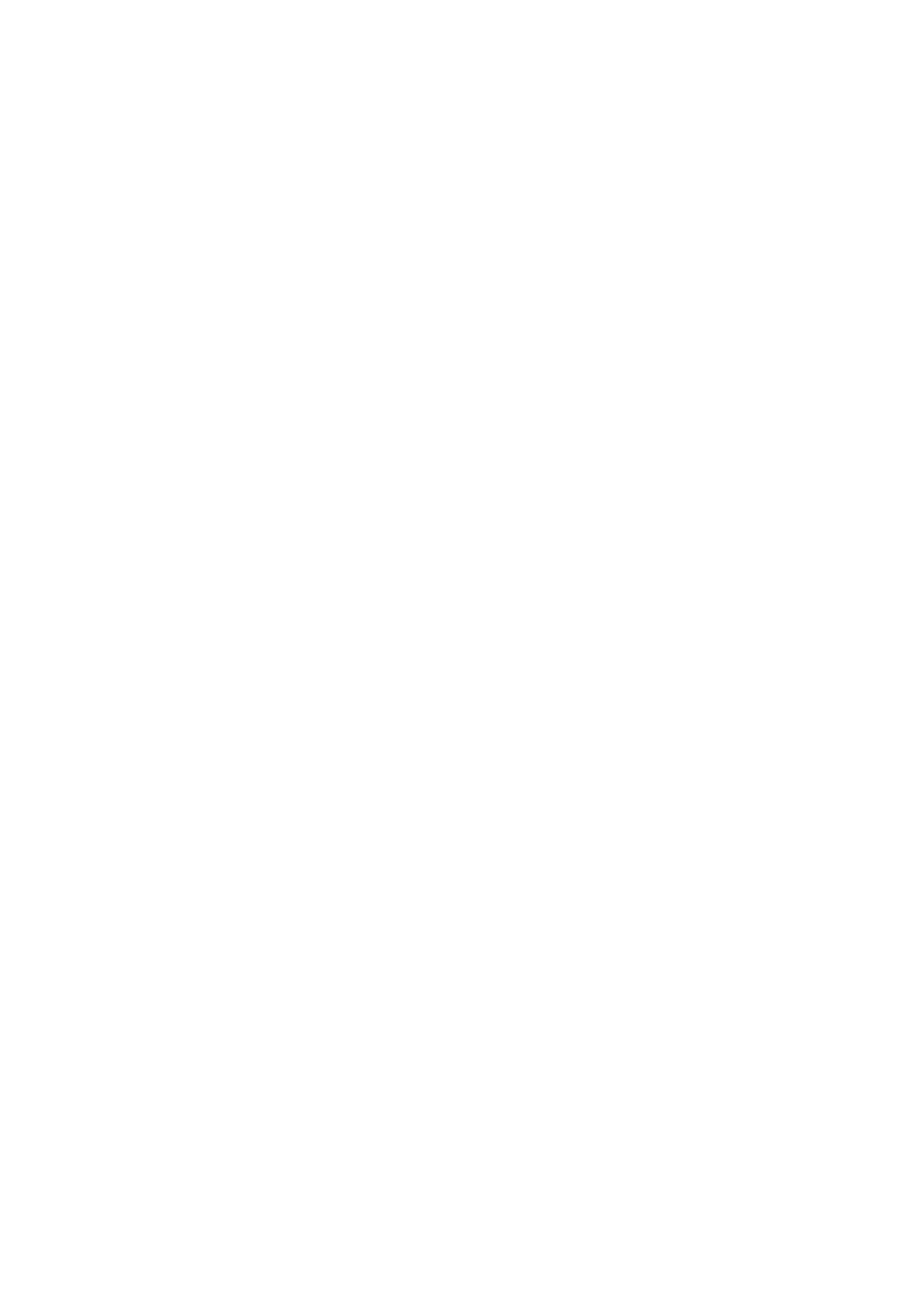

# Government response to the NHS Future Forum report

Presented to Parliament by the Secretary of State for Health by Command of Her Majesty

June 2011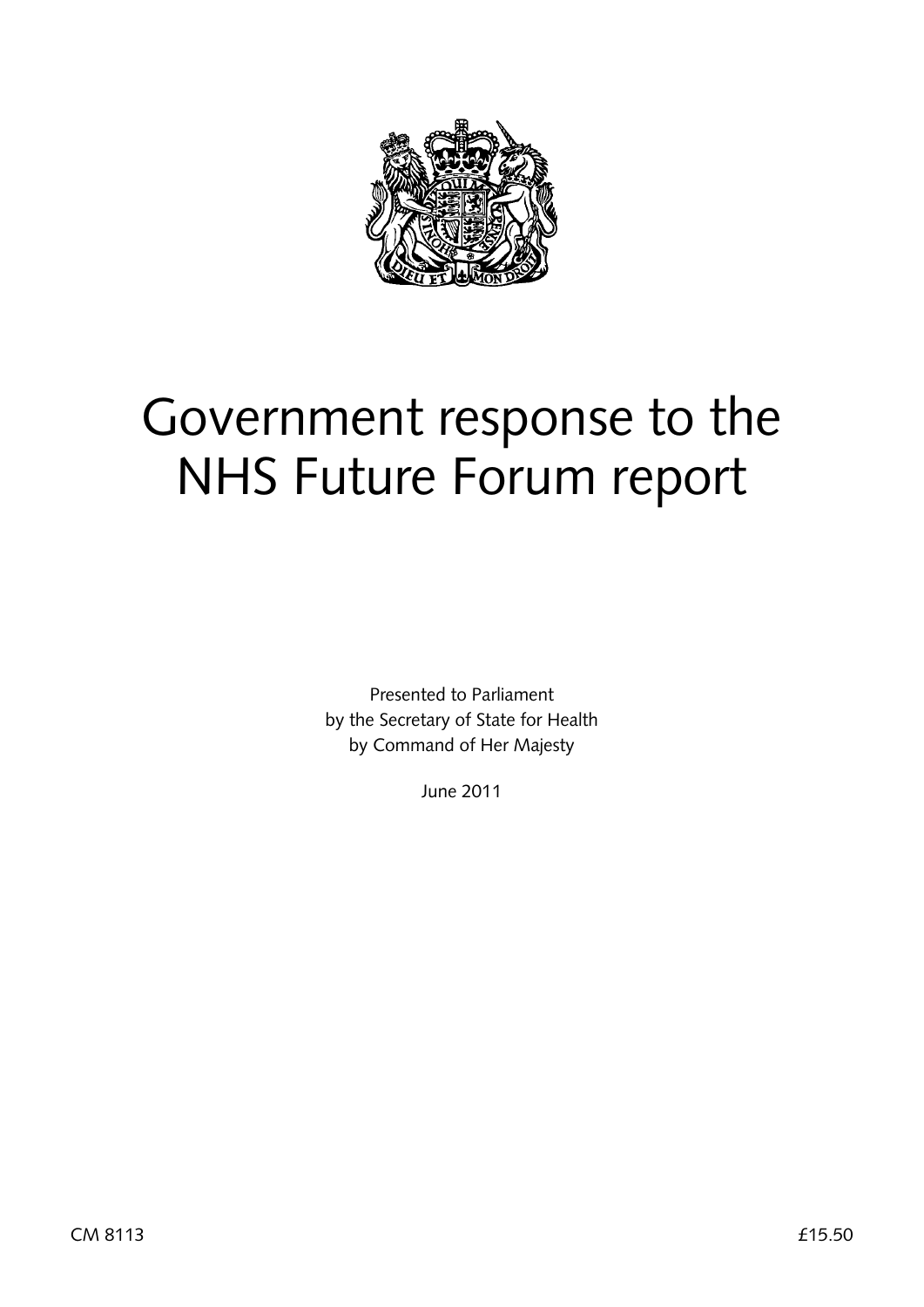#### © Crown copyright 2011

You may re-use this information (excluding logos) free of charge in any format or medium, under the terms [of the Open Government Licence. To view this licence, visit http://www.nationalarchives.gov.uk/doc/open](http://www.nationalarchives.gov.uk/doc/open-government-licence/)government-licence/ or e-mail: [psi@nationalarchives.gsi.gov.uk.](mailto:psi@nationalarchives.gsi.gov.uk) 

Where we have identified any third party copyright information you will need to obtain permission from the copyright holders concerned.

Any enquiries regarding this publication should be sent to us at Customer Service Centre, Department of Health, Richmond House, 79 Whitehall, London SW1A 2NS

This publication is available for download at [www.official-documents.gov.uk.](http://www.official-documents.gov.uk) 

This document is also available from our website at [www.dh.gov.uk/en/Publicationsandstatistics/index.htm](http://www.dh.gov.uk/en/Publicationsandstatistics/index.htm) 

ISBN: 9780101811323

Printed in the UK for The Stationery Office Limited on behalf of the Controller of Her Majesty's Stationery Office

ID 2438369 06/11

Printed on paper containing 75% recycled fibre content minimum.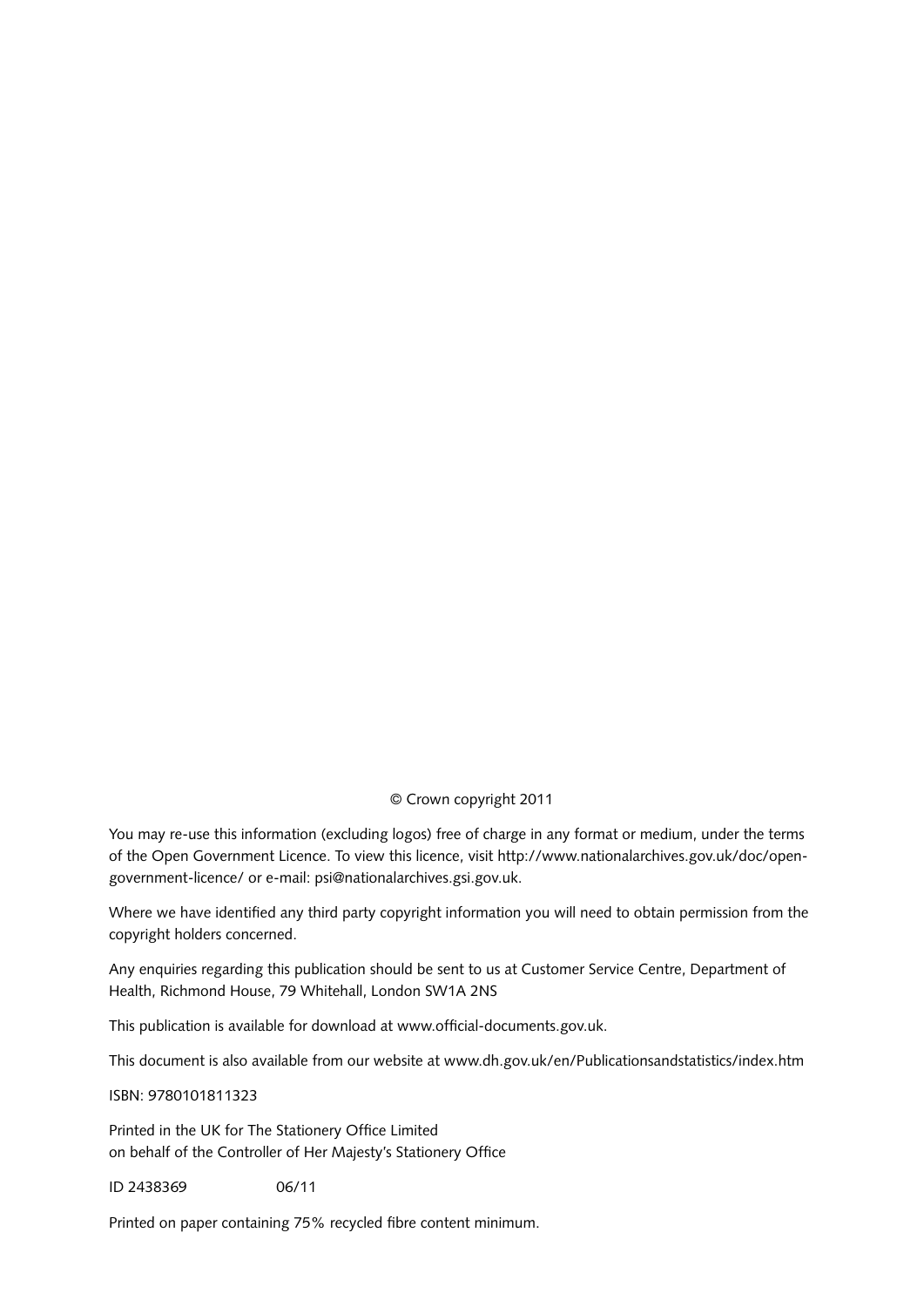# **Contents**

| Foreword               |                                               | $2^{\circ}$ |
|------------------------|-----------------------------------------------|-------------|
| Summary of key changes |                                               | 4           |
| Chapter 1:             | <b>Modernising the NHS</b>                    | 7           |
| Chapter 2:             | Overall accountability for the NHS            | 11          |
| Chapter 3:             | Clinical advice and leadership                | 14          |
| Chapter 4:             | Public accountability and patient involvement | 30          |
| Chapter 5:             | Choice and competition                        | 41          |
| Chapter 6:             | Developing the healthcare workforce           | 50          |
| Chapter 7:             | The timetable for change                      | 56          |
|                        |                                               |             |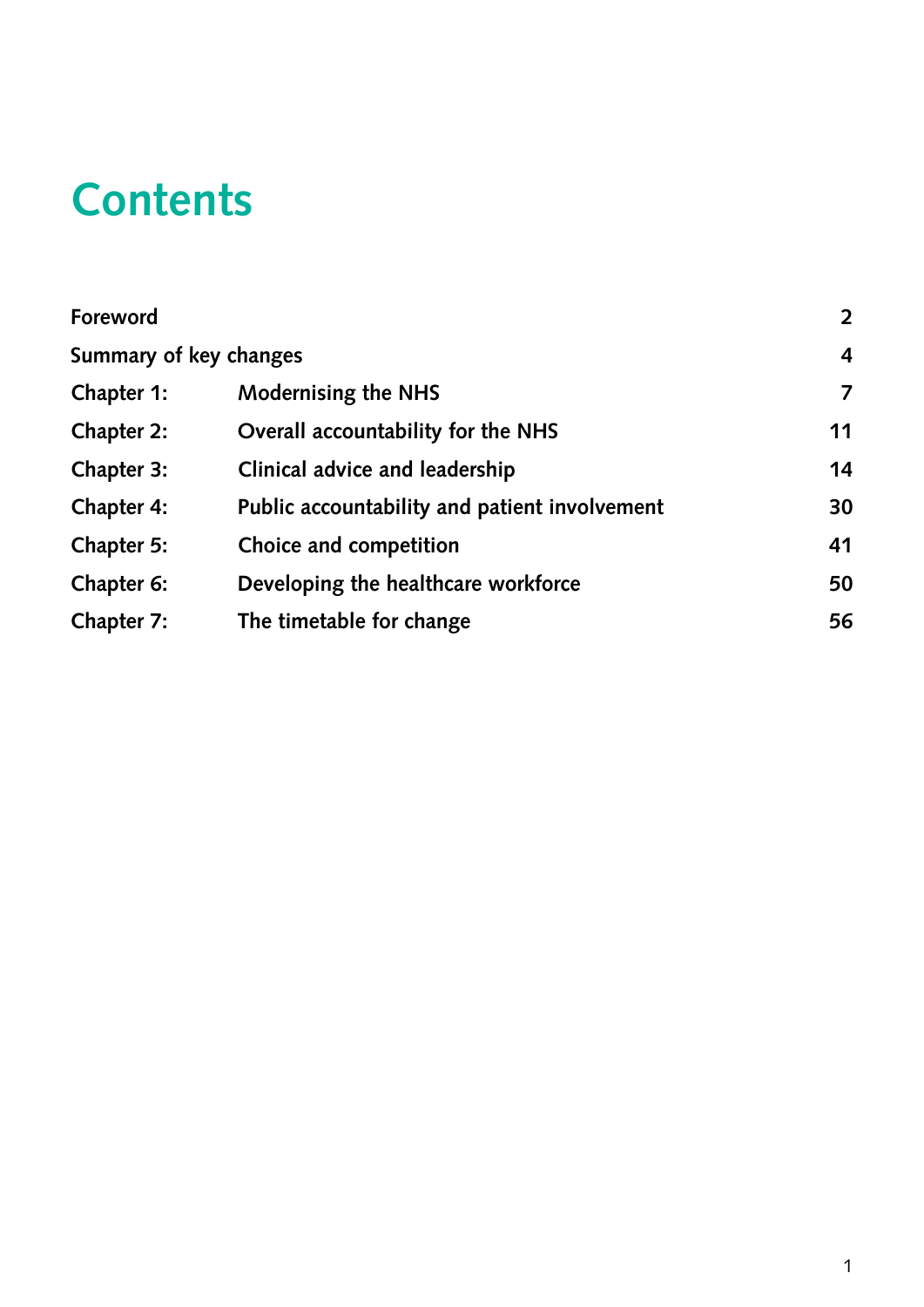# **Foreword**

The NHS will always provide free healthcare for all, based on need, not on ability to pay. This has never been in any doubt.

But if we want to keep our NHS that way, it must adapt to meet the challenges of the future.

With an ageing population and the development of more expensive drugs and treatments, the cost of healthcare is only going to rise.

People expect to be able to access the best possible treatments. They expect to have some say in how they are treated and where they are treated, and they expect to be treated with dignity and respect.

In many cases, the NHS not only meets these expectations, it exceeds them. But in some areas, it lags significantly behind the best health systems in Europe. And closer to home, there are even starker differences in the quality of care that people experience.

The last few weeks have shown that professionals, patients, the public and policy experts alike agree that there is an overwhelming case for a new kind of health system. A health system:

- that's led by frontline professionals;
- where patients and the public have a stronger voice and more control – "no decision about me without me";
- where people's health and social care needs aren't treated separately;
- where local councils have a real say over decisions in the NHS;
- that's focused on the causes of health problems as well as treating them;
- that's judged on the quality of care it provides – for example, whether we improve cancer survival rates, enable more people to live independently after having a stroke, or reduce hospital acquired infection rates.

But there has been considerable debate on how we get there and how fast we go. And while the majority of the public and healthcare professionals support these principles, many have raised serious questions about how we will implement them.

It was right that, in response to these concerns, we took the time to pause, listen, reflect on and improve our plans.

Over the last eight weeks, the NHS Future Forum, led by Professor Steve Field, has heard the views of thousands of people – patients, professionals and members of the public. They have listened to every professional group and toured every region in the country.

I would like to thank all the Forum members for their immense dedication to this task, and all those who have contributed to the listening exercise.

In their report, which we received on 13 June, the NHS Future Forum confirmed that there is considerable support for the principles of our reforms. But they also said that some of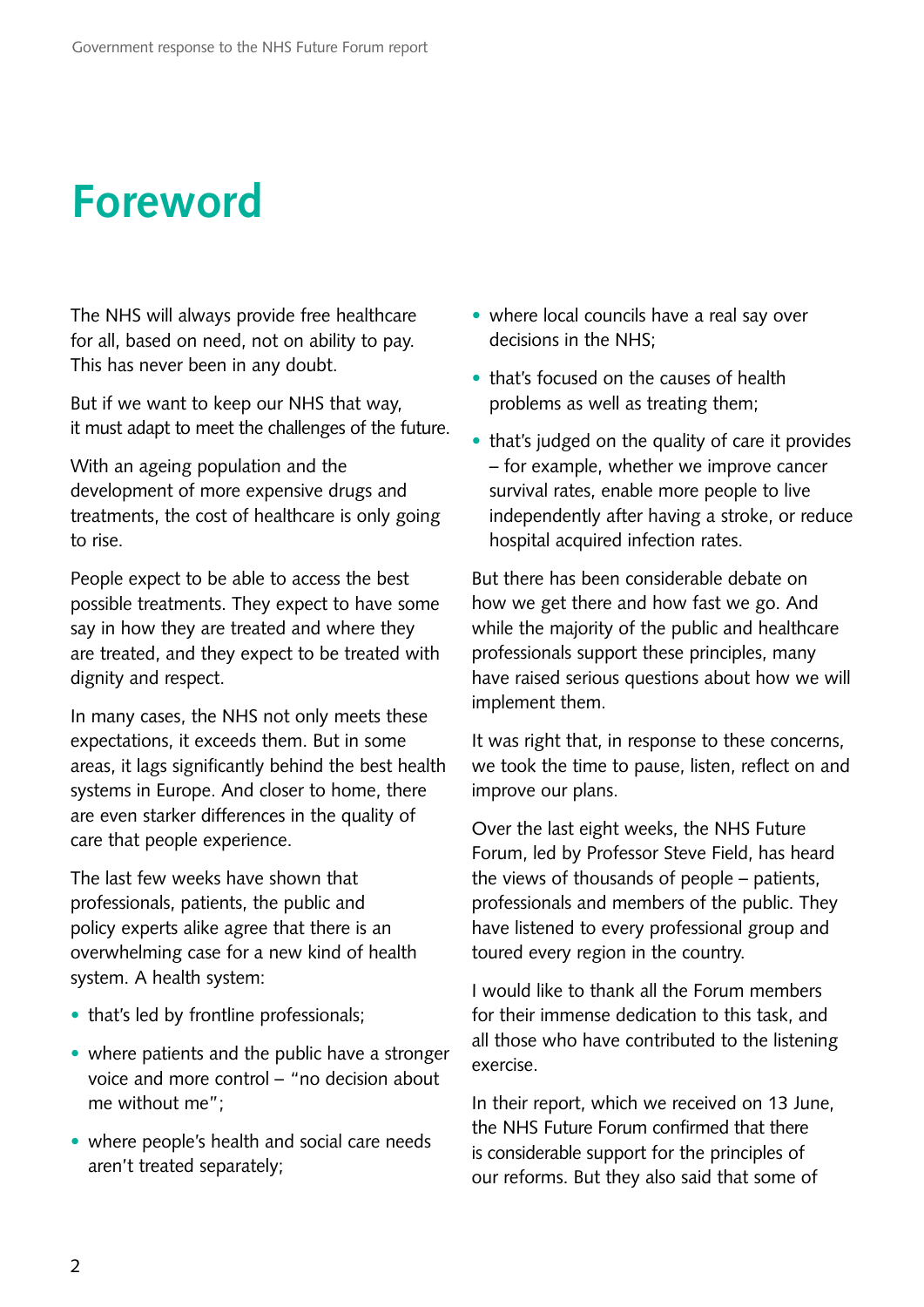the ways in which we were putting those principles into practice could be improved. The Government accepts all of their core recommendations, and believes the proposals are now much stronger, thanks to their contribution.

I am confident that the revised plans we set out today will build an NHS that's stronger, more efficient and more accountable. Where people have more choice and professionals have more power. And where everyone in the country can be confident that whether they're being admitted to hospital, visiting their local GP, trying to organise support in their home so they can live more independently, or getting advice on how to stay fit and healthy, they get the best care and support possible.

Dalms Jambery

**Andrew Lansley CBE Secretary of State for Health**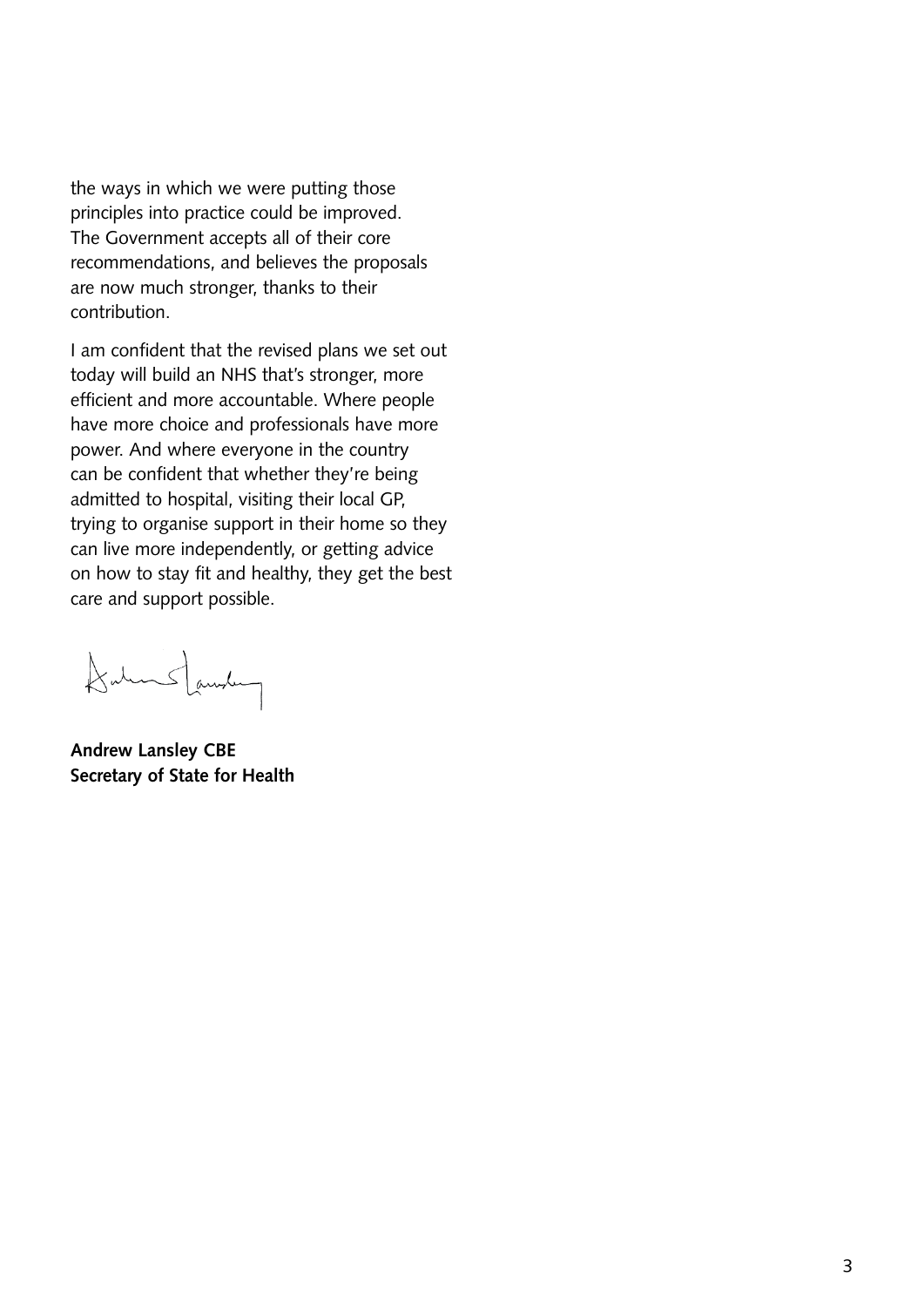# **Summary of key changes**

#### **Overall accountability for the NHS**

Some have raised concerns that the Health and Social Care Bill would weaken NHS principles or the Government's overall responsibility for the NHS. In response:

- we'll make sure the NHS Commissioning Board and clinical commissioning groups take active steps to promote the NHS Constitution, which enshrines the core principles and values of the NHS, including the 18 week limit on waiting times;
- we'll make clear in the Bill that Ministers are responsible for the NHS overall – the original duty to promote a comprehensive health service will remain.

### **Clinical advice and leadership**

The Forum's report shows there is universal agreement that patient care is better if it is based on input from those closest to patients – doctors, nurses and other health and social care professionals – in discussion with patients and carers, the voluntary sector, and other healthcare partners.

But we have also heard that, to do this well, so it really makes a difference to patients and carers, we need to be more ambitious. In response:

• GP consortia will be called "clinical commissioning groups". They will have governing bodies with at least one nurse and one specialist doctor;

• commissioners will be supported by clinical networks (advising on single areas of care, such as cancer) and new "clinical senates" in each area of the country (providing multiprofessional advice on local commissioning plans) – both hosted by the NHS Commissioning Board.

## **Public accountability and patient involvement**

The Future Forum agrees with us that patients and carers should be at the heart of the NHS, and that there should be "no decision about me without me."

But we have also heard from the Future Forum that there's more to do to make this second nature in the NHS. In response, we will:

- make sure there are clearer duties across the system to involve the public, patients and carers;
- improve governance for clinical commissioning groups: their governing bodies will have lay members and will meet in public;
- insist that foundation trusts have public board meetings;
- create a stronger role for health and wellbeing boards in local councils, with the right to refer back local commissioning plans that are not in line with the health and wellbeing strategy.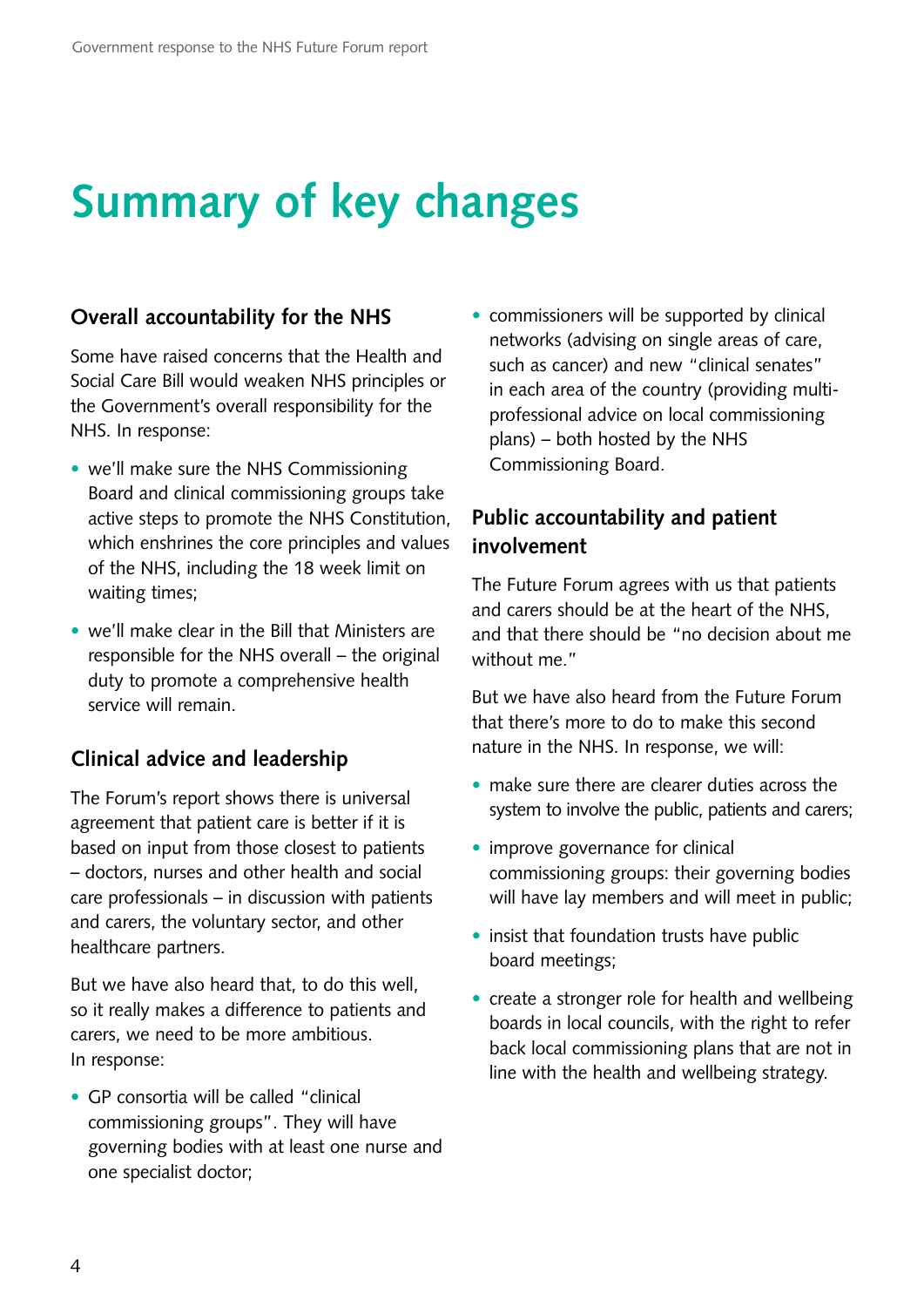### **Choice and competition**

Nearly everyone who contributed to the listening exercise felt patients should be given more choice and control over their care. Some felt that the competition that accompanies increased choice brought benefits for patients, but others had serious concerns about its impact on existing NHS providers and integrated services.

We are committed to giving patients greater choice and creating a level playing field, in which the best providers flourish, whether from the public, voluntary or private sector. We will make sure that what matters is the quality of care provided, not who owns the organisation providing it.

The NHS Future Forum said the Government should make its position clearer and guard against the dangers of competition being an end in itself. We have heard this message and we will improve our plans. In response:

- Monitor's core duty will be to protect and promote the interests of patients – not to promote competition as if it were an end in itself;
- there will be new safeguards against price competition, cherry picking and privatisation;
- there will be stronger duties on commissioners to promote (and Monitor to support) care that is integrated around the needs of users – e.g. by extending personal health budgets and joint health and social care budgets, in light of the current pilots;
- the NHS Commissioning Board will promote innovative ways to integrate care for patients.

#### **Developing the healthcare workforce**

We have some of the best health and care professionals in the world. They should be supported by a world class education and training system. And we need high quality management to help improve frontline care.

The NHS Future Forum said there was strong support for our proposals to improve education, training and development. But they also highlighted the need to keep focused on quality while we make these changes, and said that further work is needed to develop detailed proposals.

In response, we will:

- ensure a safe and robust transition for the education and training system, taking action to put Health Education England in place quickly to provide national leadership and strong accountability while moving towards provider-led networks in a phased way;
- ensure that, during the transition, deaneries will continue to oversee the training of junior doctors and dentists, and give them a clear home within the NHS family;
- improve the quality of management and leadership, for example by retaining the best talent from PCTs and SHAs and through the ongoing training and development of managers;
- further consider how best to ensure funding for education and training is protected and distributed fairly and transparently, and publish more detail in the autumn.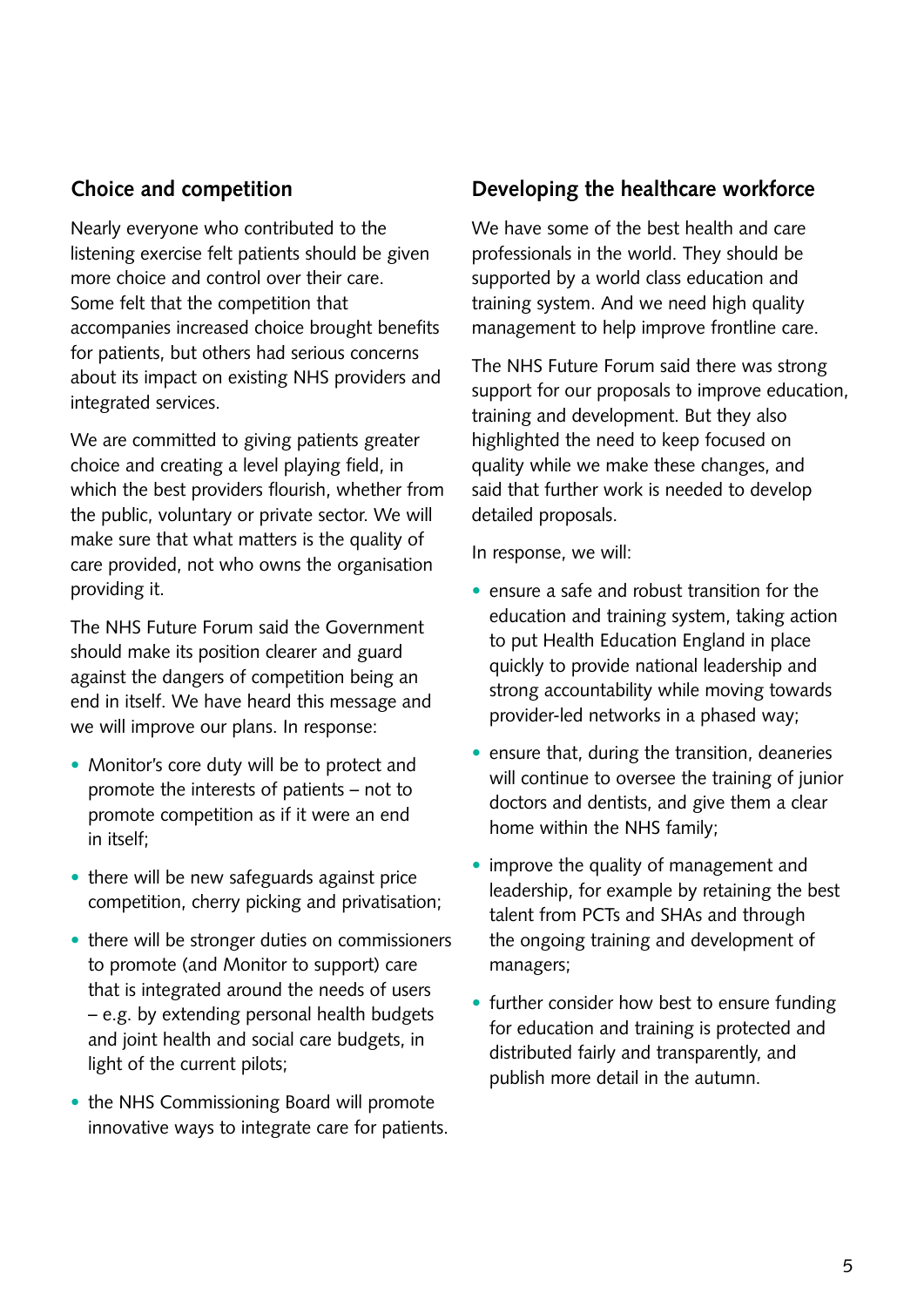#### **The timetable for change**

While few have questioned the case for change, many during the listening exercise questioned the pace of change. Following the consultation on the White Paper, we have already made some amendments to the timetable. However, we recognise we can go further, and that the benefits of doing so outweigh the risks of any delay. In response:

- commissioning groups will all be established by April 2013 – there will be no two-tier system. They will not be authorised to take on any part of the commissioning budget in their local area until they are ready and willing to do so;
- where a commissioning group is ready and willing, it will be able to take on commissioning responsibility earlier. Where a group is not yet ready, the NHS Commissioning Board will commission on its behalf;
- Monitor will continue to have transitional powers over all foundation trusts until 2016 to maintain high standards of governance during the transition;
- there will be a careful transition process on education and training, to avoid instability – we'll publish further proposals in the autumn.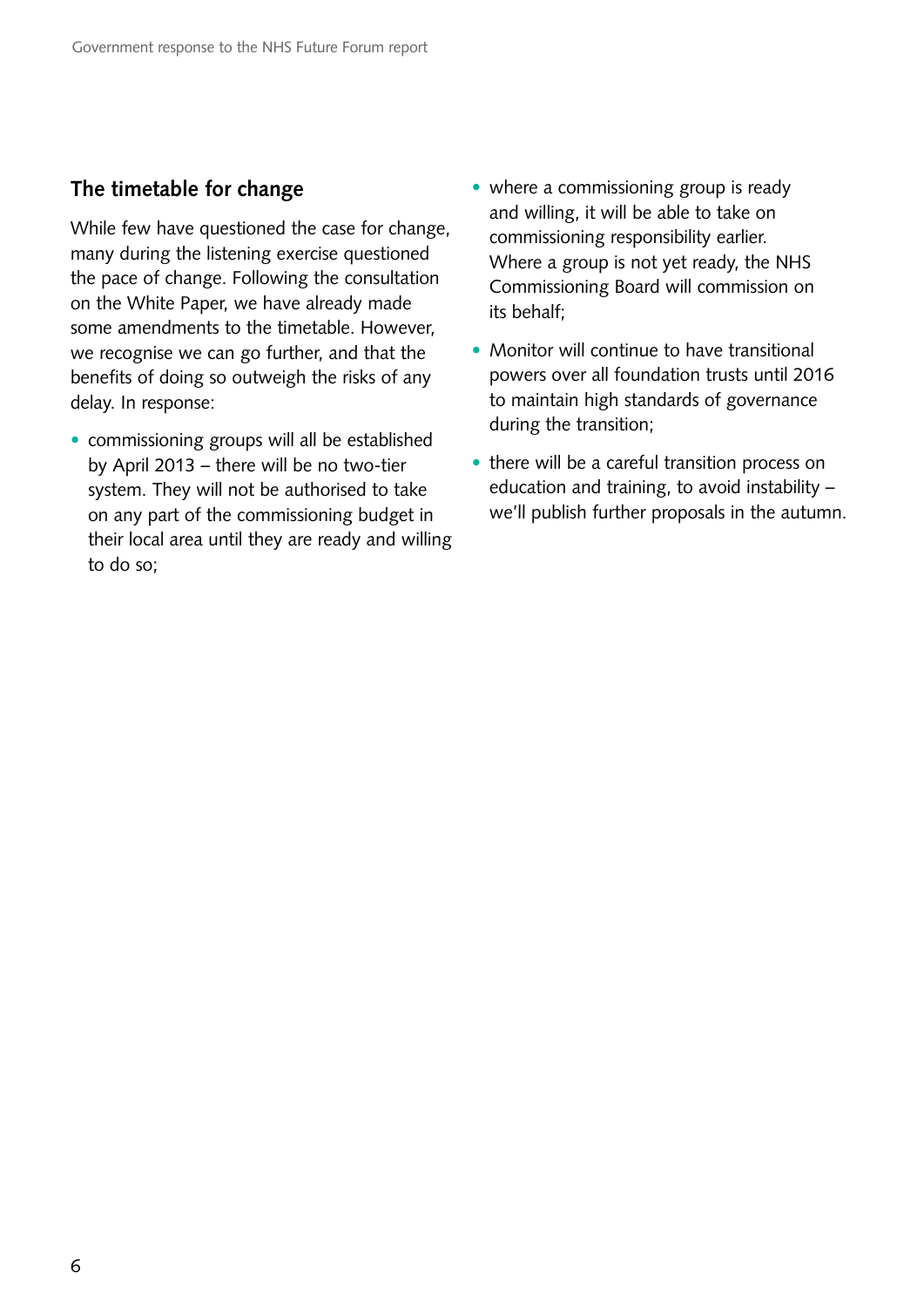## 1 **Modernising the NHS**

#### **Summary**

The NHS will always be free at the point of need. But it needs to modernise to adapt to the challenges of the future. This is why we have put forward proposals for change, based on the principles of giving patients and carers more power and professionals more freedom. We introduced the Health and Social Care Bill to Parliament to make those changes that require legislation.

There have been concerns about the details of our proposals. So we announced a listening exercise, to pause, listen, reflect on and improve our plans. The listening exercise was led by the NHS Future Forum, a group of leading health professionals and patient representatives. The Future Forum reported back to the Government on 13 June, and we presented the Government's initial response on 14 June.

We welcome the Forum's report, and this document shows how we will act on their recommendations by changing our proposals. We will do this both by making significant amendments to the Bill and through changes that do not need legislation.

### **The case for change**

- 1.1. This Government believes in the NHS. The NHS will always be free at the point of need, funded by taxation. We are committed to preserving and strengthening the NHS and the principles it is founded on.
- 1.2. But the pressures on the NHS are increasing. More of us are living longer. The number of people in the UK aged over 85 has almost trebled over the past 25 years. It is set to double again over the next 20. By 2034, one in 20 of us will be aged over 85. More people are living with at least one long-term condition; and the possibilities – and often the costs – of new technology are constantly increasing.
- 1.3. The Government has protected the NHS budget and will continue to increase it in real terms. But, because of the state of the public finances, this will still be amongst the tightest funding settlements the NHS has ever faced. Recent years have seen many improvements in services, and rising public satisfaction alongside growing budgets. In many ways, the NHS is providing the best service it ever has. But simply doing the same things in the same way will no longer be affordable in future, given the pressures.
- 1.4. Without change to get more value for what the NHS spends, there will be a rising and unsustainable gap between the cost of providing NHS services and the funding the country can afford. This requires the NHS to adapt to new ways of working that reduce cost pressures while delivering improved outcomes.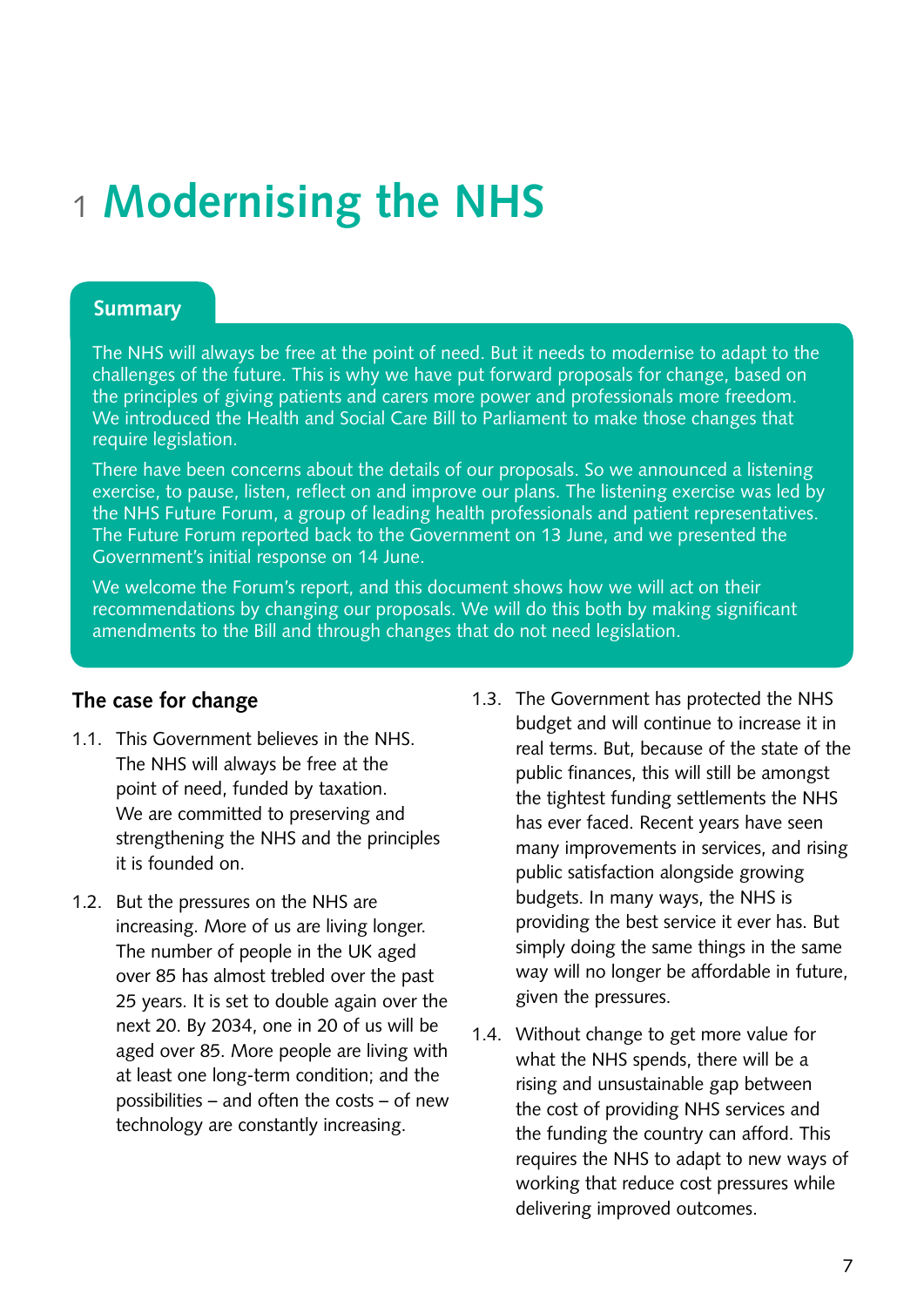- 1.5. Besides these future challenges, many of the things the NHS does now need to improve.
- 1.6. Although the NHS at its best is worldleading, there are still important areas where NHS services fall behind the level of other major European countries, such as in treating respiratory disease and some cancers.
- 1.7. There are also unjustified variations in the quality of care across the country. The chances of receiving a diagnosis of dementia, recovering from a heart attack or major operation, or of beating cancer, can vary hugely depending on where you are treated. If all parts of the NHS performed closer to the level of the best, thousands of lives could be saved every year.
- 1.8. Similarly, the experience of care for too many patients is fragmented between different parts of the health service and between the NHS and social care or other services. There are huge opportunities to make services more integrated, building on the many examples of good practice that already exist.
- 1.9. And while good management is vital, too much money is currently spent on administration which could be better spent on frontline services.
- 1.10. Therefore we must modernise: both to tackle the problems of today and to avoid a crisis tomorrow.

#### **The Government's proposals**

1.11. We set out proposals for modernising the NHS to meet these challenges in a White Paper, *Equity and excellence: Liberating the NHS*. Our vision is to create a more

efficient NHS that achieves some of the best healthcare outcomes in the world. Our proposals are rooted in the principles of:

- giving patients and carers more power putting patients, carers and the public first;
- focusing on healthcare outcomes and the quality standards that deliver them, rather than on narrow process targets; and
- giving frontline professionals more freedom, and cutting the bureaucracy that can get in the way of their work.
- 1.12. Following a consultation and engagement process, we introduced the Health and Social Care Bill in January 2011, to make those changes that need legislation.
- 1.13. The aim of the Bill, subject to Parliamentary approval, is to create a coherent framework that will put the NHS on a financially sustainable footing and drive improvements in quality and outcomes. It is based on:
	- • **Clinical commissioning groups** (called "commissioning consortia" in the Bill as it stands) to organise services for their local populations, supported by a national NHS Commissioning Board. GPs and other frontline professionals already make the clinical decisions that determine how most NHS resources are used. Putting them in charge of shaping services will enable NHS funding to be spent more effectively to provide high quality care. Better commissioning can improve quality and save money at the same time, for example by helping people to manage their conditions at home and reducing the need to go to hospital.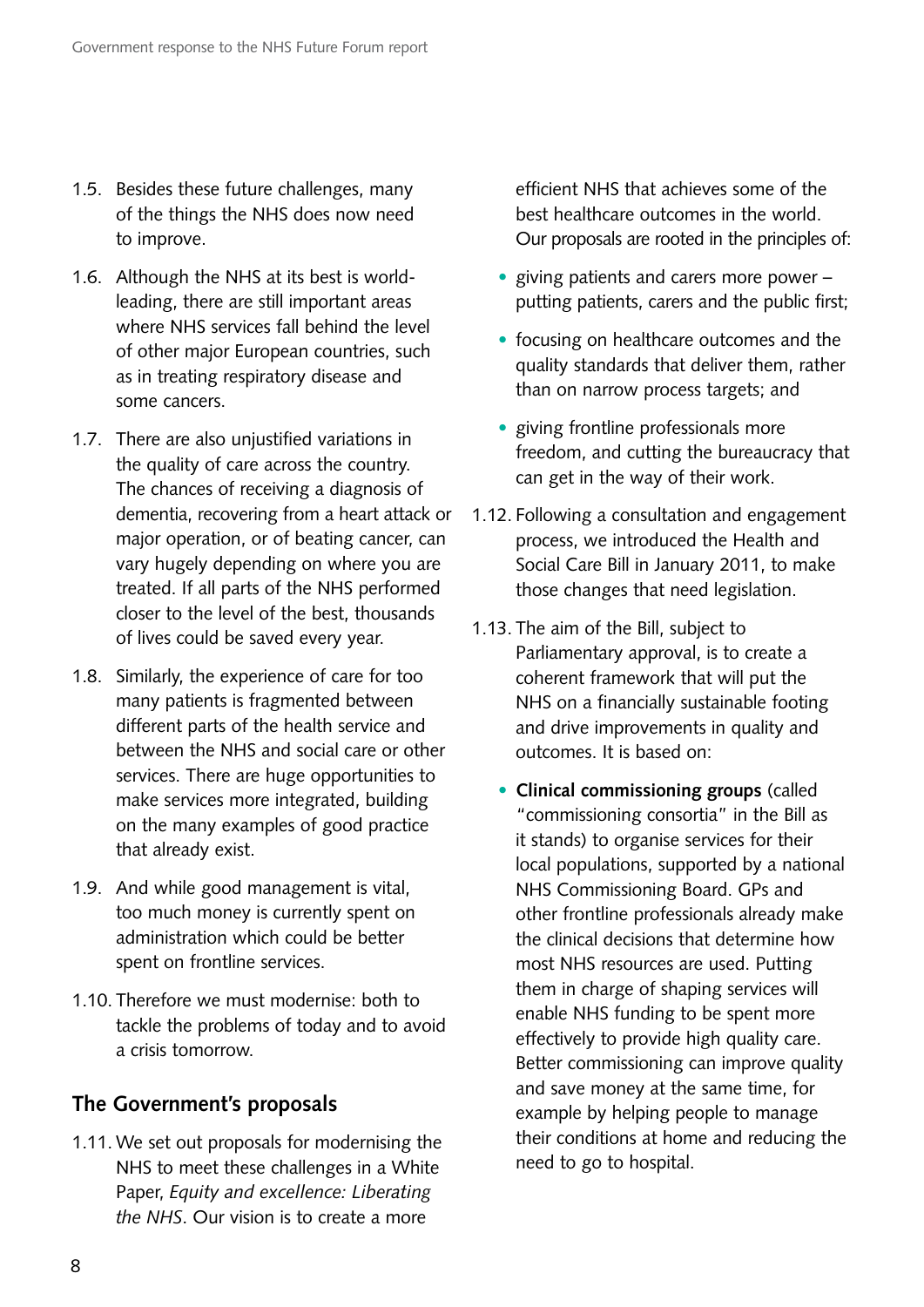- • **More choice for patients**, with greater competition between providers where this helps drive up quality and efficiency. Coupled with more transparent information, this will make services more dynamic and responsive to patients. We want existing providers to be able to develop their services, and new providers to be able to introduce innovative ways of working. High quality providers will be able to expand, and poor quality or inefficient organisations will no longer be propped up with subsidies. A regulator, Monitor, will make sure that competition is fair and operating in the interests of patients.
- • **A powerful new role for local councils** in helping join up the NHS with social care, public health and other local services. Too often, organisational boundaries get in the way of providing seamless care. We want local authorities to be able to work far more closely with the NHS to shape services around the needs of individuals. To boost local accountability, councils will also have extended powers to scrutinise NHS services, including those provided by private or voluntary sector providers.
- • **A new way of organising public health**, to ensure that long-term investment in preventing future ill health is not sacrificed for short-term savings.
- 1.14. The Bill makes Ministers more clearly responsible for the things they should be responsible for. Ministers need to set direction, and hold the NHS to account for the way it treats patients. They need to remain accountable to Parliament and the public for the health service as a whole. But it is not the job of politicians

to interfere in day-to-day operational management.

1.15. The ideas in the White Paper and the Bill – independent regulation, involving GPs in commissioning, extending choice and competition, limiting Ministers' powers of intervention – are not new; they are an evolution of reforms carried out under the last two administrations. The difference is that we are trying to carry out change in a single, coherent programme, rather than as a series of piecemeal initiatives. This recognises that the different parts of the NHS are inter-connected, and that change must be managed in an integrated way in order to drive up quality and value for money.

#### **The NHS Future Forum**

- 1.16. While there has been wide support for the principles of our proposals, there have been concerns about the details: both about specific policies and about our plan for implementing the changes. That is why, after the Bill finished its Committee stage in the House of Commons, we announced a listening exercise: to pause, listen, reflect on and improve our proposals.
- 1.17. The listening exercise was led by the NHS Future Forum, a group of 45 leading professionals from across health and social care, chaired by Professor Steve Field.
- 1.18. The Forum focused on the following four themes:
	- how advice and leadership from a range of healthcare professions can improve patient care;
	- how to ensure public accountability and patient involvement in the new system;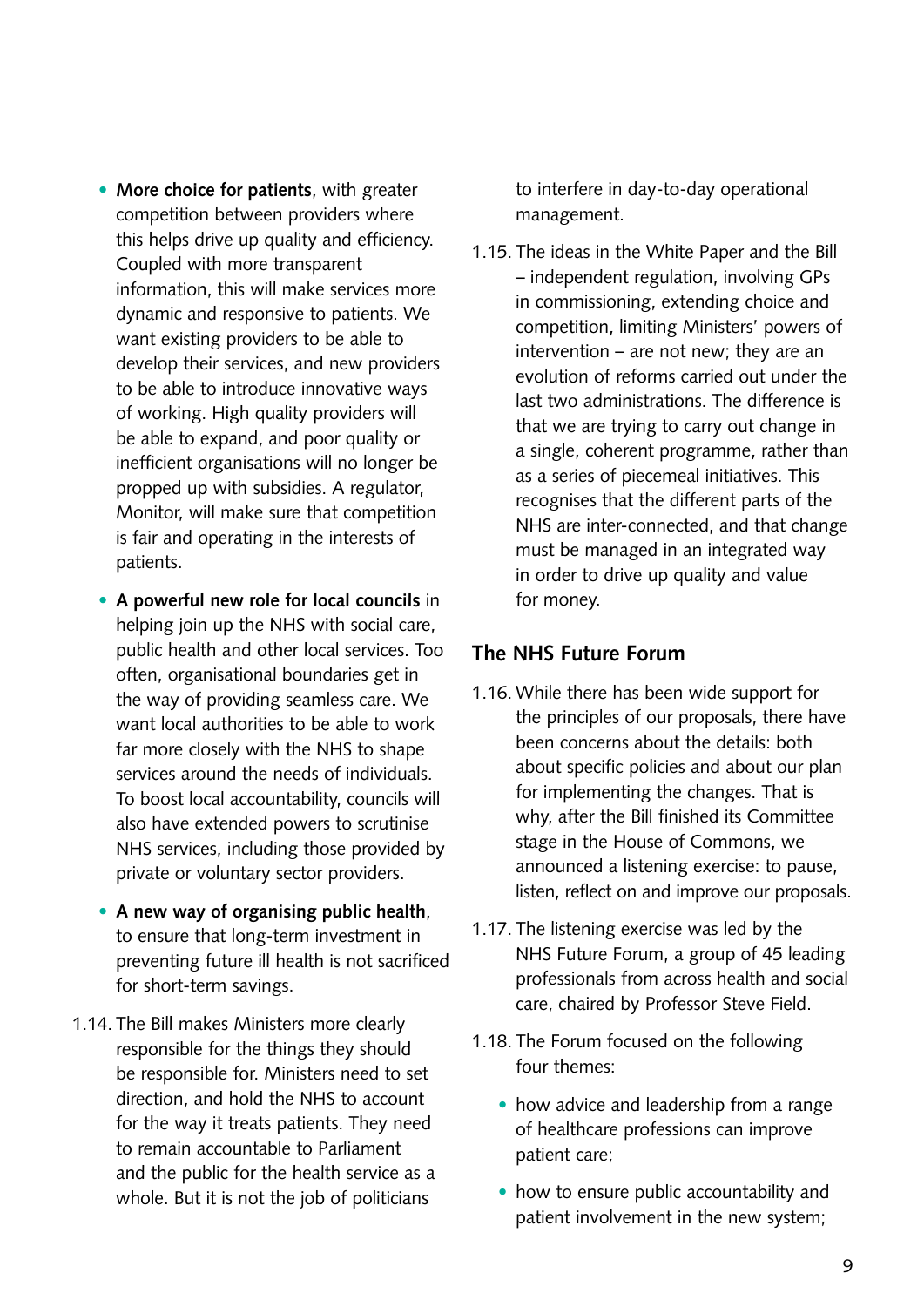- the role of choice and competition in improving the quality of care; and
- how new arrangements for education and training can support the modernisation process.
- 1.19. Over the course of the listening exercise, Ministers and members of the NHS Future Forum attended over 250 events and meetings, in every region of the country, and over 8,000 people took part directly in providing their views. The events involved over 250 stakeholder organisations, including patient groups, professional bodies and unions, voluntary sector groups and local authorities, as well as patients and members of the public.
- 1.20. Besides the listening events, people were encouraged to air their comments and concerns online. The Department of Health's Modernisation of Health and Care web channel recorded over 2,400 public posts and a further 970 privately submitted comments.
- 1.21. The Forum's report was published on 13 June, and we announced our initial response on 14 June.
- 1.22. As Professor Steve Field said in his covering letter to the Forum's report, the Government's aim of making improvement in quality and healthcare outcomes the primary purpose of all NHS funded care is universally supported. However, there have been genuine and deep-seated concerns from NHS staff, patients and the public which must be addressed if the reforms are to be progressed. Professor Field made it clear that, if the Government accepted the substantial changes proposed by the Forum, he believed the resulting

framework would place the NHS in a strong position to meet this objective and tackle the pressing challenges in the years ahead.

- 1.23. We welcome the Forum's conclusions, and we accept the core recommendations of their report. This document, which is largely structured around the Forum's four themes, explains how we will change our proposals.
- 1.24. Many of our changes require legislation, and we will put forward significant amendments to the Bill for Parliament to consider. However, many other important changes can be made within the framework of the Bill as it stands, by adapting our approach to implementation and the design of secondary legislation. For example, no amendments to the Bill are needed to phase the introduction of clinical commissioning and choice of Any Qualified Provider, or for our proposals on clinical networks and clinical senates. We will publish briefing notes alongside our amendments to explain exactly how the policy changes outlined in this document have been translated into proposals for legislation.
- 1.25. We are very grateful to the Forum's members for their work, and we have asked them to continue to advise on the way that our proposals are developed and put into practice; we will set out further details on this. We will continue to listen and engage on the detail of our proposals, in a spirit of co-production.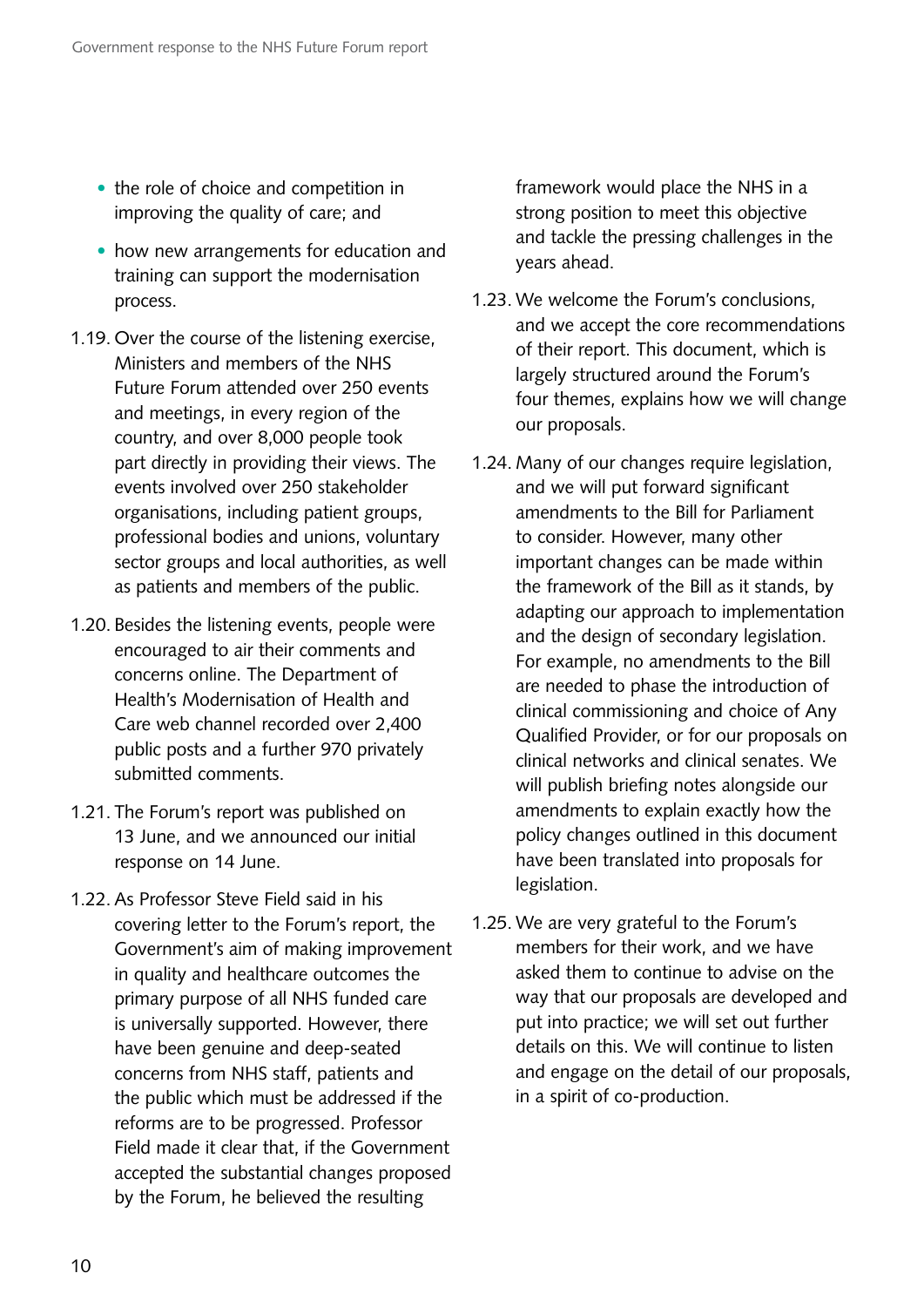# 2 **Overall accountability for the NHS**

#### **Summary**

Some have raised concerns that the Bill would weaken NHS principles or the Government's overall responsibility for the NHS. To make clear that this is not the case, we are tabling amendments which will:

- require the NHS Commissioning Board and clinical commissioning groups to take active steps to promote the NHS Constitution, which enshrines the core principles and values of the NHS;
- make explicit that the Secretary of State remains fully accountable for the NHS; and
- create explicit powers for the Secretary of State to oversee and assess the national NHS bodies, to ensure they are performing effectively, whilst respecting their operational independence.

#### **The NHS Constitution**

- 2.1. In response to the Future Forum's concerns, we will strengthen the role of the NHS Constitution. The Constitution, which was developed under the last administration, brings together the core values and principles of the NHS, alongside the rights and responsibilities of patients, the public and staff. It enshrines the principles that the NHS provides a comprehensive service, available to all, and that access to services is based on clinical need not the ability to pay. As we will make clearer in the Bill, NHS care must be free at the point of use, and patient charges could only be introduced through legislation. We commit not to introduce any new charges during this Parliament.
- 2.2. The last Government legislated in the Health Act 2009 to ensure that all NHS bodies and providers of NHS services had a duty to "have regard to" the

NHS Constitution in carrying out their functions. In line with the Forum's recommendations, we now intend to go further. We will table amendments which will place an additional legal duty on the NHS Commissioning Board and on clinical commissioning groups **to "promote" the Constitution** and take active steps to ensure that patients, carers, members of the public and staff know about and make use of the Constitution. For example, this would include making patients aware of their right under the Constitution to access services within maximum waiting times, or for the NHS to take all reasonable steps to offer a range of alternative providers if this is not possible.

2.3. In this way, the Bill will reinforce and strengthen the enduring values and principles of the health service. It will fully embed the Constitution in the way the NHS works, empowering patients and the public.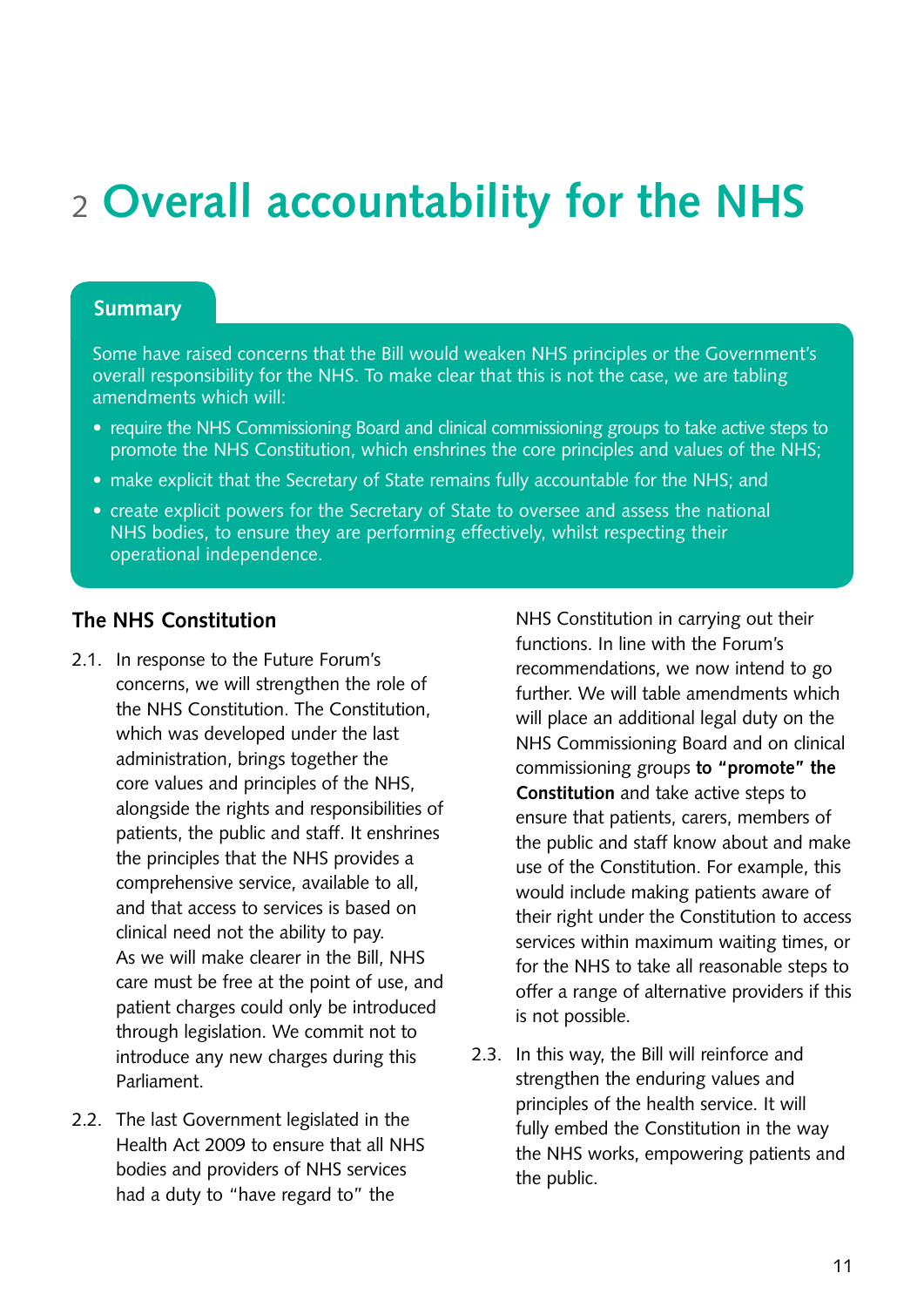- 2.4. The NHS Commissioning Board, Monitor, the Care Quality Commission and clinical commissioning groups will say in their annual reports how they have carried out their existing duty to have regard to the Constitution.
- 2.5. We will uphold all of the patient rights in the NHS Constitution. Where necessary, we will adapt the way these rights are given legal force, to ensure they have the same legal force under the new legislation. As Chapter 3 makes clear, this includes the right to drugs and treatments recommended by NICE.

### **The role of the Secretary of State**

- 2.6. As the Future Forum's report highlights, some people are concerned that the Bill could weaken the Government's accountability for the health service. As a consequence of establishing a dedicated NHS Commissioning Board, the Bill currently removes the Secretary of State's current direct duty to "provide or secure the provision of services", and this has been interpreted by some as reducing Ministers' responsibility. There have even been some fears that the core principles of the NHS could be weakened.
- 2.7. This has not been our intention. We want to reinforce the principles and values of the NHS and strengthen overall Ministerial accountability. However, the Forum is right to point out that the current drafting of the Bill is not clear enough, and we will amend it.
- 2.8. Our policy is that the **Secretary of State will be responsible – as now – for promoting a comprehensive health service**. The wording of section 1(1) of

the 2006 NHS Act will remain unchanged in legislation, as it has since the founding NHS Act of 1946. We will amend the Bill to make this clear.

- 2.9. We will also make clear that the Secretary of State will retain ultimate accountability for securing the provision of services, though rather than securing services directly, the Secretary of State will be exercising his duty in future through his relationship with the NHS bodies to be established through the Bill, for example the NHS Commissioning Board by way of the "mandate".
- 2.10. We will make clear that Ministers are responsible, not for direct operational management, but for overseeing and holding to account the national bodies – in particular, the NHS Commissioning Board and the regulators – backed by extensive powers of intervention in the event of significant failure.
- 2.11. Under the Bill as it stands, the Secretary of State will have powers of direction over the entire system in the event of an emergency, and powers to direct national bodies if they fail to perform their functions. As outlined in Chapter 4, to avoid political micromanagement, we will amend the Bill to make clear that intervention powers may only be used if the failure is "significant". Similarly, the NHS Commissioning Board will need to demonstrate reasonable grounds before intervening in a commissioning group's decisions.
- 2.12. In future, the role of the Department of Health will be to sponsor and oversee the national bodies. Each body will have a published framework agreement setting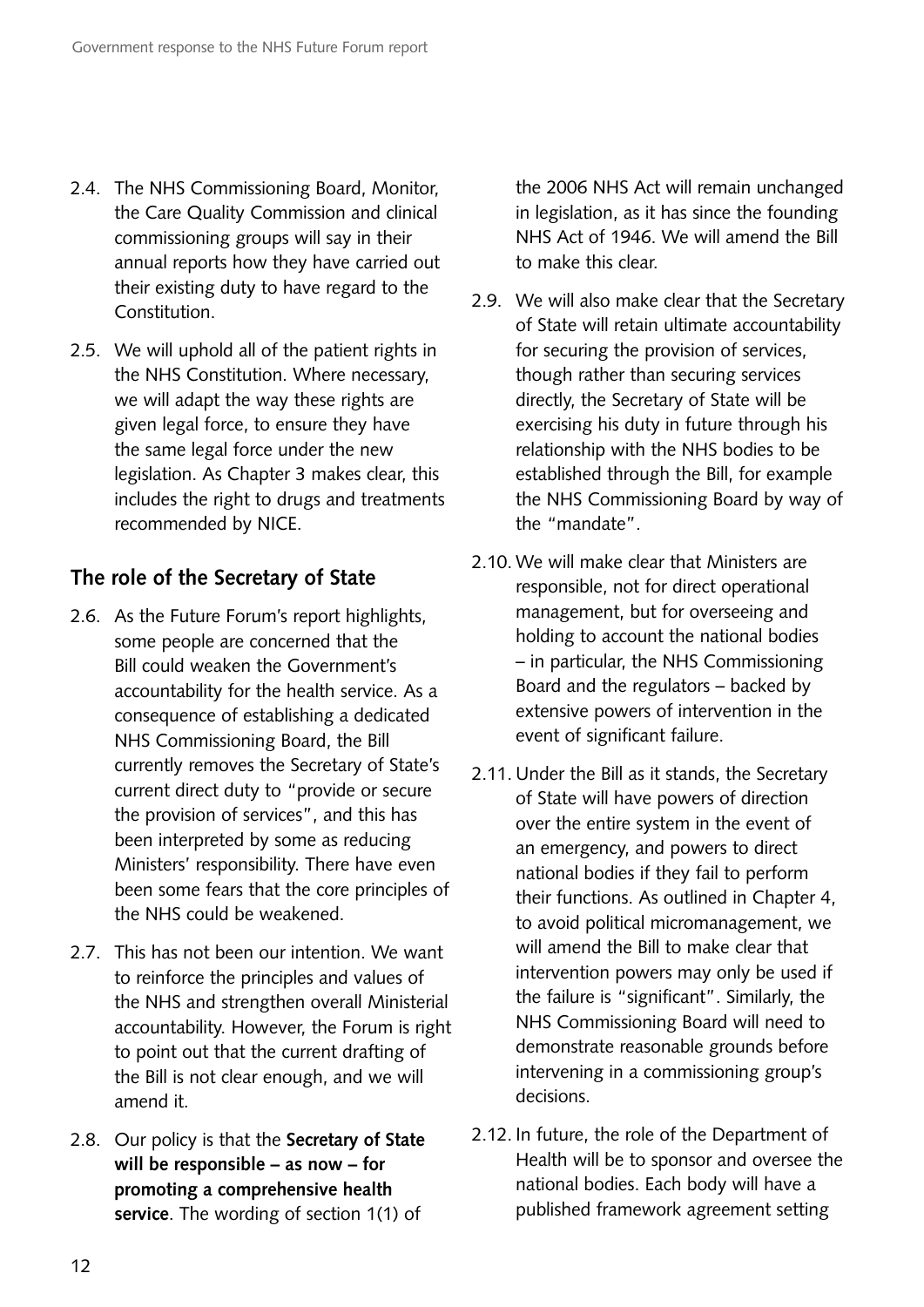out its relationship with the Department, and we will ensure there is a transparent assessment of how they have performed.

- 2.13. To strengthen this further, we will amend the Bill to give the Secretary of State **explicit powers to report on the performance** of all of the national NHS bodies, as part of the Department of Health's annual report on the health service.
- 2.14. These strengthened powers will be reinforced by the duties on the Secretary of State that the Bill creates for the first time, around improving the quality of services and reducing inequalities. We will translate these new duties into practical

action using the Department of Health's full range of levers in the system, as the Future Forum recommended. We believe our proposals, strengthened by the changes we are making in response to the Forum, will be a powerful force for promoting equality, tackling inequalities and improving the health of the most vulnerable.

2.15. In addition, the Government will continue to have an important strategic role in the education and training system and in promoting research. We will table amendments to the Bill to make this clear, as set out in Chapters 3 and 6.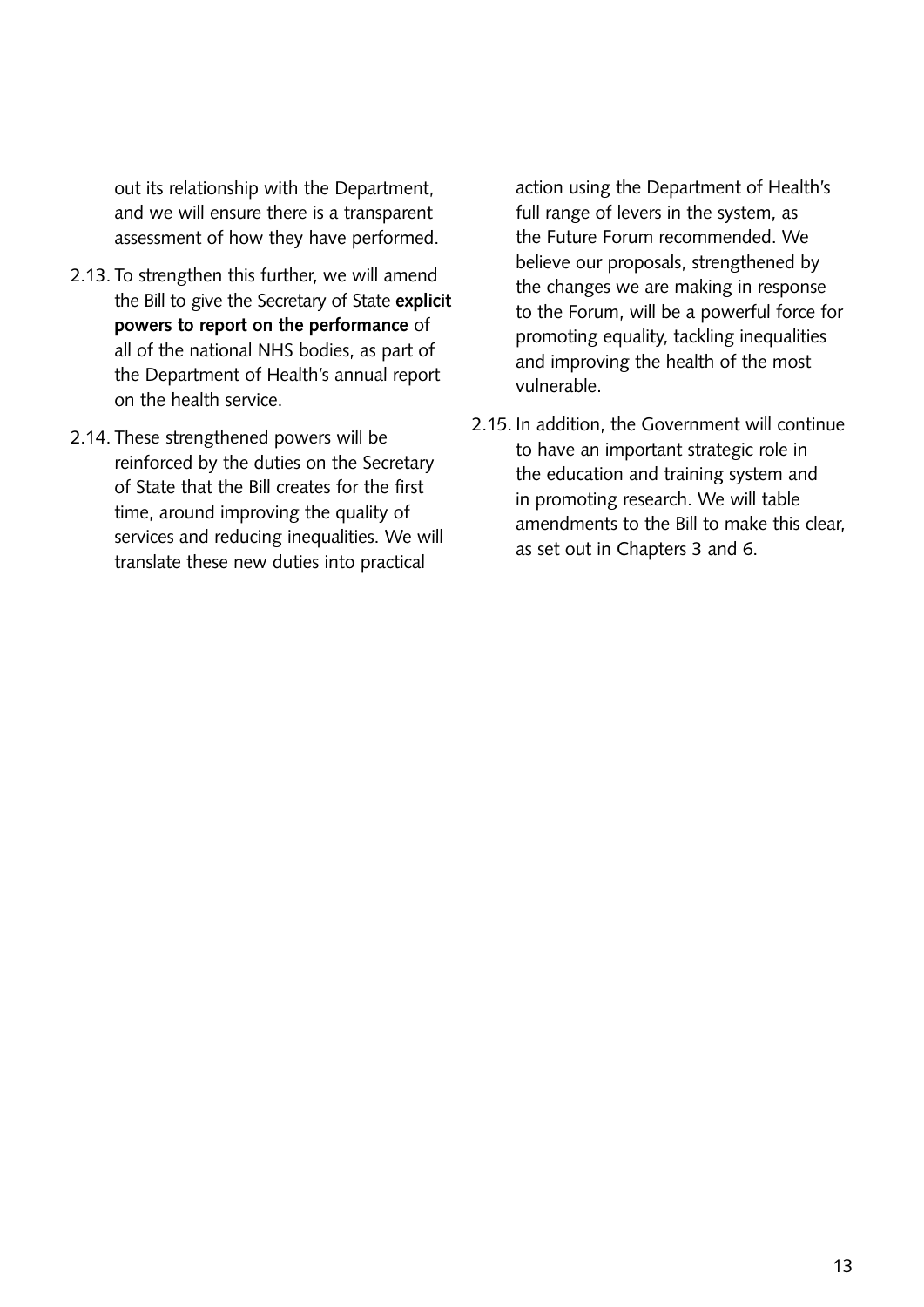# <sup>3</sup>**Clinical advice and leadership**

#### **Summary**

The Forum's report shows there is universal agreement that patient care is better if it is based on input from those closest to patients – doctors, nurses and other health and social care professionals – in discussion with patients and carers, the voluntary sector, and other healthcare partners.

But we have also heard that, to do this well and really make a difference to patients and carers, we need to be more ambitious. So we will do more to improve our plans. This chapter shows how we will:

- make sure that a range of professionals play an integral part in the clinical commissioning of patient care, including through clinical networks and new clinical senates hosted by the NHS Commissioning Board and stronger duties on commissioners to obtain an appropriate range of clinical advice;
- ensure that at least one registered nurse and secondary care specialist doctor are appointed to clinical commissioning groups' governing bodies;
- embed clinical leadership throughout the new arrangements and support leadership skills to develop;
- support clinical commissioning groups to make high quality, evidence-based decisions, with information joining up to support integrated care; and
- provide more clarity around the proposed arrangements for supporting the development of clinical commissioning groups, authorising them to take on commissioning responsibilities and ensuring ongoing accountability for their role in improving the quality of care.
- 3.1. At the heart of our proposals is the principle that decisions about local services should be made as close to patients as possible, by those who are best placed to work with patients and the public to understand their needs. We remain committed to this vision, and the NHS Future Forum endorses it.
- 3.2. Doctors, nurses and other clinicians have told us from the start that they want more control over how local services look, and the freedom to design services around local needs. This is exactly what

we want them to have. We want local groups of GP practices ("commissioning consortia" as they are described in the Bill as it stands) to have responsibility for bringing together a range of health and care professionals, together with patients and the public, to design services that provide the best quality of care and health outcomes.

3.3. The Forum's report shows that "there was universal agreement that people would be best served if care were designed around their needs and based on the input of the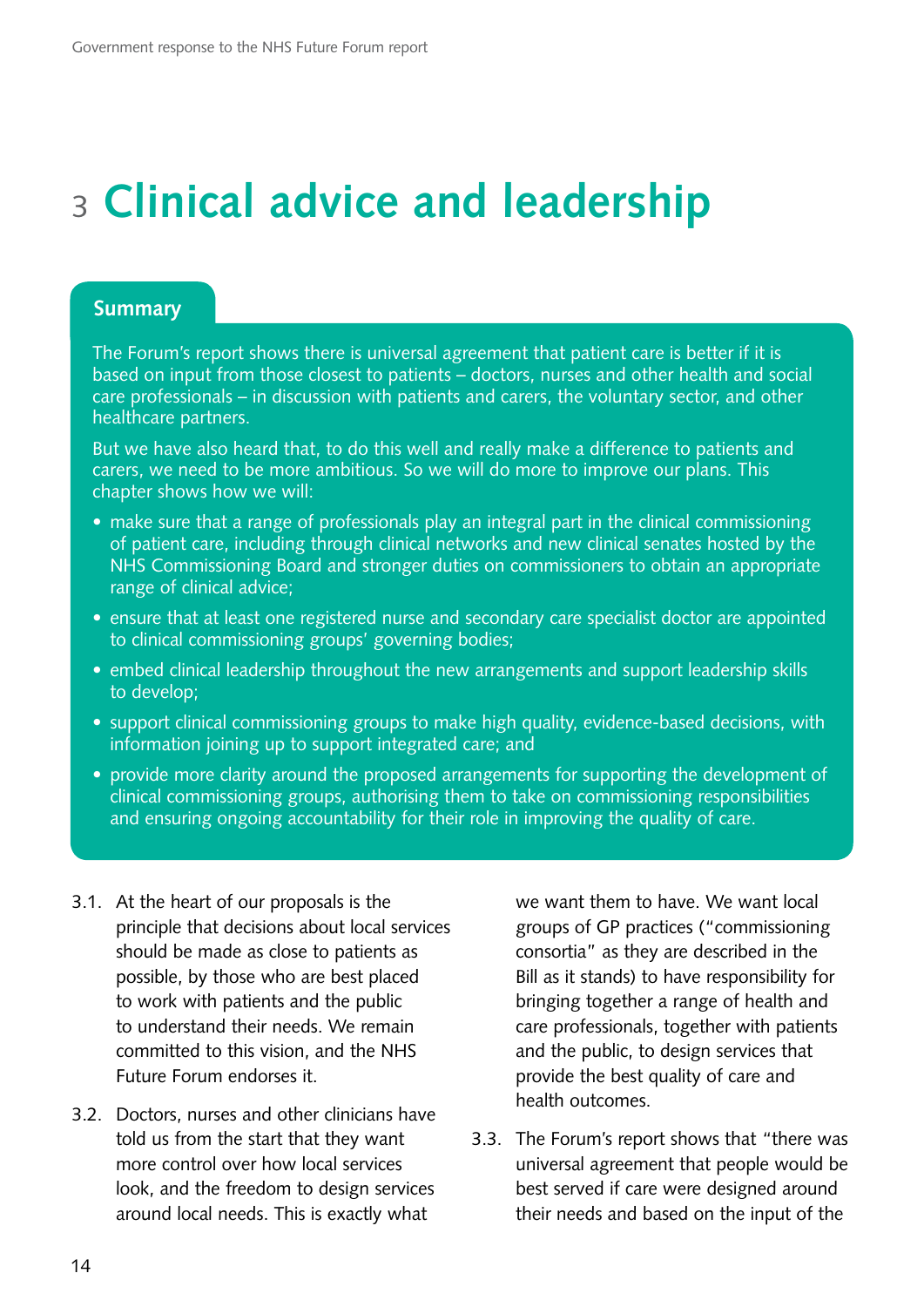public, patients and carers, health and social care professionals, the voluntary sector and specialist societies".

- 3.4. Empowering clinicians to take the lead on commissioning also means that we can remove layers of bureaucracy that are no longer needed, and which take money out of the NHS that could be better invested in improving frontline care.
- 3.5. The Forum's report also shows, however, that the proposals we had set out, and which are reflected in the Bill as it stands, did not fully mirror our ambition. The Forum's report recommends changes in three broad areas:
	- a. Multi-professional involvement in commissioning;
	- b.Clinical leadership at all levels, and leadership development; and
	- c. Information and evidence to support high quality integrated care.
- 3.6. These link to an important overarching theme: how we will make sure that clinical commissioning groups have the support they need to develop this multiprofessional approach and how they will be held accountable for improving quality and health outcomes for patients.
- 3.7. We welcome the Forum's views and recommendations. We agree that these are essential issues, and we will make improvements to ensure we get them right. These are significant changes; for some of them, we will table amendments to the Bill, while we can bring about other improvements within the framework of the Bill as it stands.

## **Multi-professional involvement in commissioning**

- 3.8. The Government's proposals for future NHS commissioning arrangements are designed to be rooted in, and build upon, the central role that general practice plays in coordinating patient care and acting as the patient's advocate. The Future Forum's report agrees that general practice has a unique role to play. When people need healthcare, general practice is often the first place they turn, giving GPs and other practice staff a strong relationship with their patients and a broad overview of their community's health needs.
- 3.9. GPs are central to the integration of patient care. They can link patients to other patients and carers and to a range of different clinicians, and can link those clinicians to each other and to other health and social care professionals.
- 3.10. At the same time, clinical commissioning is at its best when it is a collaboration of professionals, based on a shared drive for continuous quality improvement and greater integration of services. Everyone who can contribute to designing better, more integrated services for patients should have an opportunity to do so.
- 3.11. Commissioners will need advice and support to improve integration across health and care services: for instance, from the nurses, allied health professionals and pharmacists who have contact with patients day in and day out; from the hospital doctors who provide care for patients with the most serious needs; from the public health experts who plan how to improve our health and stop disease; and from the social care professionals who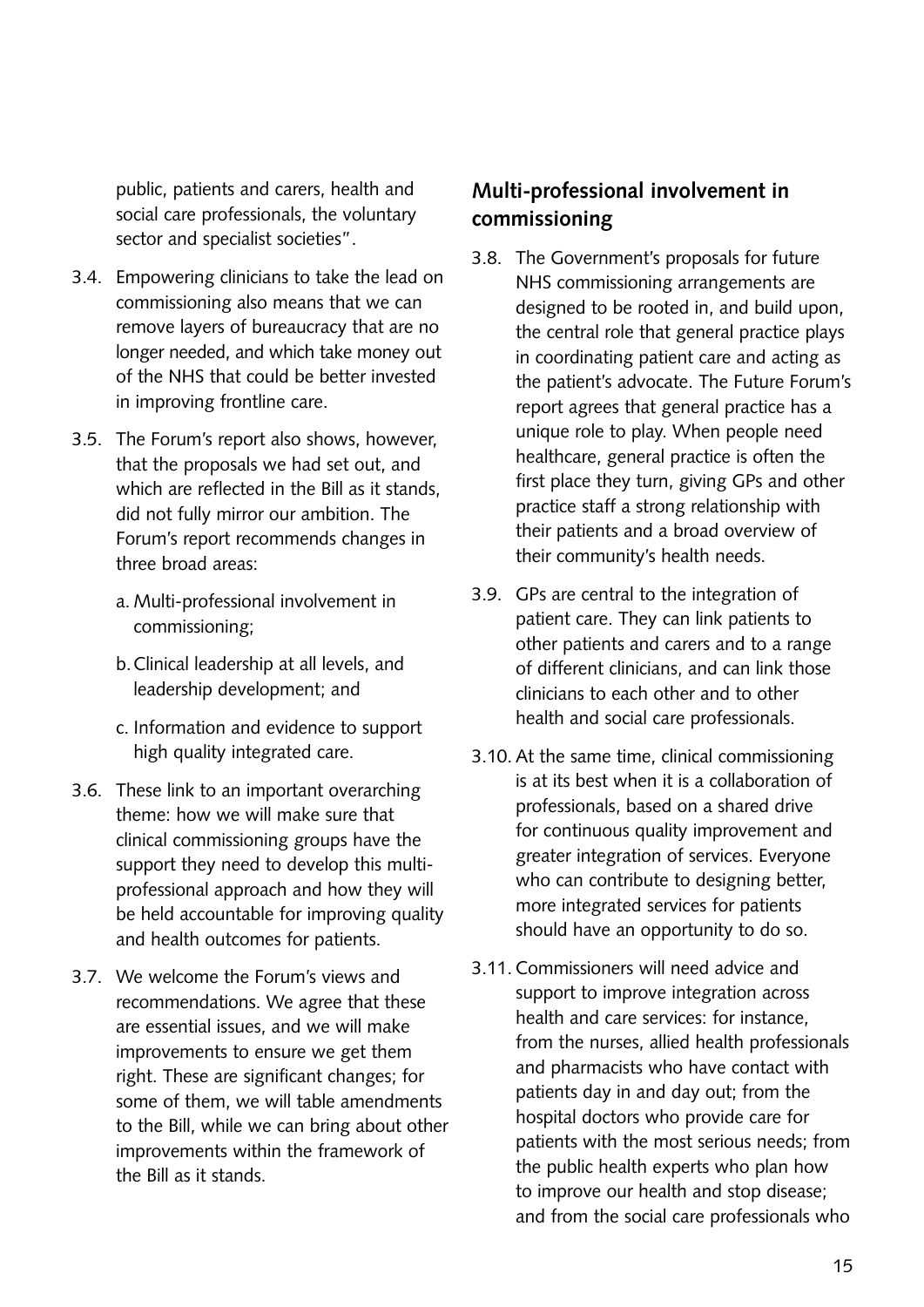make sure services are there to support the vulnerable.

- 3.12. The Forum's report reinforces this need for multi-professional involvement. It illustrates the strong feeling in the NHS that commissioning should involve a wide range of professionals, working in clinical, management and other roles across the NHS, public health and social care and at every stage of patients' care pathways. As the report states, "The full range of skills and clinical advice available from many different professional groups" must be "actively engaged in a meaningful and influential way in the design and commissioning of services for patients".
- 3.13. Our plans go some way towards achieving this – but we have heard that we need to do even more. We set out in this chapter a range of steps we will now take, both through improvements to the Bill and in other ways, to strengthen multiprofessional leadership and involvement.
- 3.14. This stronger emphasis on wider professional involvement in commissioning decisions means that the **language we use when talking about local commissioning groups needs to change**. We have up until now talked about "GP consortia", reflecting the fact that they will comprise groups of GP practices. General practice remains at the heart of clinical commissioning groups; however we agree with the Forum's report that this phrase does not reflect the important involvement of a range of professionals. We therefore intend to use the term "clinical commissioning group" to describe these local NHS organisations.

#### An integral role for all professionals

- 3.15. We want the NHS Commissioning Board and clinical commissioning groups to have strong relationships with a range of health and care partners. This will provide them with access to information, advice and knowledge to help them make the best possible commissioning decisions: decisions based on evidence, after considering all the options, and aimed at improving the quality and efficiency of health services.
- 3.16. And we want **the full range of health and adult and child social care professionals** to be involved in the new commissioning arrangements, supporting the NHS Commissioning Board and clinical commissioning groups to design pathways of care and shape services.
- 3.17. In its national leadership role, the NHS Commissioning Board would provide a home for clinical advice, working closely with the National Institute for Clinical Excellence (NICE<sup>1</sup>) and other partners, to ensure that all health and care organisations know where to go for advice and support.
- 3.18. As recommended by the Forum, we are bringing about important changes through two distinct types of group, called **'clinical networks'** and **'clinical senates'**. Both will be hosted by the NHS Commissioning Board; they will not be organisations or new forms of bureaucracy, and they will not need to be provided for by amendments to the Bill.
- 3.19. There are already national clinical networks: groups of experts, including patient and carer representatives, brought

<sup>1</sup> The Bill renames NICE as the National Institute for Health and Care Excellence, giving it a remit over social care as well as healthcare.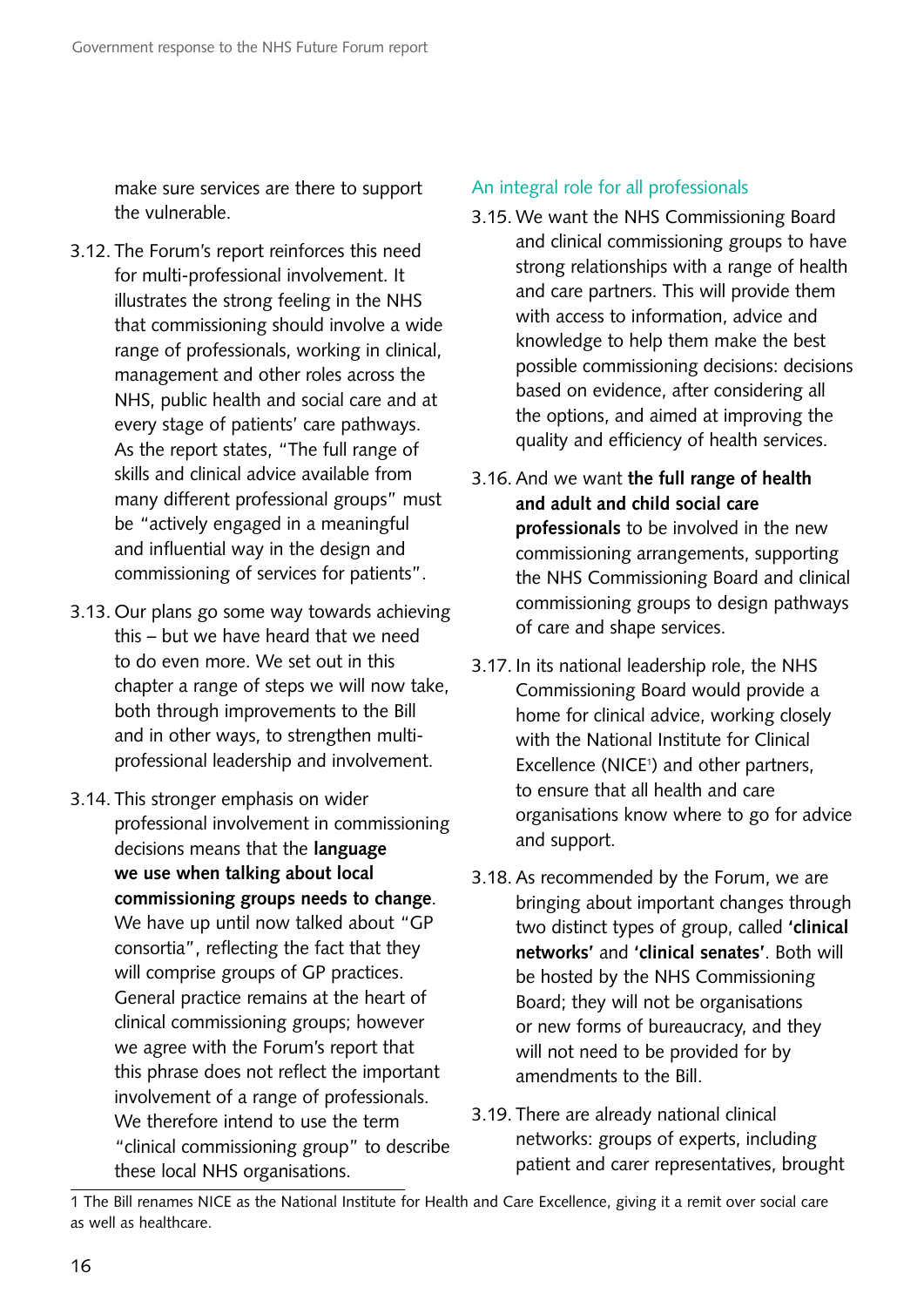together around particular pathways or conditions, such as cancer care, which, as the Forum's report shows, are "working well to support multi-professional input to deliver improved outcomes for patients".

- 3.20. But the report highlights concerns about their future and the existing variability in their effectiveness. It recommends **embedding networks at all levels of the new system**, with further work to define them and review their range, function and effectiveness. We will retain and strengthen these networks so that they cover many more areas of specialist care. And we will give them a stronger role in commissioning, in support of the NHS Commissioning Board and local clinical commissioning groups.
- 3.21. As well as promoting effective clinical leadership and multi-professional collaboration around specific conditions and pathways, the Forum's report also recommends bringing together a range of professionals in **local clinical senates**  to take an overview of health and healthcare for local populations and provide a source of expert support and advice on how different services fit together to provide the best overall care and outcomes for patients.
- 3.22. We will therefore also enable doctors, nurses and other professionals to come together in clinical senates to give expert advice, which we expect clinical commissioning groups to follow, on how to make patient care fit together seamlessly in each area of the country. To support the better integration of services, they should include public health specialists and adult and child social care experts.
- 3.23. Clinical senates will provide advice and support on a range of issues, and from a variety of health and care perspectives, including those of professionals who sometimes go unheard, such as allied health professionals.
- 3.24. The combination of clinical networks and senates will ensure that commissioners, health and wellbeing boards and others will have access to expertise on specific conditions and pathways, together with high quality advice and support on the overall local health and care landscape.
- 3.25. Clinical networks and senates' advice and support will help the NHS Commissioning Board and clinical commissioning groups to **improve the design and delivery of better patient care**. For example, the NHS Commissioning Board and national clinical networks will work together to develop the best pathways of care. And clinical senates will help clinical commissioning groups to make sure that improvements in patient care are made in an integrated way that supports more joined-up care and better population health outcomes.
- 3.26. Basing these clinical networks and senates in the NHS Commissioning Board will mean that the full range of health and care professionals play an important part in supporting the NHS Commissioning Board to **oversee the new commissioning arrangements**, for instance in the Board's function of supporting clinical commissioning groups, authorising them to take on commissioning responsibilities and holding them to account for quality improvement, which are discussed in more detail later in this chapter. Clinical senates will, for instance, be able to have a key role in advising the NHS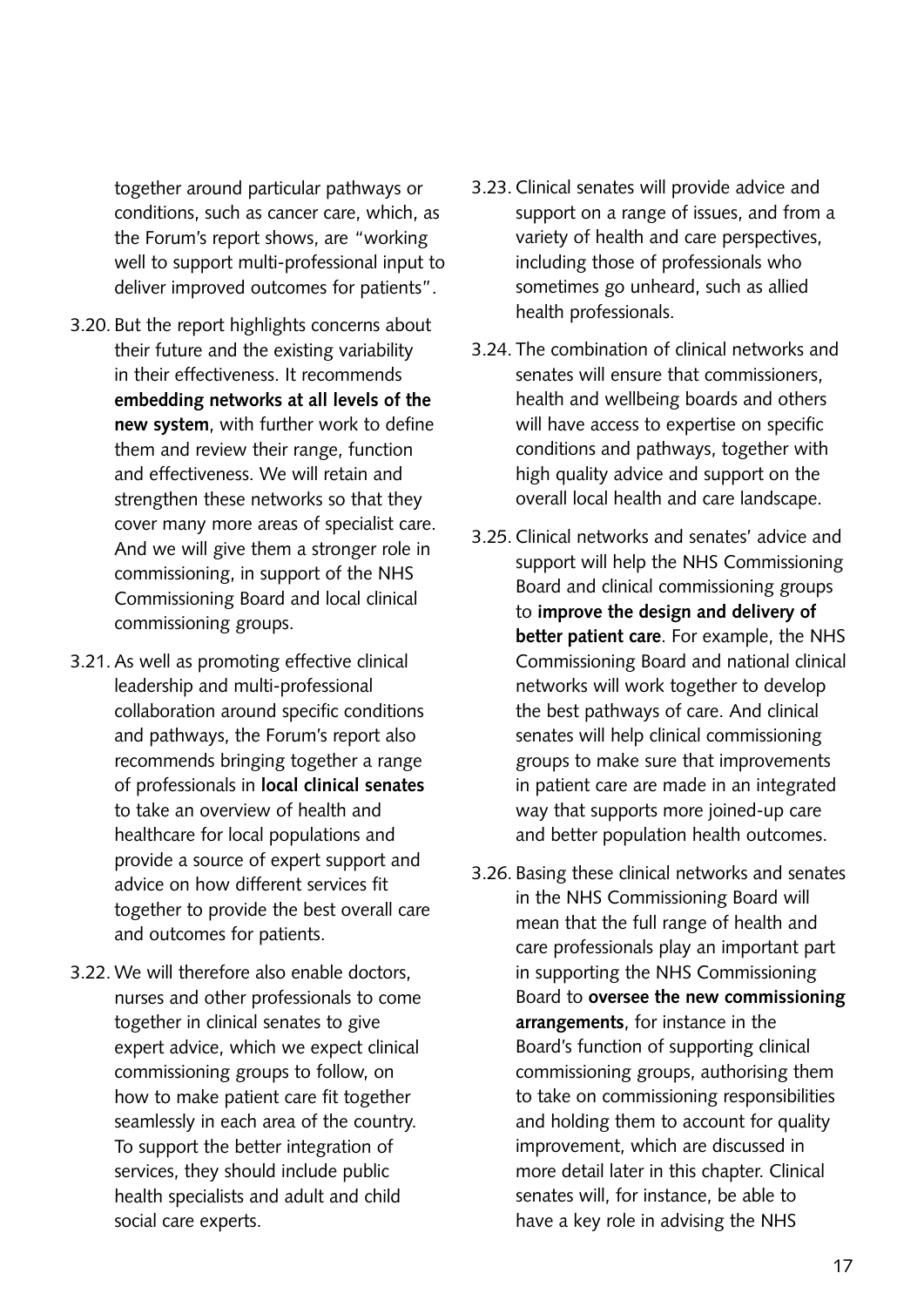Commissioning Board on whether commissioning plans are clinically robust and on major service changes.

- 3.27. Clinical networks and senates will also be able to feed the needs of local commissioners up to the NHS Commissioning Board, to support the Board's national work to improve quality – whether it is developing service specifications, designing new tariffs for NHS prices, or working with NICE to design commissioning guidelines that reflect the best evidence.
- 3.28. These arrangements will not alter the essential responsibility – and the statutory accountability – that both clinical commissioning groups and the NHS Commissioning Board will have for deciding how best to improve quality and make best use of NHS resources. Clinical senates and networks will, however, provide a much more robust and reliable system for ensuring that commissioners are able to fulfil these statutory responsibilities in ways that draw on and take account of the very best clinical leadership, advice and support.

#### Robust arrangements for involving professionals and a stronger duty to obtain their advice

3.29. The Bill currently requires the NHS Commissioning Board and clinical commissioning groups, in carrying out their functions, to make arrangements with a view to securing appropriate advice from health professionals. We have heard from the Forum's report that these duties should be stronger, with more direct requirements to take advice from a range of professionals – and we agree.

- 3.30. We will therefore table amendments to the Bill to **strengthen the existing duties on the NHS Commissioning Board and clinical commissioning groups to secure professional advice** and ensure this advice is from a full range of health professionals where relevant. For example, commissioners will need to work with public health experts and in line with public health guidance.
- 3.31. We have heard that clinical advice should be an important factor in helping the NHS Commissioning Board design the pricing structure for NHS services. We agree: expert advice from health and care professionals will help the NHS Commissioning Board to make sure that pricing incentives are effective and drive the right kind of behaviour. We will make clear to the NHS Commissioning Board that it **must obtain appropriate clinical advice when it designs NHS pricing structures**.
- 3.32. We will put forward an amendment to the Bill to provide for the NHS Commissioning Board to issue guidance to commissioning groups on their duty to obtain appropriate professional advice, for example in relation to working with clinical senates and clinical networks.
- 3.33. The Forum's report also recommends that clinical commissioning groups should be able to demonstrate that they have robust arrangements for involving a range of professionals in the development and design of local services, and that this should be regularly assessed. We agree. The role of the NHS Commissioning Board in supporting the development of commissioning groups, authorising them and holding them to account is discussed later in this chapter.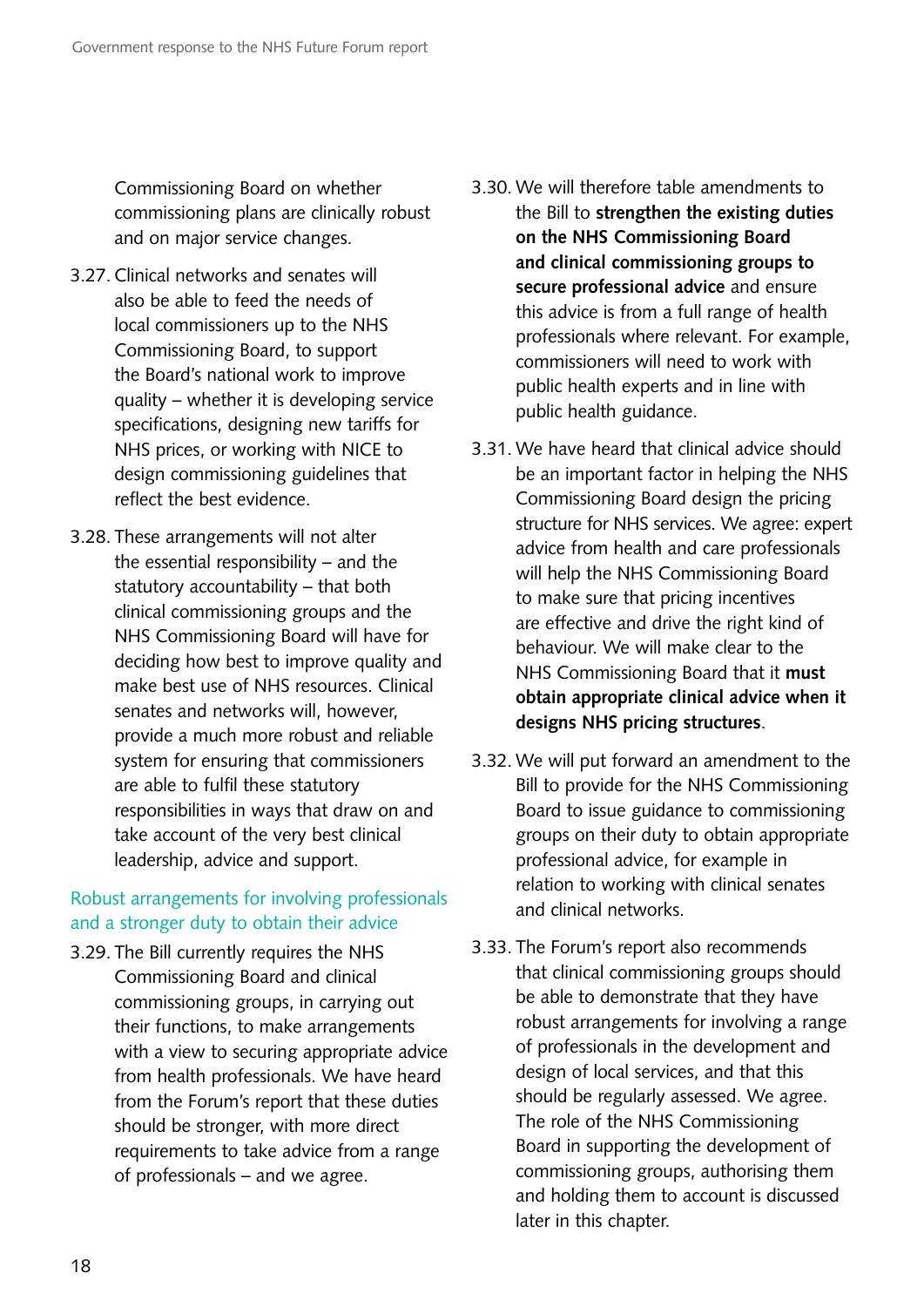- 3.34. We have also heard from many people that the Bill misses an opportunity to make sure that Monitor seeks appropriate advice to help it to carry out its functions.
- 3.35. Monitor will have a vital role in making sure that the system works together to give patients choices about their health and care. We entirely agree that, when assessing how well the system is supporting patient choice and what more needs to be done, Monitor will need advice from a range of appropriate professionals. We will therefore amend the Bill to **place Monitor under a new duty to obtain appropriate clinical advice**, which it could seek, for example, from the clinical networks and senates hosted by the NHS Commissioning Board.

#### Clinical commissioning groups' governing bodies

- 3.36. Chapter 4 discusses how the Bill will require each clinical commissioning group to have a governing body, and responds to concerns in the Forum's report about potential conflicts of interest. The report shows that there have been some calls for clinical commissioning groups' governing bodies to include a number of other health and care professionals.
- 3.37. We agree with the Forum's advice that a clear distinction should be made: the governance of clinical commissioning groups is not the same thing as clinical involvement in designing care pathways and shaping local services. However, we believe there is a case for ensuring that the governing bodies of commissioning groups include the voices of at least some other professions.
- 3.38. We will therefore seek to amend the Bill to allow regulations to be made specifying certain core requirements for governing bodies. We propose to require, through such regulations, that, in addition to GPs, there must be **at least two other clinicians**  on every governing body: **at least one registered nurse and a doctor who is a secondary care specialist**. They must have no conflict of interest in relation to the clinical commissioning group's responsibilities.
- 3.39. Nurses are closely involved in delivering primary care in general practice settings and in the community, and we have heard from many during the listening exercise that it would be helpful for this expertise to feed into how clinical commissioning groups are run. We further heard that specialist doctors should have a strong voice within clinical commissioning groups, to help ensure robust arrangements for involving specialists at all levels in designing services.
- 3.40. The non-GP members of the governing body are there to provide an independent perspective, informed by their expertise and experience. While knowledge of local health services would be an asset, it is more important that the nurse and doctor on the governing body bring an understanding of nursing and of specialist care. Unlike primary care, which is commissioned by the NHS Commissioning Board, most local secondary and community services will be commissioned by clinical commissioning groups, so it will be important to ensure that these individuals do not have a conflict of interest.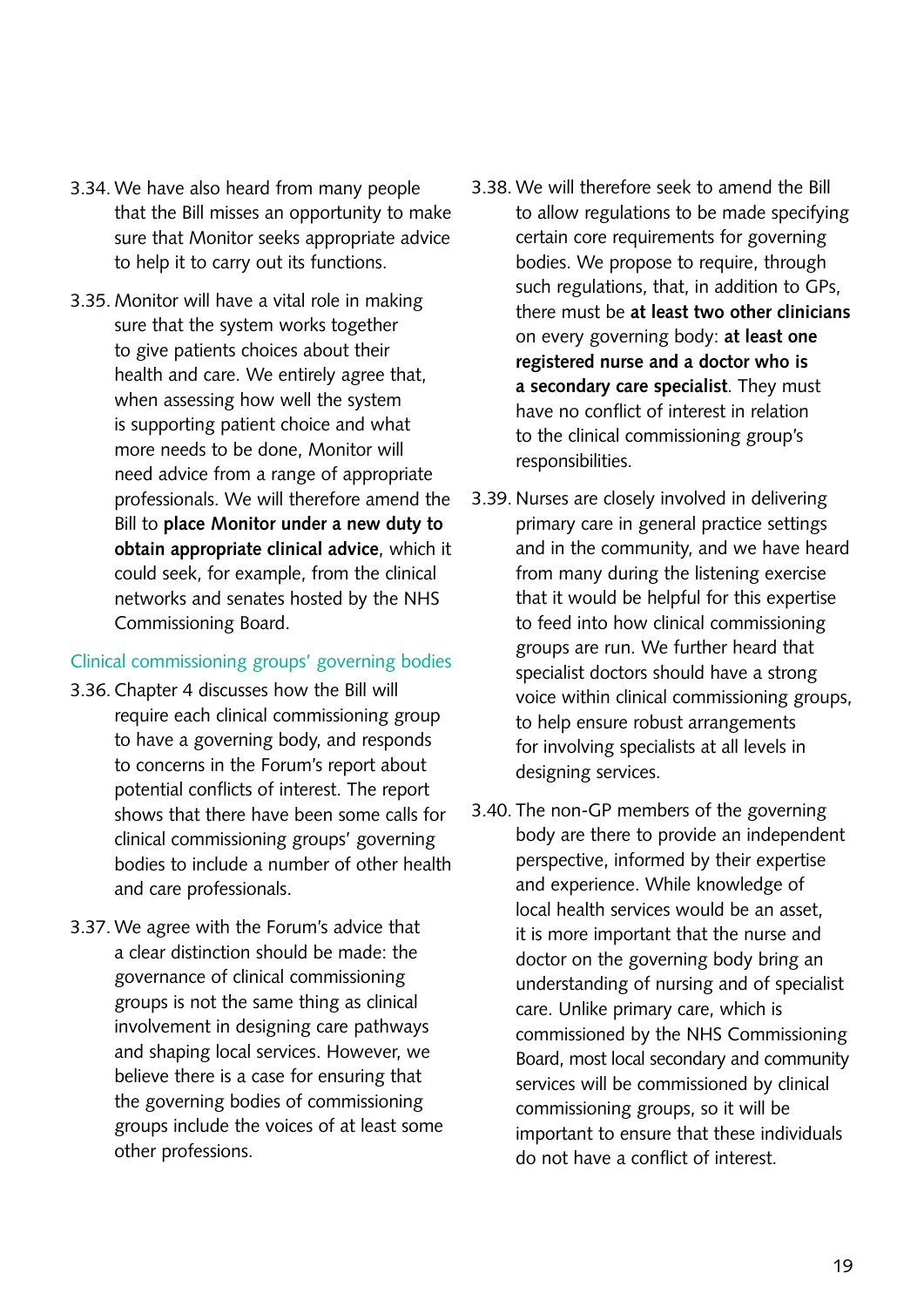- 3.41. The Forum's report states that it would be unhelpful for clinical commissioning groups' governing bodies to be representative of every group. We agree. The prime purpose of a governing body should be to take key decisions and make sure that clinical commissioning groups have the right systems in place to do their job well. It is these systems that will ensure they involve the full range of health and care professionals in commissioning. Requiring a very large group of professionals on the governing body itself would not mean that a broader range are involved in designing patient services – it would just lead to governing bodies that are too large and slow to do their job well.
- 3.42. Including the detail of core governance requirements in regulations will allow flexibility for the approach to evolve over time in the light of experience. Beyond the changes set out above, however, we do not intend to prescribe in detail the wider professional membership of commissioning groups' governing bodies.

#### Clinical commissioning groups and their local communities

- 3.43. Clinical commissioning, led by GPs and other local clinicians and involving a range of professionals, will ensure that local services are designed around the needs of the whole community. However, the Forum's report also reflects concerns that there has been insufficient attention given to the needs of some patients.
- 3.44. Some are worried that clinical commissioning groups will only commission services for patients who are

registered with a GP practice belonging to that group. Some people with complex health needs may not be registered for local healthcare, such as some homeless people. We have also heard concern that clinical commissioning groups might not be responsible for people who need emergency care, regardless of where they live or which group is usually responsible for their care.

- 3.45. We will therefore make it explicit in the Bill and in regulations under the Bill that **clinical commissioning groups will be responsible for arranging emergency and urgent care services** within their boundaries, **and for commissioning services for any unregistered patients**  who live in their area – in other words, they will be responsible for their whole population, not just registered patients, except in respect of those services that the NHS Commissioning Board is responsible for. They will need to work coherently with local partners to best serve local health needs – and in order to achieve that coherence, a significant majority of the registered patients that a clinical commissioning group is responsible for will have to live within the commissioning group's boundaries.
- 3.46. The Forum's report states that "Better integration of commissioning across health and social care should be the ambition for all local areas." We agree. As Chapter 5 discusses, clinical commissioning groups will have a **duty to promote integrated health and social care around the needs of service users**. And we accept the recommendation in the Forum's report that the **boundaries of clinical**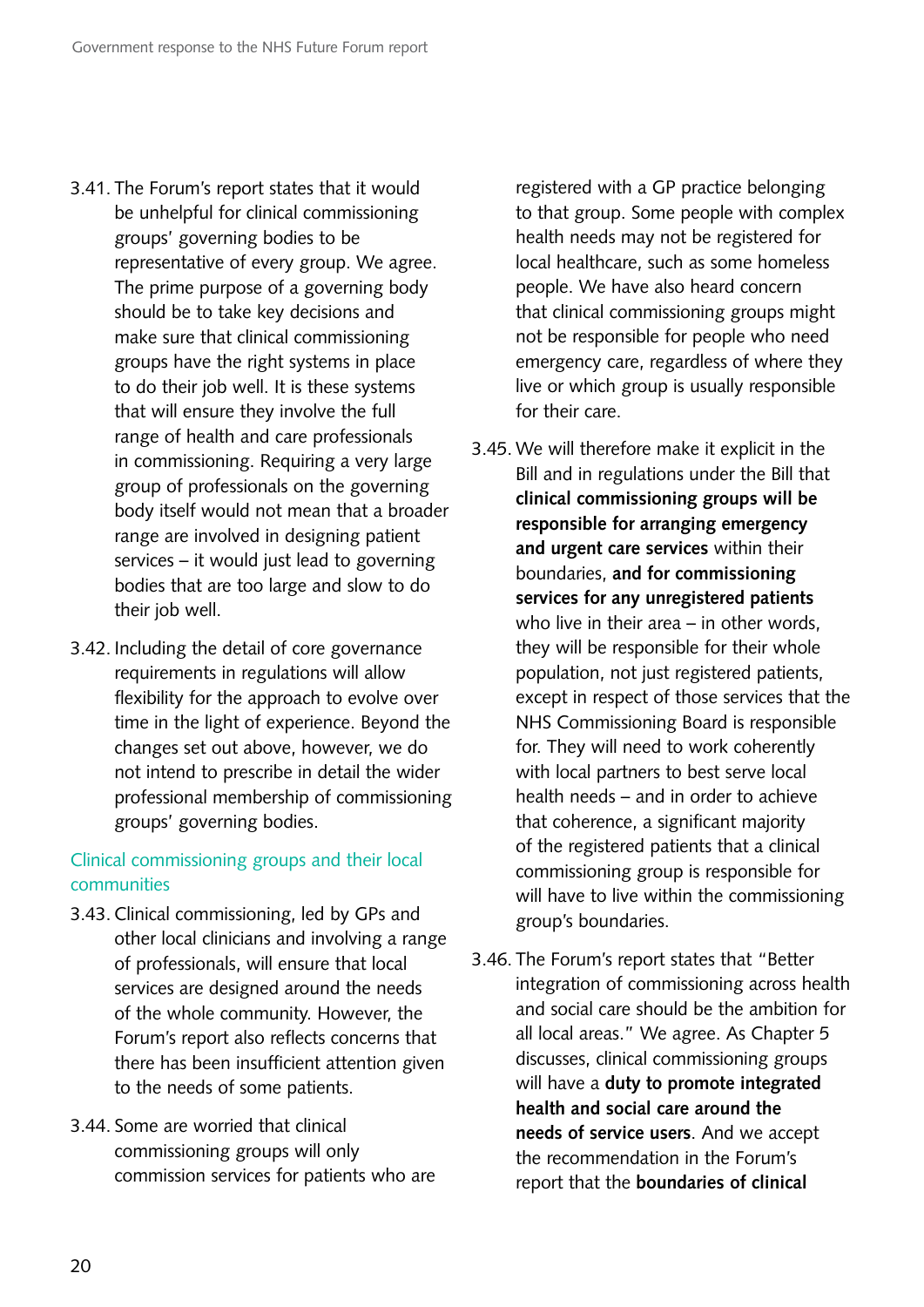**commissioning groups should not normally cross those of local authorities**. Any departure from this will need to be clearly justified.

- 3.47. If a commissioning group wishes to be established on the basis of boundaries that would cross local authority boundaries, it will be expected to demonstrate to the NHS Commissioning Board a clear rationale in terms of benefits for patients: for example, if it would reflect local patient flows or enable the group to take on practices where, overall, this would secure a better service for patients. Further, they would need to provide a clear account of how they would expect to achieve better integration between health and social care services.
- 3.48. The NHS Commissioning Board would need to agree these proposed boundaries as part of the establishment process. Before establishing any clinical commissioning group, the Board will be required to seek the views of emerging health and wellbeing boards. Health and wellbeing boards may choose to object, and the NHS Commissioning Board will always have to satisfy itself that any such objections have been taken properly into account.
- 3.49. Clinical commissioning groups' names should also reflect their local community. It is important that they are recognisable, with a clear link to their local area and consistency across the country. Commissioning groups will therefore be expected to have **a name that uses the 'NHS' brand and demonstrates a clear link**

**to their locality**. To bring this about, we will put forward an amendment to the Bill to give the Secretary of State the power to make regulations that specify requirements about commissioning groups' names.

3.50. Chapter 4 discusses how their involvement in health and wellbeing boards will further ensure that clinical commissioning groups have a meaningful connection with their local communities.

#### Collaborative commissioning and commissioning support

3.51. Local services need to work together to improve local health and wellbeing. As the report says, "People want to have joined up health and care services which are based on their needs rather than having to adapt to the way services are organised". To support integrated working, clinical commissioning groups will have the **flexibility they need to work in partnership with others when commissioning services**, for example with other commissioning groups, local authorities and the NHS Commissioning Board, to make sure the services they commission join up. But we can confirm that, as public bodies, they will not be able to delegate their statutory responsibility for commissioning decisions to private companies or contractors. This does not in any way preclude NHS commissioners from using external agencies to provide commissioning support, but ensures that statutory responsibility for decisions continues to rest with the responsible NHS commissioner.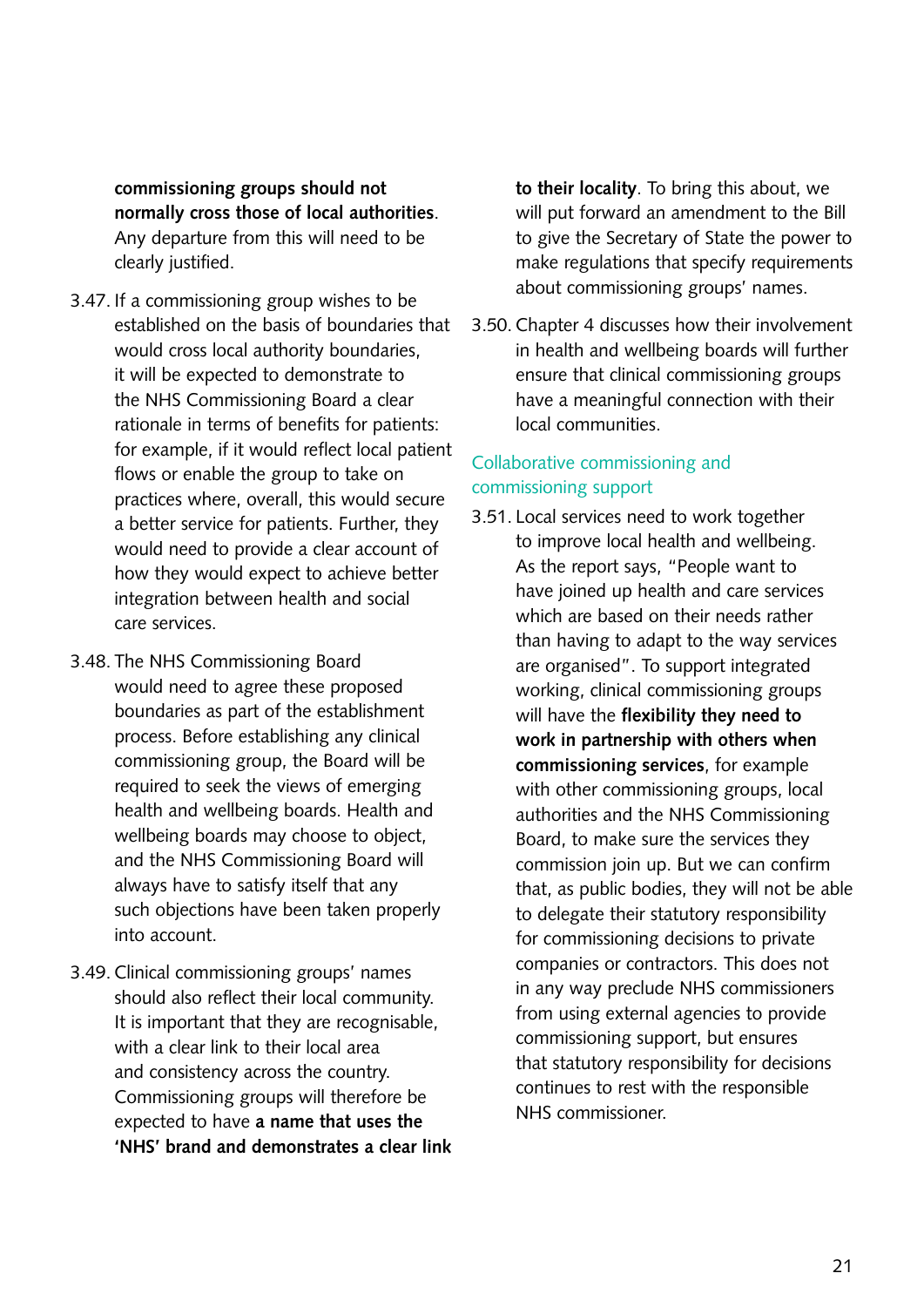## **Clinical leadership at all levels, and leadership development**

- 3.52. The Forum's report notes that "strong and visible clinical and professional leadership at all levels, focused on increasing trust and encouraging positive behaviours, will be key to bring about better outcomes for patients". It shows that more needs to be done to embed clinical leadership and to support leadership skills to develop.
- 3.53. We entirely agree. Strong and visible clinical leadership throughout the system will encourage clinicians to drive improvements in patient care and health outcomes.

#### Leadership in the NHS Commissioning Board

- 3.54. The NHS Commissioning Board will have a pivotal role in providing national leadership for improving health outcomes and driving up the quality of care. The Forum's report reflects that people want to understand more about the culture, values and leadership of the Board – to know what kind of organisation this will be. In his role as Chief Executive designate of the NHS Commissioning Board, Sir David Nicholson will shortly publish a document setting out how the role of the Board is developing, although final decisions will be taken by the Board itself once formally established.
- 3.55. The Forum's report recommends that the NHS Commissioning Board's leadership reflects the broad spectrum of NHS care and professionals, with a significant role for the Royal Colleges. We agree that it will be vital for the NHS Commissioning Board to draw on the expertise of a range of healthcare professionals. The Board will establish close links with the Royal

Colleges and other professional bodies, so that partnership working across a wide range of experts is firmly entrenched at a national level.

- 3.56. Clinical leadership will be at the heart of the NHS Commissioning Board's national role in leading on quality improvement. Hosting national clinical networks and local clinical senates will be an important part of this.
- 3.57. For example, networks will provide strong clinical leadership in specialist areas, such as care for vulnerable groups and those with less common conditions.
- 3.58. Clinical leadership will also be reflected in the senior leadership of the NHS Commissioning Board. It will be for the NHS Commissioning Board to determine its senior structures, which will not be set out in the Bill, but it should include a range of health and care professionals, and **it will have a Medical Director and Chief Nursing Officer on its board**.
- 3.59. We anticipate that the NHS Commissioning Board will be structured around the five outcome domains in the NHS Outcomes Framework, with national professional leads for each outcome area. Through these professional leads and their clinical advisory teams, the Board will work with clinical networks and senates to ensure that clinical leadership from all of the healthcare professions is embedded within the Board's ways of working. Beyond this we know that, as the Forum's report recommends, clear arrangements will be needed for key services or areas that may require dedicated professional and clinical leadership. This may include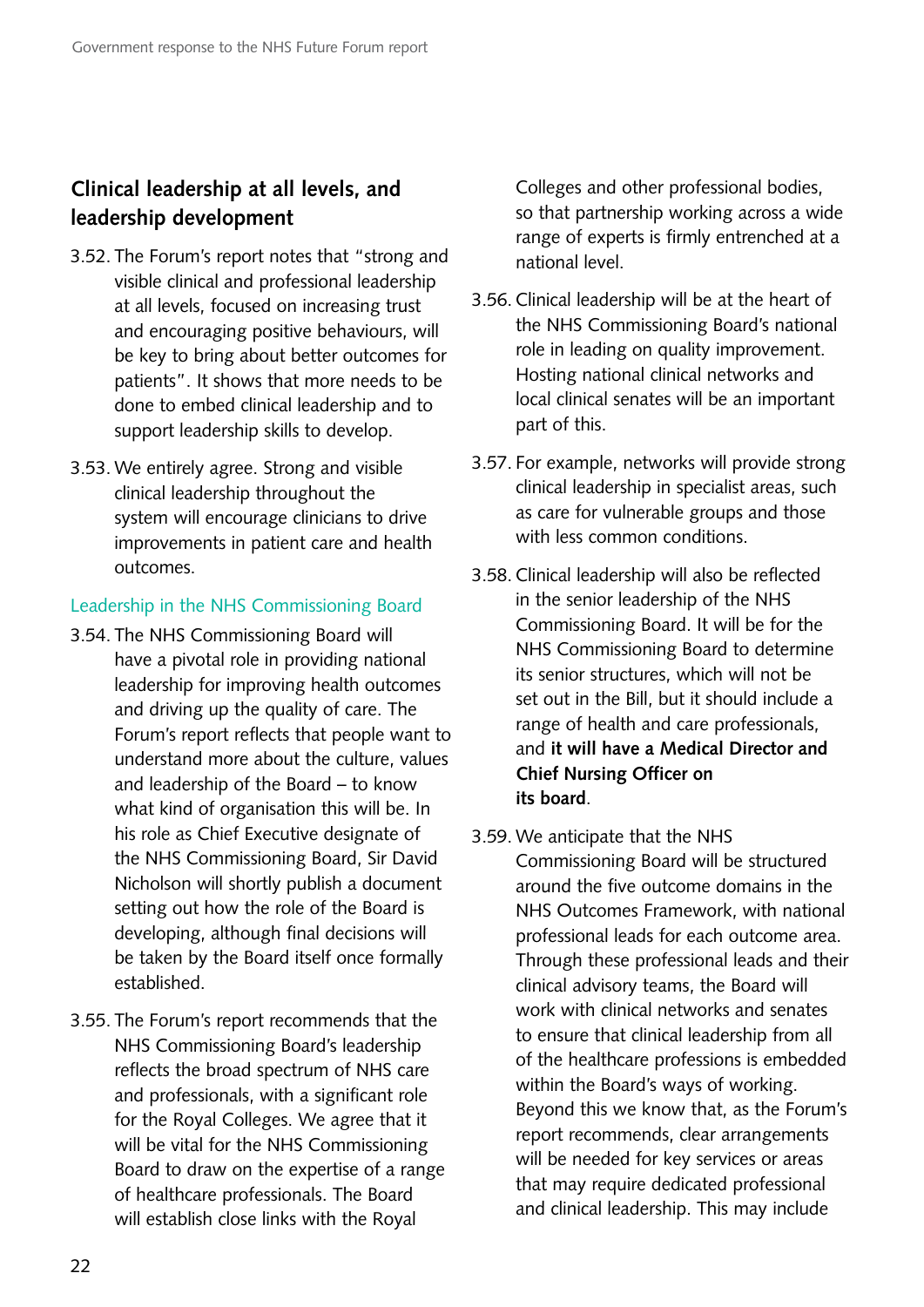children's services, older people's services, mental health services, services for people with learning disabilities, maternity services, primary care, and services for particular conditions such as dementia, cancer and diabetes.

3.60. Chapter 4 discusses further how the NHS Commissioning Board's leadership, governance and culture will also reflect a patient-centred approach.

#### Public health leadership

- 3.61. The Forum's report notes that many were concerned about the future of public health leaders. In particular, the report advises against establishing Public Health England fully within the Department of Health. Chapter 4 discusses our intention to create Public Health England as an executive agency of the Department.
- 3.62. The Forum's report also calls for "strong and visible public health leadership" to support commissioning, with public health advice available at every level. This chapter discusses how clinical senates will be created to bring together a range of health and care professionals, including public health professionals, to provide clinical leadership for commissioning high quality care.
- 3.63. We will also bring forward more specific, non-legislative proposals in response to the recent public health consultation on how to ensure that public health professionals, in partnership with NHS commissioners, play a key role in providing leadership to drive improvements in quality and patient outcomes and to reduce health inequalities.

#### Leadership for safeguarding

- 3.64. The NHS and other health organisations have a critical role in preventing and identifying abuse, neglect and exploitation of vulnerable adults and children, and we will ensure that the leaders of all health organisations recognise and fulfil their safeguarding responsibilities.
- 3.65. In particular, the Forum's report notes that people working with children are worried about the future of processes for safeguarding children. We believe that safeguarding children is of paramount importance, and expect the NHS to continue to improve processes for protecting children.
- 3.66. We will make sure that clinical commissioning groups and the NHS Commissioning Board are required to make arrangements to safeguard and promote children's welfare, and maintain providers' responsibilities for safeguarding. We will continue to explore with our key partners how best to ensure that professional leadership and expertise for safeguarding children are retained in the new system, including the continuing key role of named and designated safeguarding professionals, whose critical importance was recently highlighted in the Munro Review of Child Protection.
- 3.67. The Government has recently announced its intention to seek to put Safeguarding Adult Boards on a statutory footing. We intend that local authorities will retain the lead in matters of adult protection, but the NHS and police will be essential partners.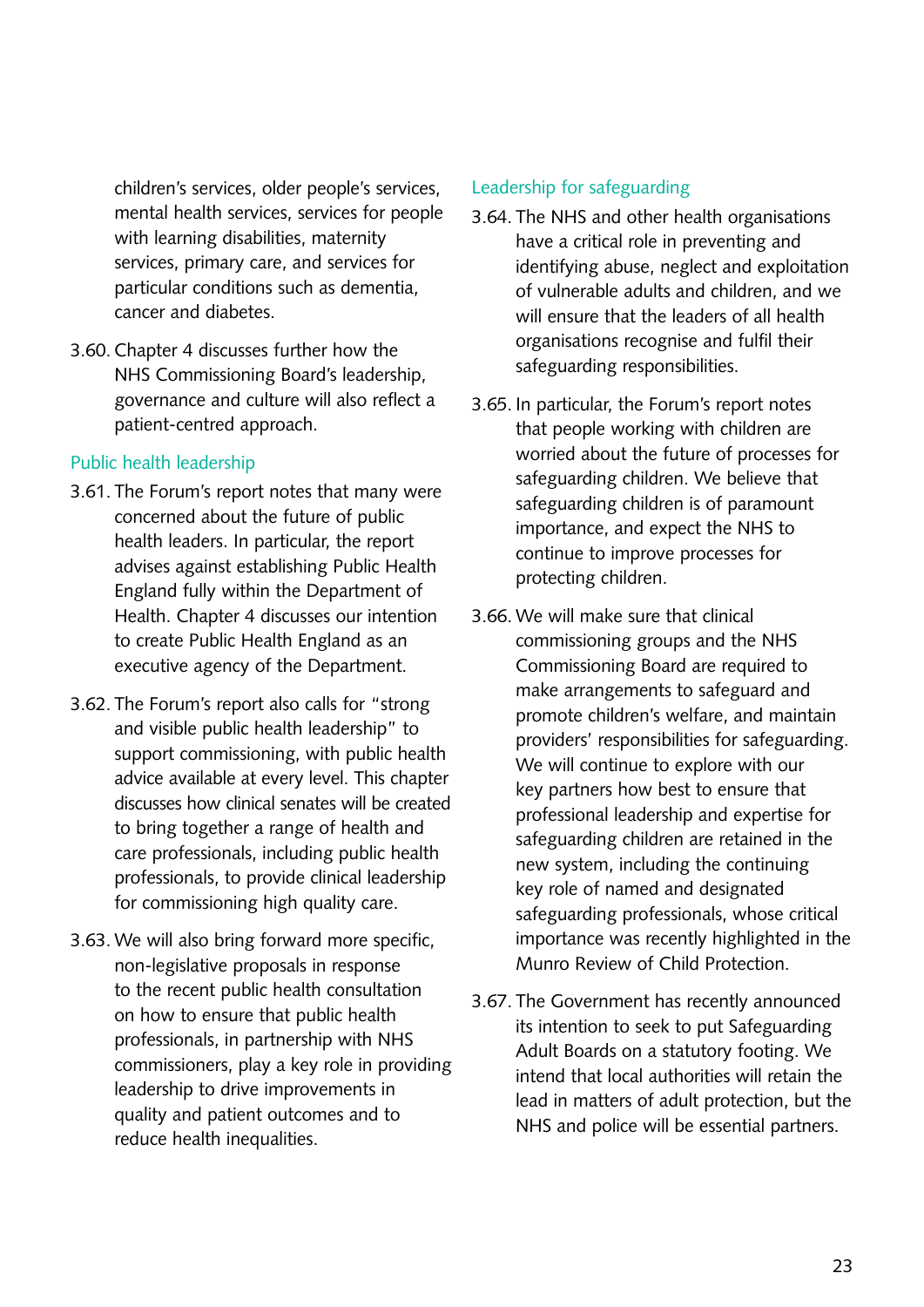#### Leadership development

- 3.68. The Forum's report refers to the variation in the support given to NHS staff through continuing professional development. As Chapter 6 discusses, we agree that more work is needed to improve how continuing professional development is provided.
- 3.69. The report further recommends that all NHS organisations should ensure that leadership development support is in place, particularly noting the need to support those moving into new roles to build the skills they will need; for example, skills to help them meet their new financial responsibilities.
- 3.70. We agree that having the right support for developing leadership skills will be vital, not least for clinical commissioning groups. Good commissioning depends not only on high quality clinical advice, but on commissioners knowing how to translate that advice, together with all the other evidence and their own understanding of patients and communities, into workable plans that will deliver real results.
- 3.71. We will ensure that clinical leadership is strengthened, by building on the good work of the National Leadership Council and the NHS Institute. We will shortly provide more detail about new arrangements that will make regional and national leadership development opportunities for clinicians and others more coherent, better value and higher quality. They will also improve the diversity of our current leadership, as commented on in the Forum's report.
- 3.72. Finally, the Forum's report refers to the important role of responsible officers. In

many organisations that provide NHS care or employ NHS medical staff, and also in each PCT and SHA, a senior doctor is nominated or appointed as a statutory 'responsible officer'. They make sure that each organisation has robust processes in place to ensure the fitness to practise of their medical practitioners and to underpin the process of medical revalidation – the process by which licensed doctors will, in future, regularly demonstrate that they are up to date and fit to practise throughout their career. The report recommends that the NHS Commissioning Board ensures that responsible officers are in place in the new system.

3.73. The introduction of responsible officers has been an important change in clinical governance arrangements, ensuring a high quality clinical workforce and putting in place the building blocks for medical revalidation. **We will make sure that there continues to be a responsible officer** where they are already present in organisations that provide NHS care. And we will consult shortly on how we can best ensure that the important responsibilities of responsible officers currently in PCTs and SHAs continue in the new system.

## **Information and evidence to support high quality integrated care**

#### Information

3.74. Chapter 5 discusses the importance of integrated care, so that patients experience seamless and consistently high quality care as they move between professionals and around the system. We agree with the Forum's report that information flowing smoothly between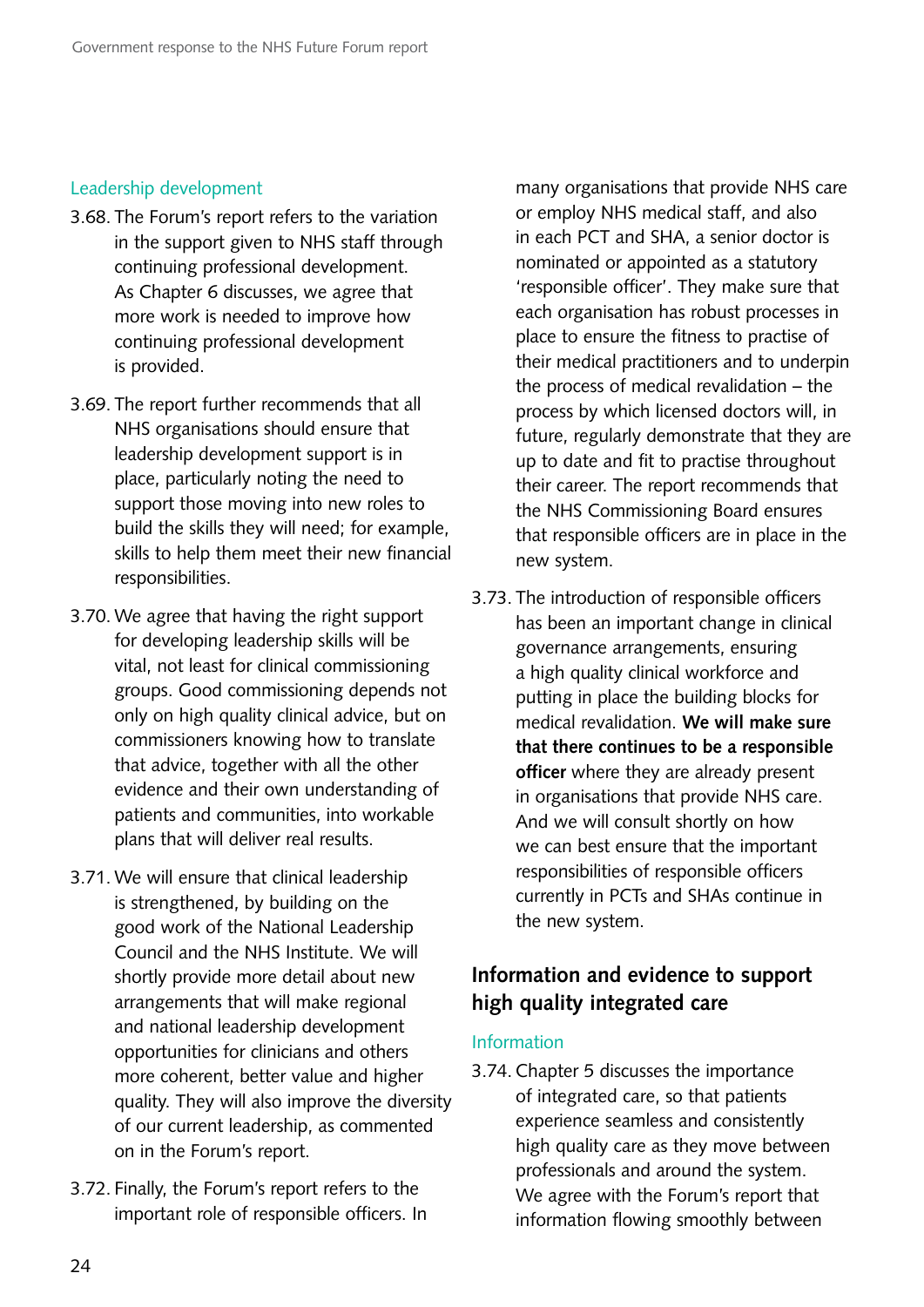patients and all the professionals involved in their care will be key to this.

- 3.75. The Forum's report recommends that information systems are in place to support joined-up care across and within organisations. We are committed to moving towards an approach where the NHS, social care and other organisations that patients encounter **connect and join up information systems**, and we will set out how this will happen in our forthcoming Information Strategy.
- 3.76. The report emphasises that information about quality and patient outcomes is particularly important. We agree that it is vital that those working on improving patient care know what high quality care looks like and can track how their services are improving. We welcome the Forum's support for the important work of NICE in setting out Quality Standards that show commissioners what high quality care looks like, so they know what their commissioning decisions should achieve.
- 3.77. NICE works closely with leading clinicians and experts to provide independent advice and guidance. To guarantee that its advice remains independent, the Bill prevents the Secretary of State or the NHS Commissioning Board from interfering, making sure that advice such as the Quality Standards are informed and shaped by the clinical community.
- 3.78. The Forum further recommends that commissioners require that data about quality and the outcomes of care are collected and used transparently and in a way that supports continuous improvement. Our forthcoming Information Strategy will consider how

commissioning can drive improved information collection and use, linking interventions to outcomes to support improvements in the quality of care.

- 3.79. In particular, the Forum's report notes the important work of Quality Observatories and Public Health Observatories and recommends that this is reviewed. We agree that data about quality and outcomes – particularly the information and intelligence collected by **Quality Observatories and Public Health Observatories** – is vital to support improved outcomes and efficiency and reduced inequalities.
- 3.80. Public Health Observatories' existing functions will therefore be brought together with information and intelligence roles of other bodies, such as the National Treatment Agency, in Public Health England. This will eliminate gaps and overlaps in public health evidence and support the development of a highly skilled information specialist workforce for public health. The independent National Quality Board is currently considering how to ensure that the Quality Observatories' work continues.

#### Pricing systems to support integration

3.81. The Forum's report also notes the important effect that the way that NHS services are priced and paid for has on the NHS's ability to provide integrated care. We agree. High quality patient care is not made up of just one episode of care – it is a series of treatments, tests and other interventions that can be provided by a number of professionals and in different settings. The prices (or tariffs) commissioners pay for these services should reflect this reality.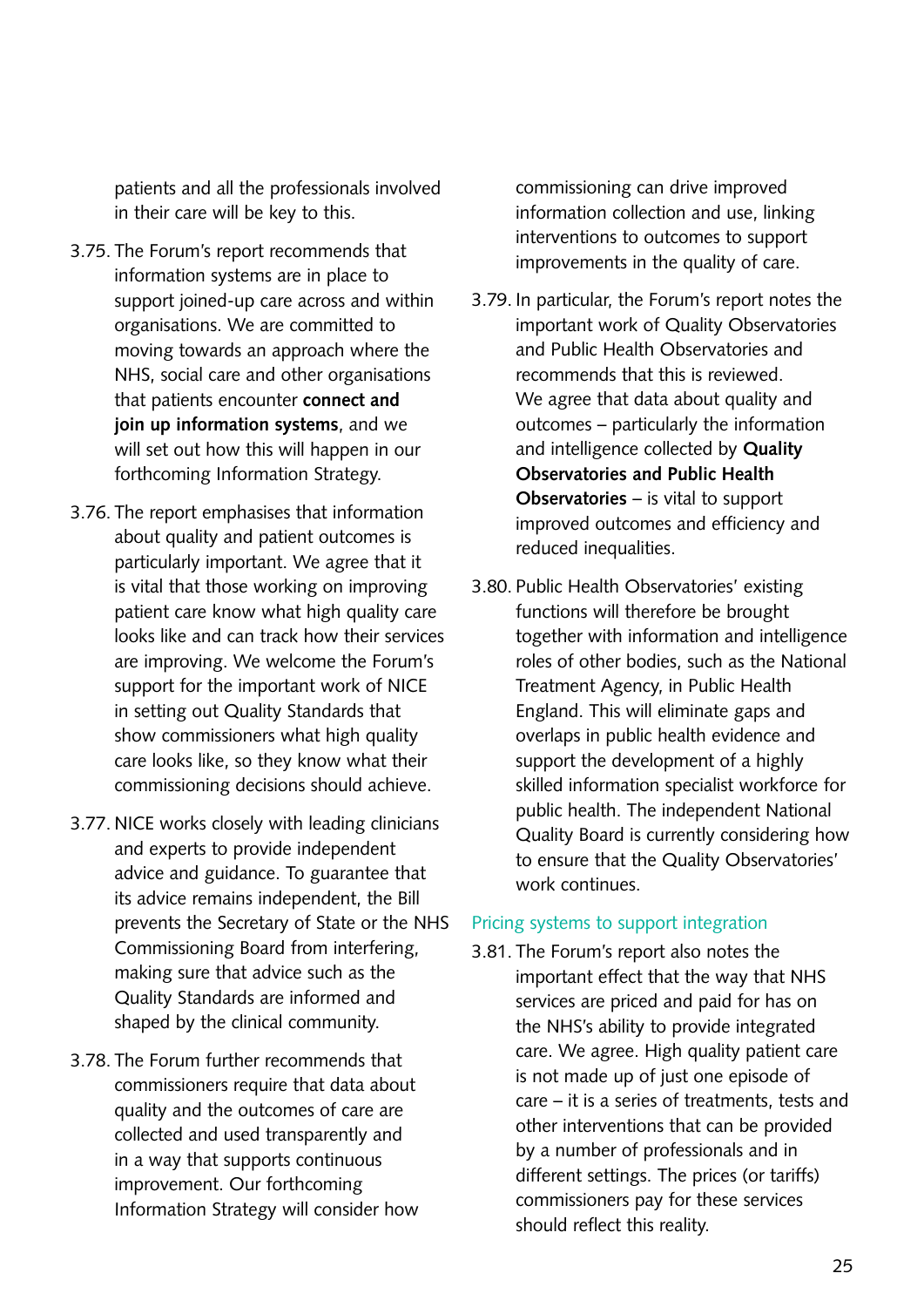3.82. As outlined in Chapter 5, we are committed to ensuring that, wherever possible, NHS tariffs cover the whole set of services that make up a patient's care from start to finish, or over a longer period of time – not just service by service individually. We will encourage commissioners and providers to work together to agree these for local care. We already have some **tariffs based on best clinical practice** that show how they could look – and we will do more to develop these over a wider range of services, such as maternity care and care for children with diabetes.

#### Drugs and treatments recommended by NICE

- 3.83. NICE provides a key source of evidence for commissioning through its guidance. Once NICE has appraised drugs or treatments, it will make recommendations about their use. Through a funding direction, we currently require NHS commissioners in England to fund drugs and treatments in line with NICE's recommendations. We have committed to maintain this funding direction (translated into new regulations under the Bill) until January 2014, when we plan to introduce a system of valuebased pricing for new drugs. This will link the price the NHS pays to the value that a new medicine delivers, considering the benefits that doctors and patients see from it.
- 3.84. A key aim of value-based pricing will be to ensure that NHS patients have consistently good access to effective, clinically appropriate drugs – which the current funding direction is also designed to achieve. We therefore intend to maintain

the effect of the funding direction in the new value-based pricing arrangements to ensure that the NHS in England consistently funds medicines with a valuebased price. The NHS will be required to fund drugs already recommended by NICE, as well as drug treatments subject to the value-based pricing regime. This means **patients will continue to have the legal right to clinically appropriate, cost-effective drugs and treatments**  as set out in the NHS Constitution and accompanying handbook.

#### Research and innovation

- 3.85. The Forum's report also emphasises the important role of commissioners in supporting research and innovation. We agree that research and innovation (by academia, charities, businesses and the NHS) are vital to the continuous improvement of quality in the NHS. The NHS should drive innovation both in healthcare and across the wider economy, and high quality research will be essential to this.
- 3.86. As this chapter shows, expert advice from clinicians and other professionals is a core part of the evidence on which the NHS Commissioning Board and clinical commissioning groups should base their plans. But to achieve the best outcomes for patients, the latest clinical research and innovations must also be fed into the design and provision of local services. We will therefore ensure that **a culture of research and innovation is embedded in the arrangements for the new NHS Commissioning Board and Public Health England**.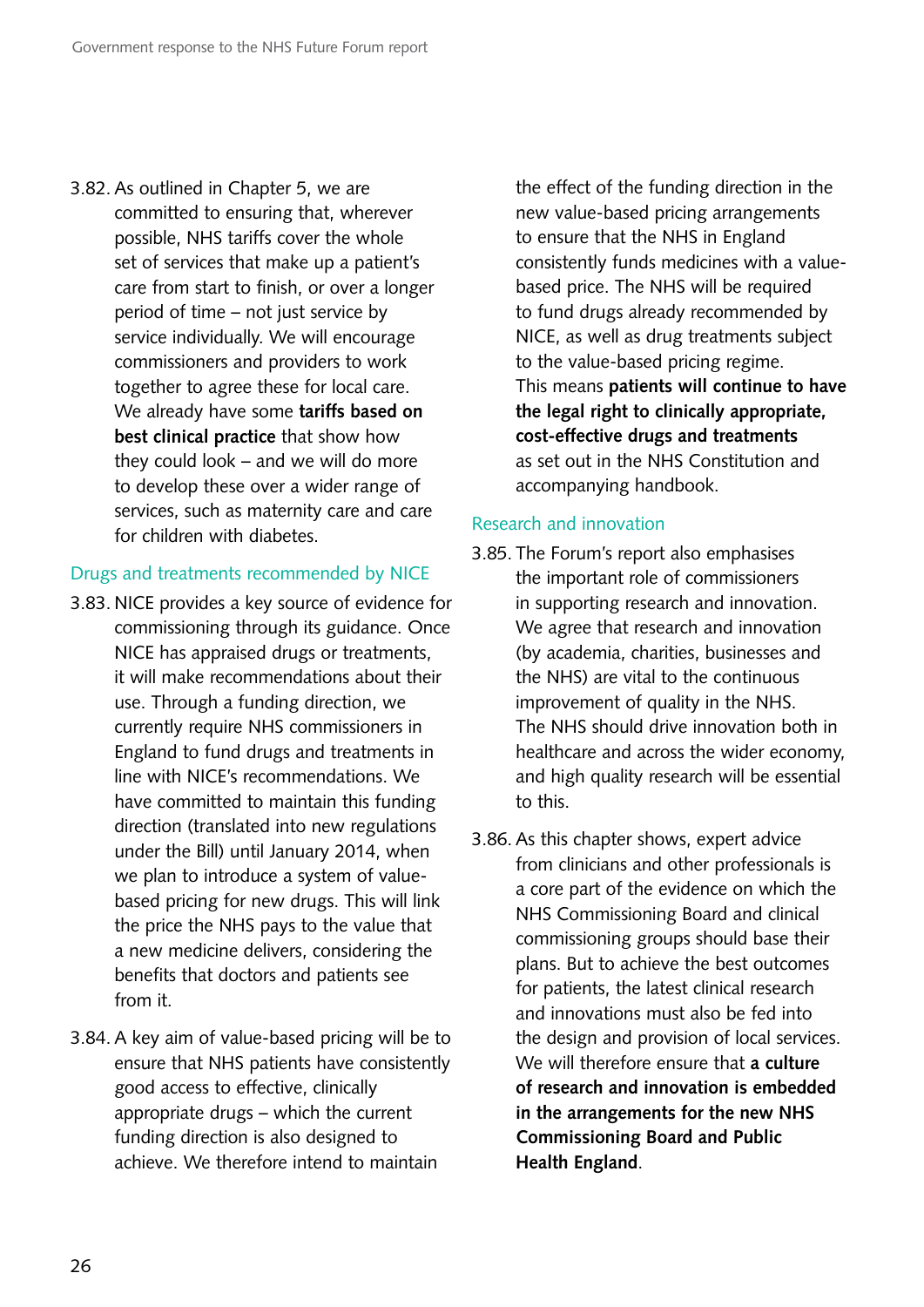- 3.87. In particular, we will make sure that the systems and processes for commissioning used by the NHS Commissioning Board and clinical commissioning groups ensure that research is promoted, supported and funded by the NHS. This will include the tariff, commissioning guidance and the processes for authorising and supporting development of clinical commissioning groups. We will also ensure that the systems and processes developed and used by Public Health England fully promote the conduct of research and the use of research evidence.
- 3.88. The Bill requires the NHS Commissioning Board to promote innovation in the provision of health services and to take full account of the need to promote research and the use of the evidence that research provides. The Forum's report recommends that clinical commissioning groups should be placed under the same duties, and also that commissioners fund the treatment costs of patients who are taking part in research.
- 3.89. We agree. Clinical commissioning groups' legal duties should reflect their key role in making sure that, at a local level, the need for good research, innovation and a strong evidence basis for clinical decisions is paramount. We will therefore amend the Bill to create a **new duty for clinical commissioning to promote research and innovation and the use of research evidence**, in line with the current duty on the NHS Commissioning Board. We will also make sure that clinical commissioning groups and the NHS Commissioning Board ensure that treatment costs for patients who are taking part in research funded by

Government and Research Charity partner organisations are funded through normal arrangements for commissioning patient care, as set out in existing guidance (HSG(97)32).

3.90. As mentioned in Chapter 2, we also intend to amend the Bill to create a **new duty for the Secretary of State to promote research**, to reflect the important strategic role of government, together with the Department's ongoing responsibility for research and development policy and for the National Institute for Health Research.

## **Supporting clinical commissioning groups through authorisation and assessment**

- 3.91. Better quality care is at the centre of the changes we are making to modernise the NHS. This chapter has discussed how commissioners should use all available expertise, evidence and skills to design services that aim to bring about improvements in quality and outcomes. The right incentives and support also need to be in place to help commissioners to do so, such as the quality rewards discussed in Chapter 4.
- 3.92. We still believe that clinical commissioning groups are better placed than politicians or civil servants to decide on how they carry out their work and how they make decisions. The Forum's report also shows that people feel we do not need to be too prescriptive about roles – getting the right skills is not dependent on people's job titles. Health needs vary widely across communities. The role that different professionals play within those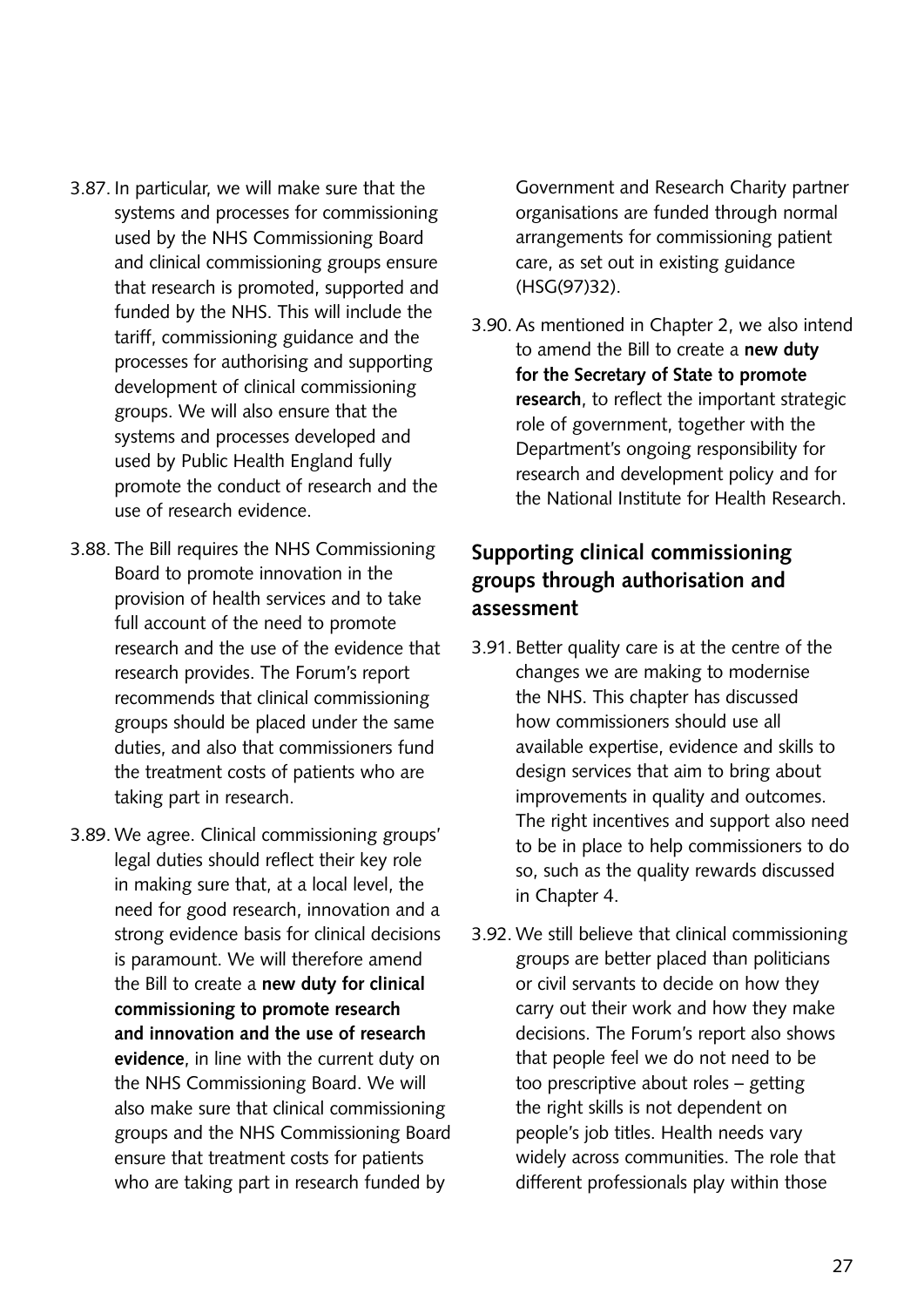communities varies as well. The particular way in which commissioning groups carry out their duties and functions should therefore be decided locally, by those who know what is right for their area.

- 3.93. But we completely agree with the Forum's report that more should be done to check that clinical commissioning groups have the right skills, competencies and behaviours to do their job well, including the financial skills that they will need to be able to commission high quality care within their allotted resources. Chapter 7 discusses how we will ensure that clinical commissioning groups do not take on any part of the commissioning budget in their local area until they are ready and willing to do so.
- 3.94. As part of this, and as the Forum's report recommends, the NHS Commissioning Board will work with clinical commissioning groups seeking authorisation to support them to develop **the appropriate skills, capacity and capability to carry out their responsibilities**. Commissioning groups will then be authorised to commission services when both they, and the NHS Commissioning Board, consider that these are in place. And, through its ongoing assessment of commissioning groups, the NHS Commissioning Board will be able to identify where a group needs support to ensure that the right skills, capacity and capability remain in place.
- 3.95. The NHS Commissioning Board and, during transition, PCT clusters – will work together with aspiring clinical commissioning groups to help them to get ready, helping to put in place

the right skills, relationships and other arrangements that they will need to be able to commission high quality care, tailored to their communities' needs. The Board will also work closely with commissioning groups to develop the authorisation process that is then used to provide assurance that the right arrangements are in place before they take on statutory responsibilities for budgets and commissioning.

- 3.96. Once authorised, the Board and commissioning groups will continue to work together to identify any further support that the groups need to continue to be able to commission well. As part of this, the NHS Commissioning Board will review on an ongoing basis, and assess annually, the quality and outcomes they achieve, their stewardship of public resources, and fulfilment of their other statutory duties.
- 3.97. We will shortly publish details on the processes for assessing and authorising clinical commissioning groups and on the accountabilities and relationships between the NHS Commissioning Board, commissioning groups and health and wellbeing boards.
- 3.98. As part of these arrangements, the NHS Commissioning Board will need to draw on a range of professional views, just as it will need to draw on the views of patients, communities and local authorities. When considering whether clinical commissioning groups are ready to be authorised, the NHS Commissioning Board will work closely with the groups, and also seek views from emerging health and wellbeing boards and local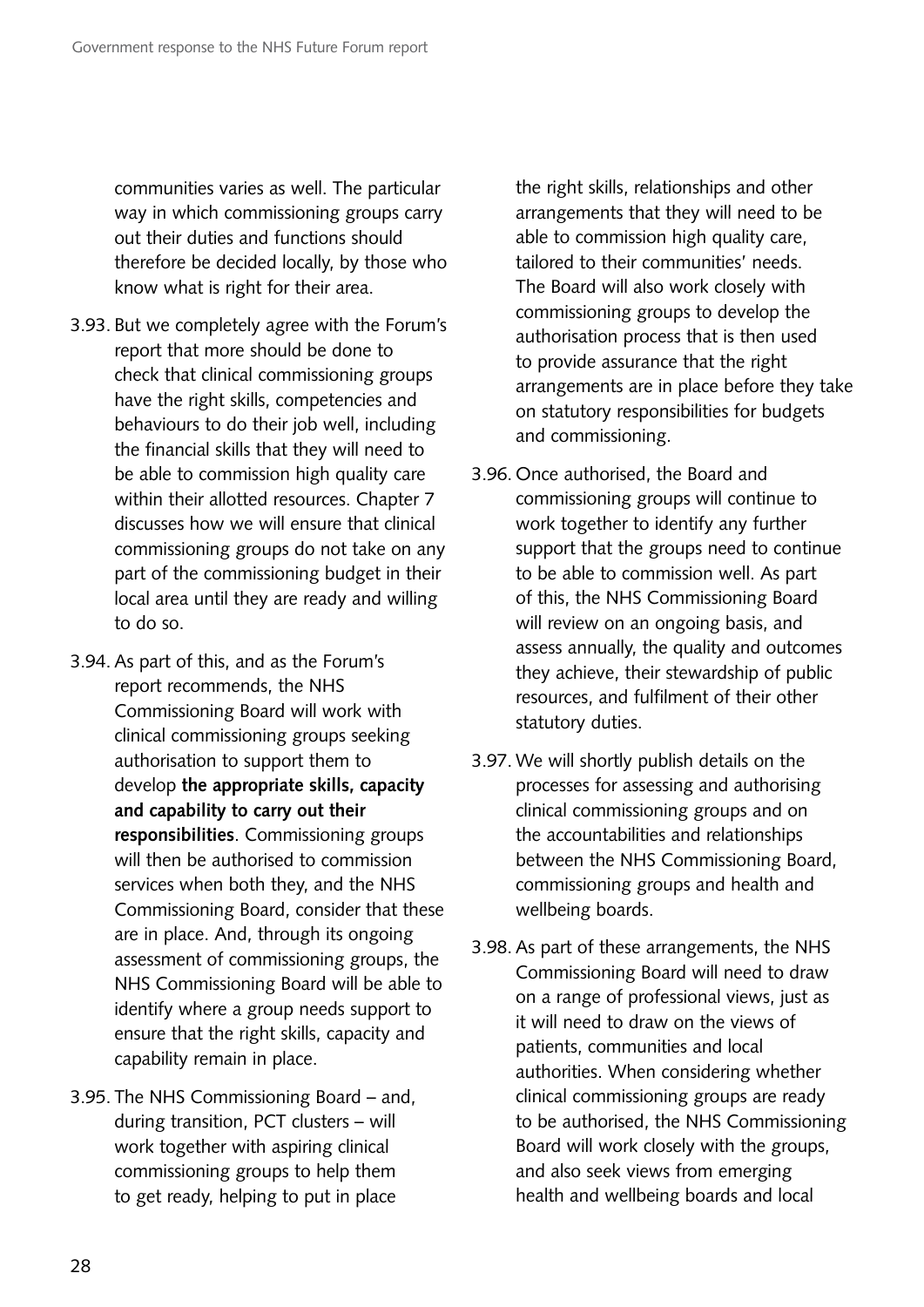clinicians. Through their advice to the NHS Commissioning Board, clinical senates will have a formal role in the authorisation of clinical commissioning groups.

- 3.99. Likewise, when considering clinical commissioning groups' activities and achievements over the course of a year, the Board will work closely with the group and will be able to seek views from clinical senates and clinical networks, for instance to identify areas for further support. The Board will also have to take health and wellbeing boards' views into account in their annual assessment.
- 3.100.The Board will have powers to intervene to support commissioning groups where there is evidence that they are not meeting their statutory duties or there is a significant risk of failing to do so. We will work with the NHS, including emerging commissioning groups, to develop the more detailed criteria that should be used to determine when intervention and support are needed. As Chapter 4 discusses in more detail, it will be essential to have appropriate safeguards that ensure the Board operates in a way that is **fair, transparent and rules-based**, so as to prevent unnecessary interference in the day-to-day work of clinical commissioning groups.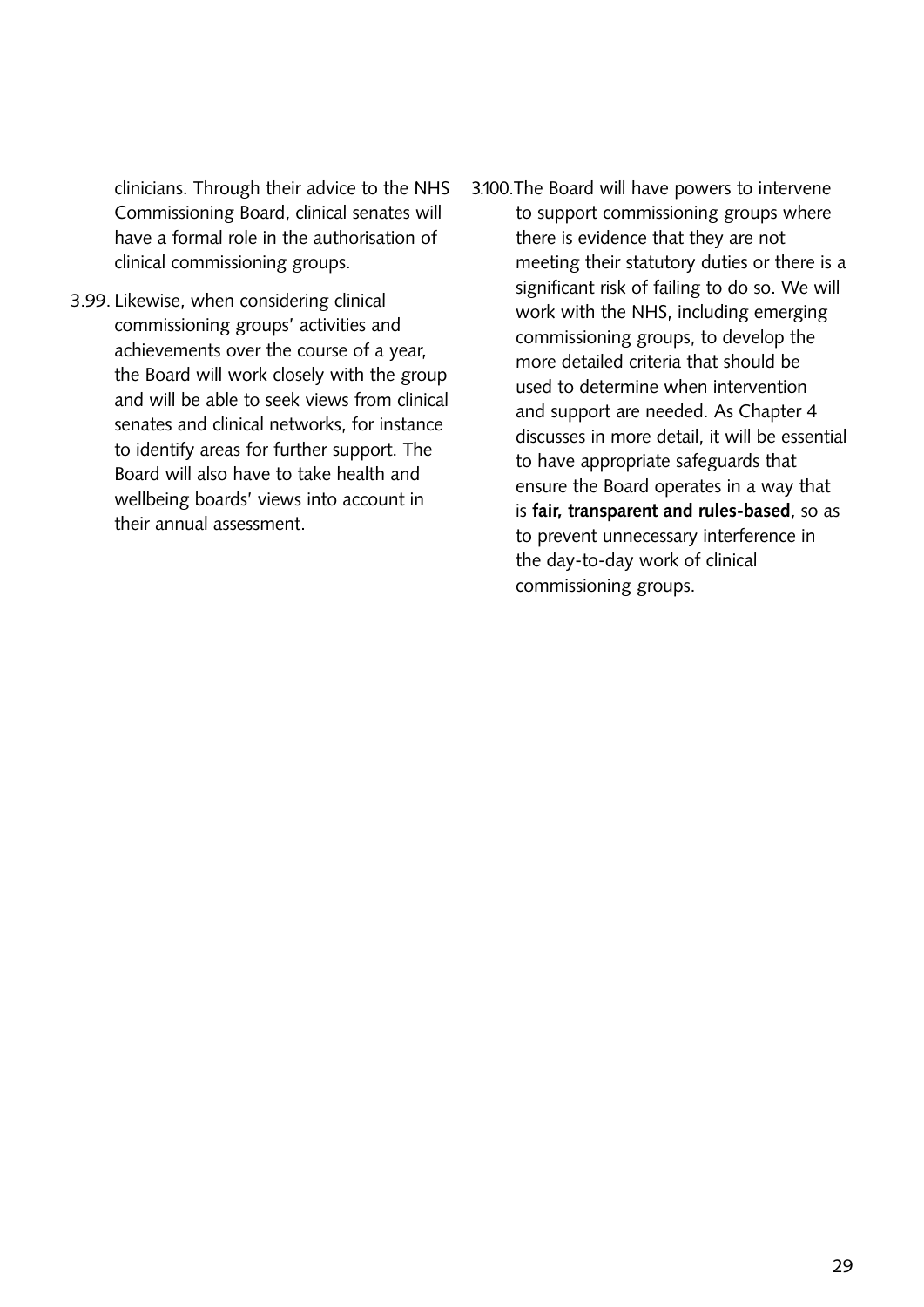## <sup>4</sup>**Public accountability and patient involvement**

#### **Summary**

The Future Forum agrees with us that patients and carers should be at the heart of the NHS, through shared decision making about their care and meaningful involvement in how health services are organised. We view these core strands of our modernisation plans as essential if we are to achieve healthcare outcomes that are among the best in the world.

But we have also heard from the Future Forum that if we are genuinely to achieve this, we must do more to ensure that shared decision making becomes the norm and that new organisations are sufficiently accountable for the decisions they make. In response to these recommendations, this chapter shows how we will:

- strengthen the accountability of new organisations, including clinical commissioning groups;
- ensure more joined-up local services by strengthening requirements for close working between health and wellbeing boards and clinical commissioning groups;
- strengthen the duties of organisations across the system with regard to patient, carer and public involvement;
- strengthen the definition of involvement to reflect better the principle of "no decision about me without me"; and
- ensure that commissioning groups receive a quality premium only where they can demonstrate good performance in terms of quality of patient care and reduced inequalities in healthcare outcomes.
- 4.1. Our aim is to put patients, carers and local communities at the heart of the NHS, shifting decision-making as close as possible to individual patients and carers by devolving power to professionals and providers and liberating them from topdown control.
- 4.2. The NHS Future Forum agreed that these principles were right. But their report says we need to strengthen our proposals, by making new organisations more transparent and accountable, and promoting greater public and patient involvement.

## **Strengthening health and wellbeing boards**

4.3. We proposed to create statutory health and wellbeing boards in every upper tier local authority to improve health and care services, and the health and wellbeing of local people. Health and wellbeing boards will bring together locally elected councillors with the key commissioners in an area, including representatives of clinical commissioning groups, directors of public health, children's services and adult social services, and a representative of local HealthWatch. Health and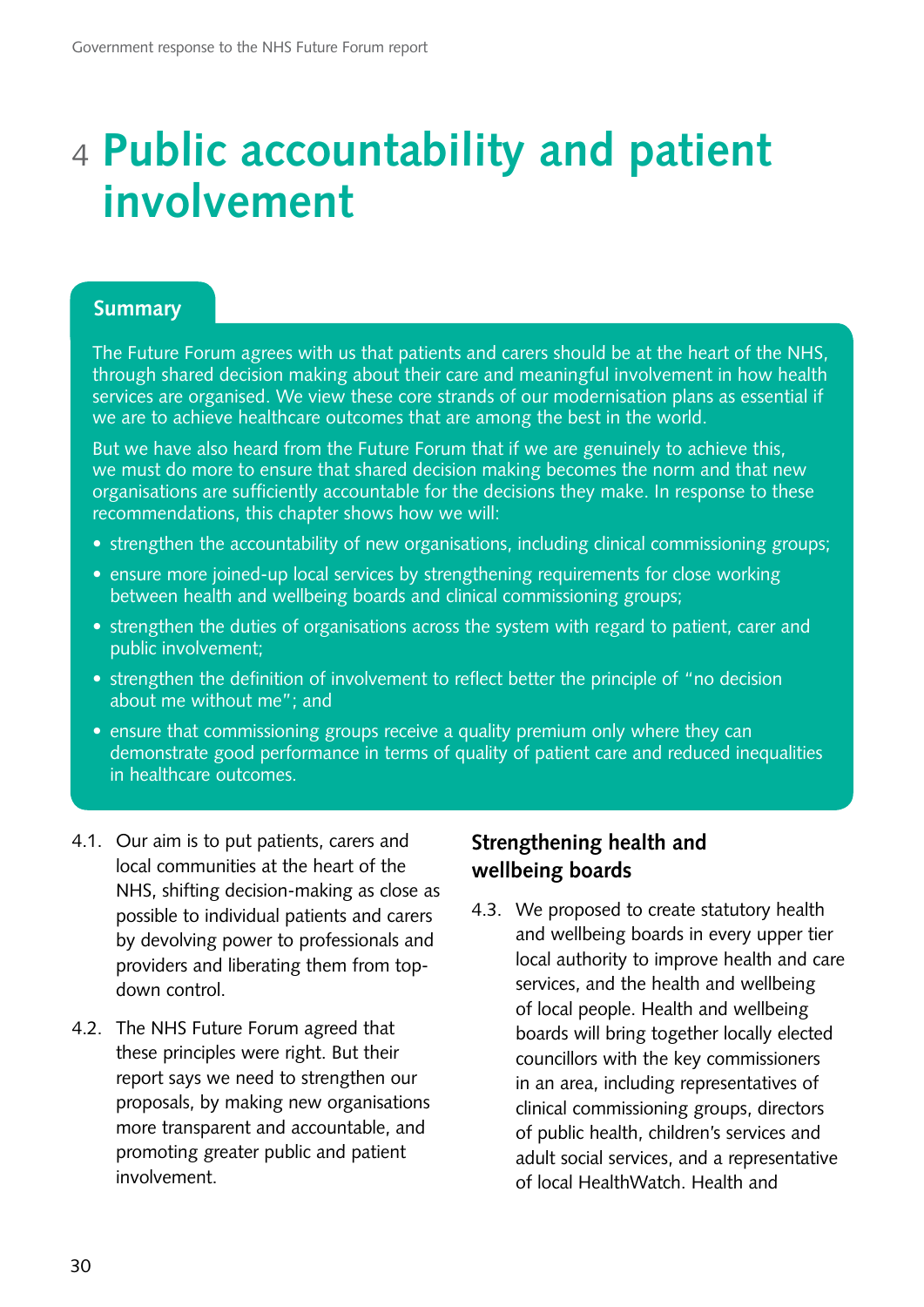wellbeing boards will assess local needs (through the joint strategic needs assessment) and develop a shared strategy (in the form of a new joint health and wellbeing strategy) to address them, providing a strategic framework for commissioners' plans.

- 4.4. The Future Forum's report supports the idea of health and wellbeing boards, but recommends that we strengthen them, so they are truly the "focal point for decision-making about local health and wellbeing", enabling local authorities to work in partnership with clinical commissioning groups and other community partners to deliver meaningful joint health and wellbeing strategies and maximise opportunities for integrating health and social care. In response to the Forum's recommendations, we will make a number of changes designed to strengthen the role of health and wellbeing boards and increase public and patient involvement.
- 4.5. The boards will provide the vehicle for local government to work in partnership with commissioning groups to develop robust joint health and wellbeing strategies, which will in turn set the local framework for commissioning of health care, social care and public health. The creation of health and wellbeing boards will maximise opportunities for integrating health and social care, and for the NHS and local government to drive improvements in the health and wellbeing of their local population.
- 4.6. Health and wellbeing boards are not just about assessments and strategies. Health and wellbeing boards will have a **stronger role in promoting joint commissioning**

**and integrated provision** between health, public health and social care. They can be **the vehicle for "lead commissioning"**  for particular services, for example social care for people with long-term conditions – with pooled budgets and joint commissioning arrangements where the relevant functions are delegated to them. There could, for example, be a joint commissioning plan for specific services between the clinical commissioning groups and the local authority. They can also promote more integrated provision for patients, social care service users and carers – joining up social care, public health and NHS services with aspects of the wider local authority agenda that also impact on health and wellbeing, such as housing, education and the environment through Local Nature Partnerships.

4.7. The patient involvement and public accountability workstream of the Future Forum suggested that the Government "have a stated policy ambition that all local areas will undertake joint commissioning arrangements between the NHS and local authorities where appropriate". We recognise the contribution that joint commissioning can make to integrating care and improving the patient experience. We will therefore encourage lead and joint commissioning, and integrated provision, through the Government's mandate to the NHS Commissioning Board and in new statutory guidance on joint health and wellbeing strategies, which the Department will produce, working closely with key stakeholders such as the Local Government Association, representatives of NHS organisations, patients and the voluntary sector.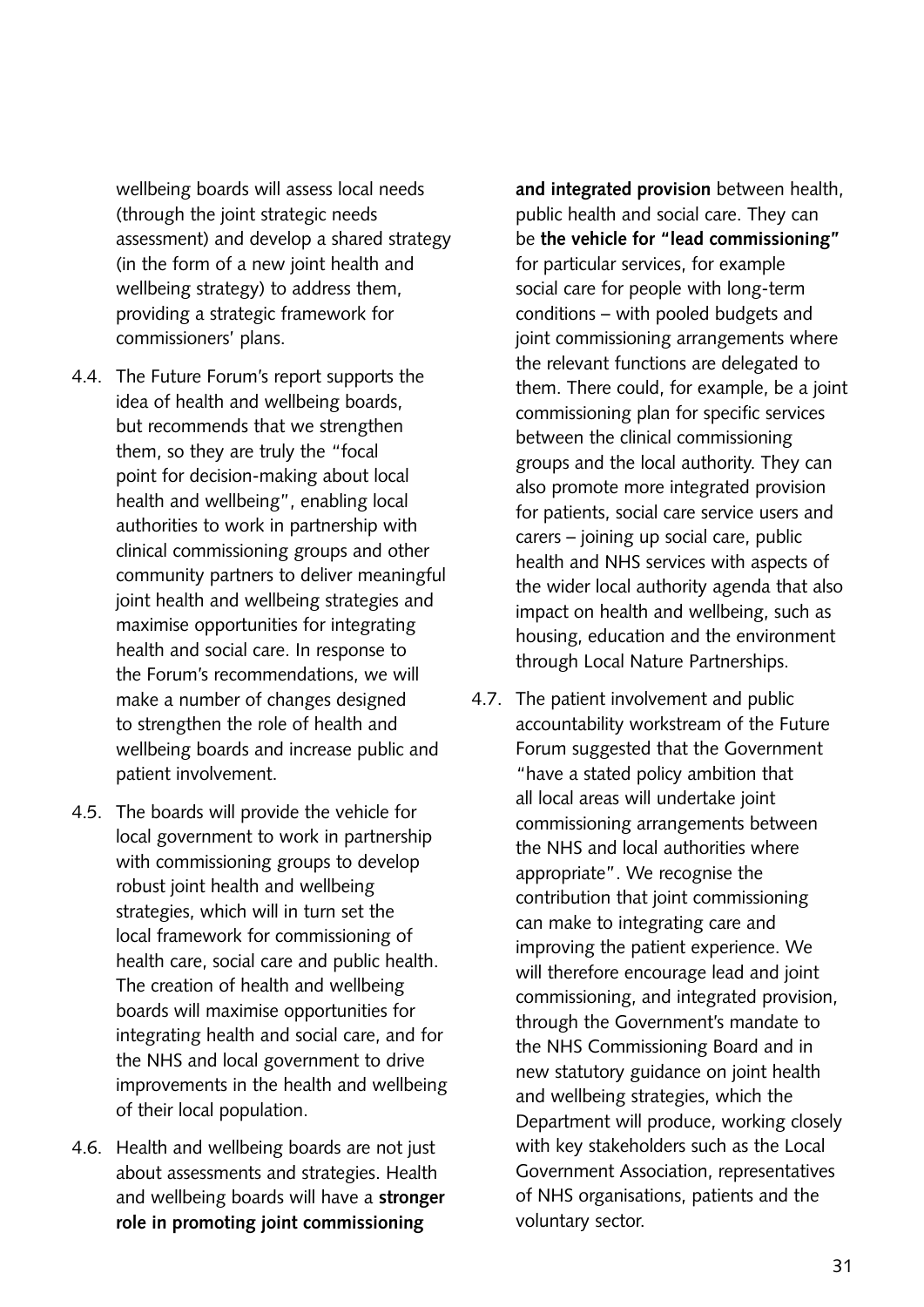- 4.8. Second, we will give health and wellbeing boards a stronger role in leading on **local public involvement**. Health and wellbeing boards will be responsible for identifying local needs and developing a joint health and wellbeing strategy to meet those needs. But there is a gap in the Bill at the moment – the Bill is silent on the need to involve the public in both of these processes. We will now remedy this. This will be in addition to the existing requirement for a representative of local HealthWatch to sit on health and wellbeing boards.
- 4.9. Third, there will be a stronger expectation for NHS commissioning plans to follow the local health and wellbeing strategy, as well as the joint strategic needs assessment. As the Bill stands, NHS commissioning plans need to have regard to the health and wellbeing board's overarching joint health and wellbeing strategy, and there is a requirement for clinical commissioning groups to consult health and wellbeing boards on their commissioning plans. The Bill also requires clinical commissioning groups to include in their plan the view of the health and wellbeing board on whether they consider the plan to have had due regard to the joint strategy. As the Future Forum remarks in its report, however, health and wellbeing boards have a "lack of power" in the Bill as currently drafted, preventing them from driving cooperation and integration of services effectively at a local level.
- 4.10. We will therefore strengthen the Bill to make clear that **health and wellbeing boards should be involved throughout the process as clinical commissioning groups develop their commissioning plans**, and

there will be a stronger expectation, set out in statutory guidance, for the plans to be in line with the health and wellbeing strategy. Though they will not have a veto, health and wellbeing boards will have a clear right to refer plans back to the group or to the NHS Commissioning Board for further consideration if they think that the plans are not taking proper account of the strategy. Where the commissioning plans vary significantly from the joint strategy, if challenged, the group will need to be able to amend or explain and justify why.

- 4.11. The Future Forum recommended that "the authorisation process for commissioning consortia should consider how consortia boundaries will support joint working with local authorities". We have already highlighted in Chapter 3 the role that emerging health and wellbeing boards will have in relation to clinical commissioning group authorisation. This will help ensure that local views are taken properly into account as part of the authorisation process, particularly in the consideration of how shared geographical boundaries between local authorities and clinical commissioning groups can support joint working.
- 4.12. The NHS Commissioning Board will also have to take health and wellbeing boards' views into account in their annual assessment of commissioning groups. As proposals currently stand, the NHS Commissioning Board will assess clinical commissioning groups annually, and publish the results. We will seek to amend the Bill so that the NHS Commissioning Board has to consult the health and wellbeing board for their views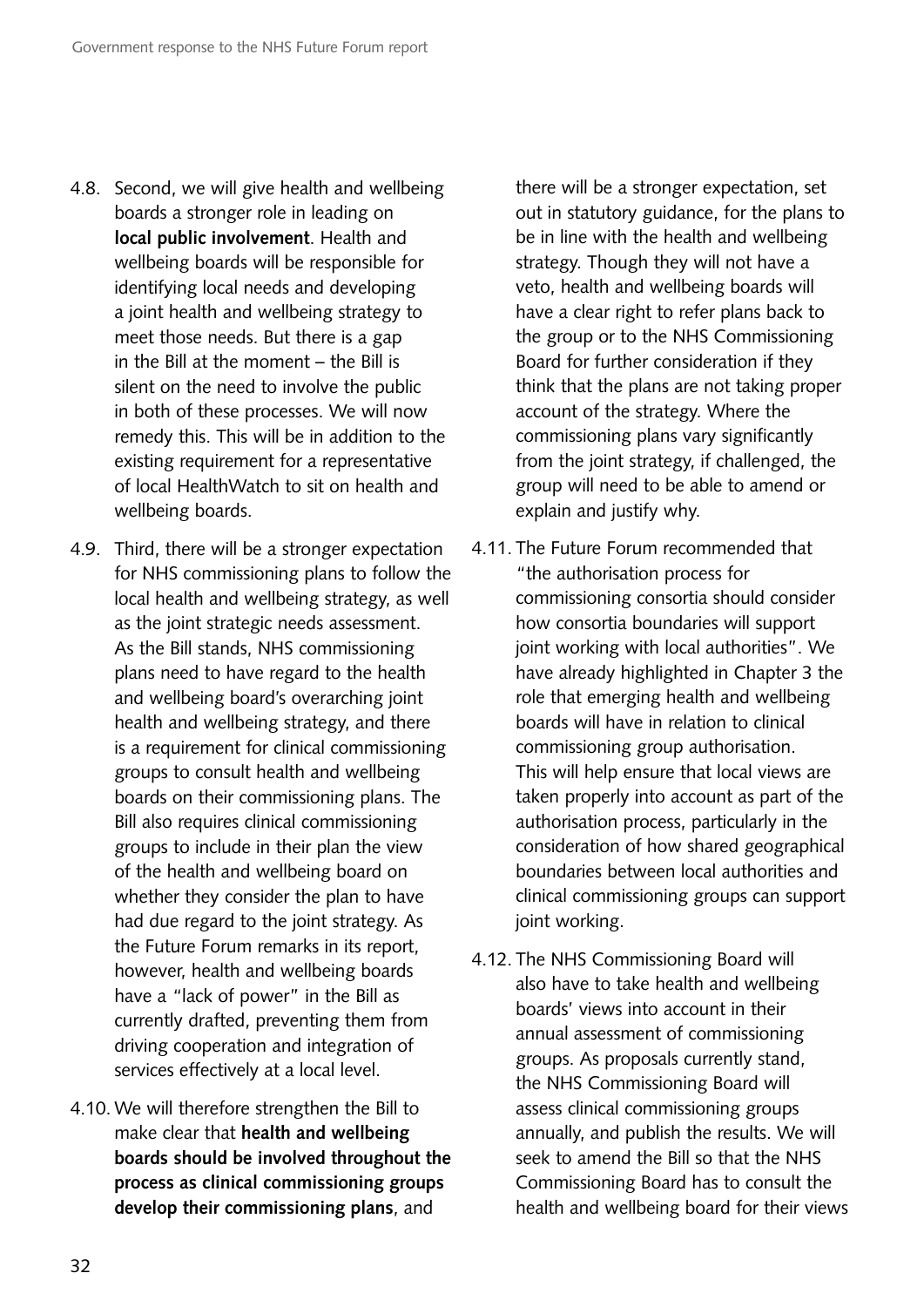on the group's contribution to the delivery of the joint health and wellbeing strategy. This will help reinforce the principle that effective joint working, underpinned by the joint health and wellbeing strategy, is a critical part of clinical commissioning groups' performance – a given rather than an optional extra. Clinical commissioning groups will also have to self-report in relation to their actions with regard to the joint health and wellbeing strategy, as an essential part of their annual reports. The views of the shadow health and wellbeing board will also be **taken into account by the NHS Commissioning Board** when they make decisions on establishment and authorisation of clinical commissioning groups.

- 4.13. We heard a number of concerns through the listening exercise about the requirements around core membership of health and wellbeing boards. Health and wellbeing boards discharge executive functions of local authorities, and should operate as equivalent executive bodies do in local government. We can confirm that it will be for local authorities to determine the precise number of elected members on a health and wellbeing board, and they will be free to insist upon having a majority of elected councillors. The requirements for other members of health and wellbeing boards will remain the same.
- 4.14. Members of health and wellbeing boards will be subject to oversight and scrutiny by the existing statutory structures for the overview and scrutiny of local authority or health functions. The existing statutory powers of local authority overview and

scrutiny functions will continue to apply. In line with the principles of the Localism Bill, **local authorities will have greater discretion over how to exercise their health scrutiny powers**.

- 4.15. We are already taking action to extend local authority health scrutiny powers to facilitate effective scrutiny of any provider of any NHS-funded service, as well as any NHS commissioner. Local authorities will also **still be able to challenge any proposals** for the substantial reconfiguration of services, and we will retain the Government's four tests for assessing service reconfigurations. Proposals for reconfiguration will need to continue to demonstrate:
	- i) support from clinical commissioning groups;
	- ii) strengthened public and patient engagement;
	- iii) clarity on the clinical evidence base; and
	- iv) consistency with current and prospective patient choice.

### **Strengthening governance arrangements of clinical commissioning groups**

4.16. The Future Forum's other major recommendation on public accountability was to improve the governance of commissioning groups. There have been significant concerns that our current proposals do not provide sufficient assurance that clinical commissioning groups will act transparently, manage conflicts of interest and have proper checks and balances for the stewardship of public money.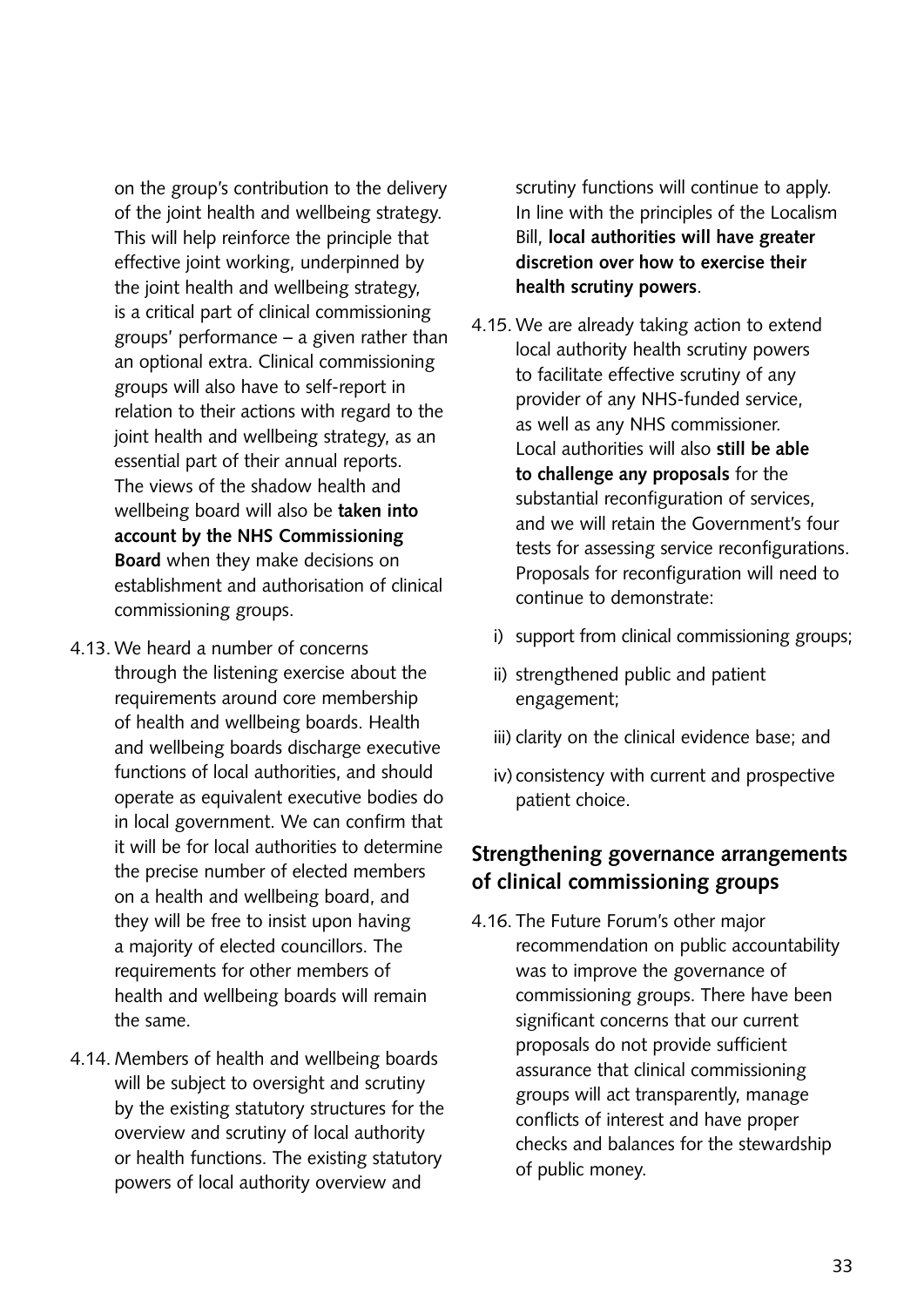- 4.17. We have reflected on these concerns and are now strengthening our approach. As suggested by the Future Forum and noted in Chapter 3, we will make it a requirement in the Bill for every commissioning group to have a **governing body** with decision-making powers, to ensure that decisions about patient services and use of taxpayers' money are made in an open, transparent and accountable way.
- 4.18. In line with the recommendation set out in the Future Forum's report, the governing body will, in addition to GPs and two other clinicians, include at least two **lay members**, one with a lead role in championing patient and public involvement, the other with a lead role in overseeing key elements of governance such as audit, remuneration and managing conflicts of interest. One of the lay members will undertake either the role of Deputy Chair or Chair of the governing body. If Deputy Chair, the lay member would take the Chair's role for discussions and decisions involving a conflict of interest for the Chair. These arrangements, which will require amendments to the Bill and subsequent regulations, will ensure that there is independent oversight of these key governance arrangements, including systems for managing conflicts of interest.
- 4.19. As Chapter 3 also noted, we do not intend to prescribe in detail the wider professional membership of the governing body, but it will have to include **at least one registered nurse** and **one doctor who is a secondary care specialist**. They must have **no conflict of interest** in relation to the clinical commissioning group's responsibilities,

for example they must not be employed by a local provider. Chapter 3 discusses the importance of ensuring that the governing body's non-GP members are there to provide an independent perspective, informed by their expertise and experience.

- 4.20. These members will be appointed on the basis of their professional expertise and knowledge and the additional perspectives this will bring to the governance of the commissioning group, rather than necessarily having close knowledge of the local health system. They are likely to play an important role in helping make sure that the commissioning group has effective systems in place for involving a range of healthcare professionals in decision-making.
- 4.21. To enhance transparency and accountability, governing bodies will be required to **meet in public** and publish their minutes, and clinical commissioning groups will have to **publish details of contracts** with health services.
- 4.22. In addition to these new requirements, governance will be an essential feature of the authorisation process for clinical commissioning groups. The **authorisation process** for clinical commissioning groups will ensure that they have robust governance requirements **consistent with Nolan principles** and are accountable and transparent. This will not be a one-off test: the NHS Commissioning Board will hold commissioning groups to account for this on an **ongoing basis**. These arrangements will ensure the organisation is properly run and has the right systems, processes and skills to meet all its duties, including the financial skills required to commission high quality care within their allotted resources.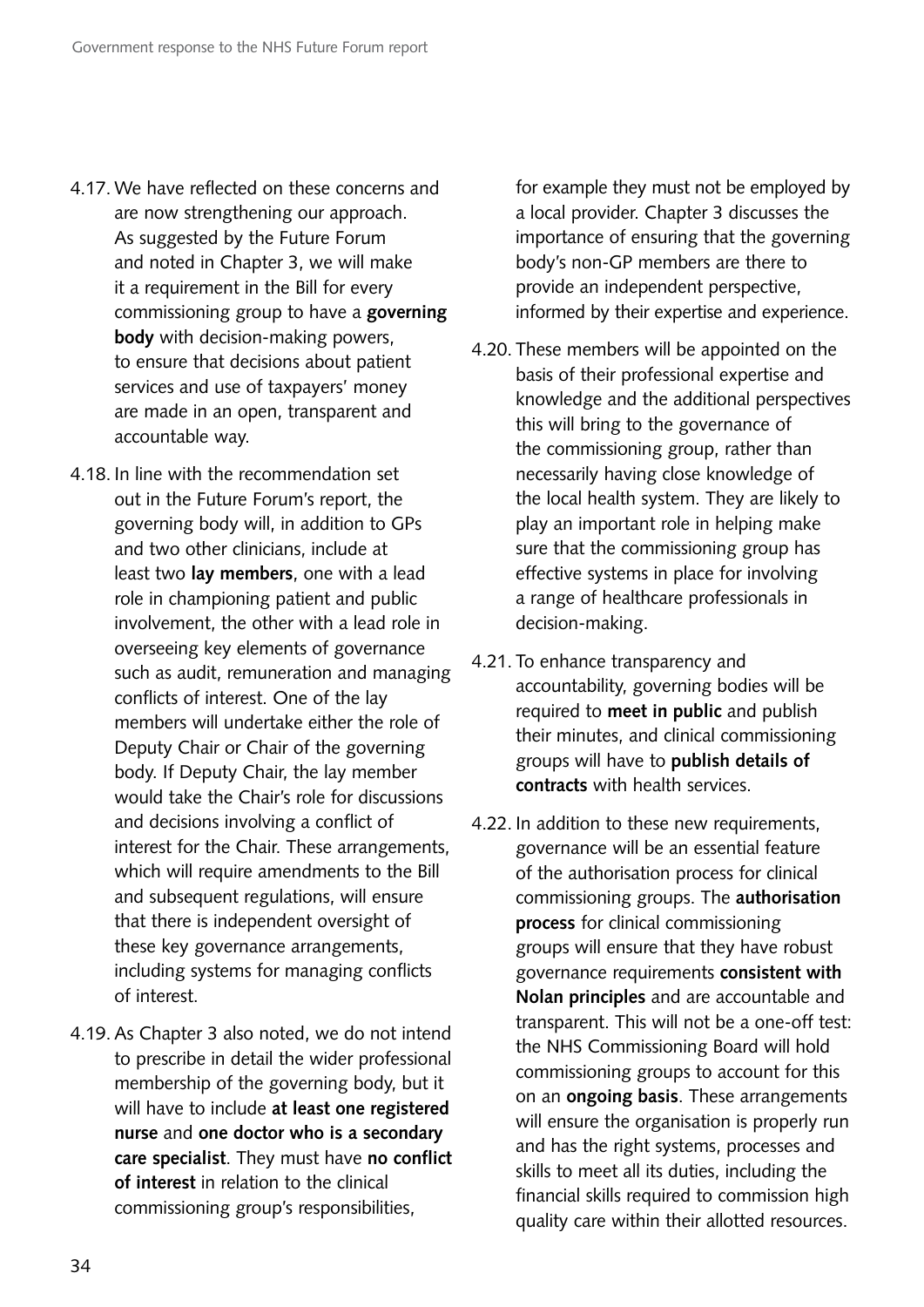## **Rewarding quality of commissioning**

- 4.23. We have suggested that a payment, called a 'quality premium', should be made to reward commissioners for the quality of the services they commission for patients. However, we have heard from many people that the detail around these payments is not yet right.
- 4.24. We have heard that the Bill does not clearly underline the link between quality rewards and the performance of clinical commissioning groups on quality, improving healthcare outcomes and reducing inequality in healthcare outcomes. The patient involvement and accountability workstream of the Future Forum also suggested that clinical commissioning groups should be rewarded in part for their performance on "outcomes derived from the joint health and wellbeing strategy". We agree that this needs to change.
- 4.25. To ensure that quality rewards meet their purpose, we will **revise the provisions in the Bill on the quality premium**. We will make clear that its purpose is to reward clinical commissioning groups that commission effectively and so improve the quality of patient care and the outcomes this leads to, including reducing inequalities in health outcomes. Assessment of quality and outcomes will include consideration of a commissioning group's contribution to the outcomes prioritised in joint health and wellbeing strategies.
- 4.26. There will be circumstances where it would clearly not be appropriate to award a premium, for instance if a commissioning group has achieved high quality outcomes

by spending more than the money allotted to it and thereby compromising the resources available to other parts of the country. We recognise, however, that great care will be needed to design rules on when a quality payment can be reduced or withheld to reflect factors such as these. We will therefore ensure that any such rules are subject to regulations that have to be approved by Parliament. We will also change the Bill so that regulations can be used to make provisions for how commissioning groups can use any quality payment awarded to them.

### **Public board meetings for foundation trusts**

- 4.27. In their report the Future Forum also recorded concerns they had heard through the listening exercise about the openness of NHS provider organisations, in particular NHS foundation trusts. While currently all other NHS organisations are required to hold their board meetings in public, this does not apply to foundation trusts. Although many foundation trusts do hold their meetings in public, others do not. Requiring all foundation trusts to hold their board meetings in public would also help a foundation trust's governors to represent the public and staff and to hold the board to account more effectively.
- 4.28. The Bill as currently drafted strengthens the internal governance of foundation trusts. For example, governors elected by the public and staff will be able to call a special general meeting to question directors. However, we agree that more should be done. To ensure that the public can be fully confident in the openness, transparency and accountability of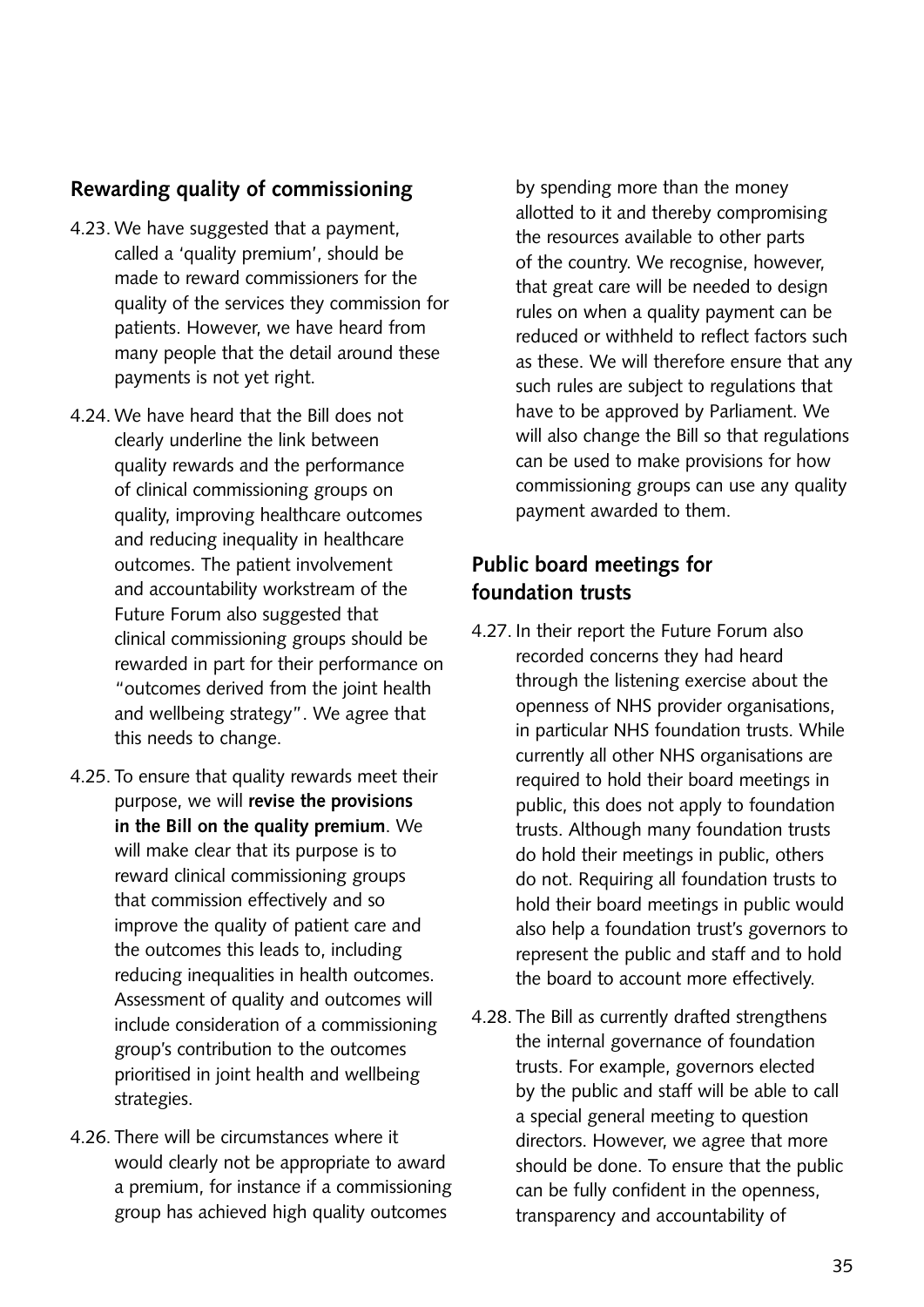foundation trusts and can better challenge and scrutinise the delivery of local healthcare provision, we will therefore amend the Bill to **require all foundation trusts to hold their board meetings in public**.

4.29. The NHS Future Forum suggested that we apply this requirement to "any and all organisations operating as part of the NHS". While requiring open board meetings is clearly something we can do for statutory NHS organisations, it is more complicated with voluntary and private sector organisations, for whom it would be difficult to try to impose such a requirement. We will explore further whether there are practical alternative ways of ensuring transparency which would be proportionate.

## **Respecting the autonomy of the new commissioning bodies**

- 4.30. Another clear recommendation set out by the Future Forum in its report was the need to respect the autonomy of clinical commissioning groups and the NHS Commissioning Board. The Bill as it is currently drafted enshrines the principle of autonomy at the heart of the NHS, with the aim of freeing the system from political micromanagement. It limits the powers of the Secretary of State over the NHS Commissioning Board and sets an overarching principle of promoting local autonomy.
- 4.31. To further avoid political

micromanagement, we will ensure that Secretary of State's powers of intervention over the NHS Commissioning Board and other bodies are only used in the event

of a **significant failure**, and that any intervention is explained publicly.

- 4.32. Similarly, the NHS Commissioning Board would always need to demonstrate reasonable grounds before intervening in relation to a commissioning group. In certain circumstances and after consultation with the commissioning groups concerned, the Board might need to vary a group's membership or geographic area in order to ensure that all GP practices are members of commissioning groups and that there is comprehensive geographic coverage. In exceptional circumstances, the Board might also need to dissolve a commissioning group in the event of significant failure, subject to consultation with the group concerned, local authorities and other appropriate parties. In both cases, there will be regulations, approved by Parliament, to ensure that there are fair and transparent procedures used, and we will be engaging stakeholders on these. Regulations will also make provision for the procedures to be used in relation to any other types of intervention by the Board.
- 4.33. Finally, we intend to amend the Bill to clarify the frequency of the mandate. Under the Bill, the Secretary of State must set a mandate for the NHS Commissioning Board which includes all of the Government's requirements and expectations for the NHS. The Future Forum's report notes concern that the Bill as currently drafted, implies that a new mandate will be set every year. There are concerns that this could lead Ministers to take an overly prescriptive approach. This is not what we intended. Our aim is for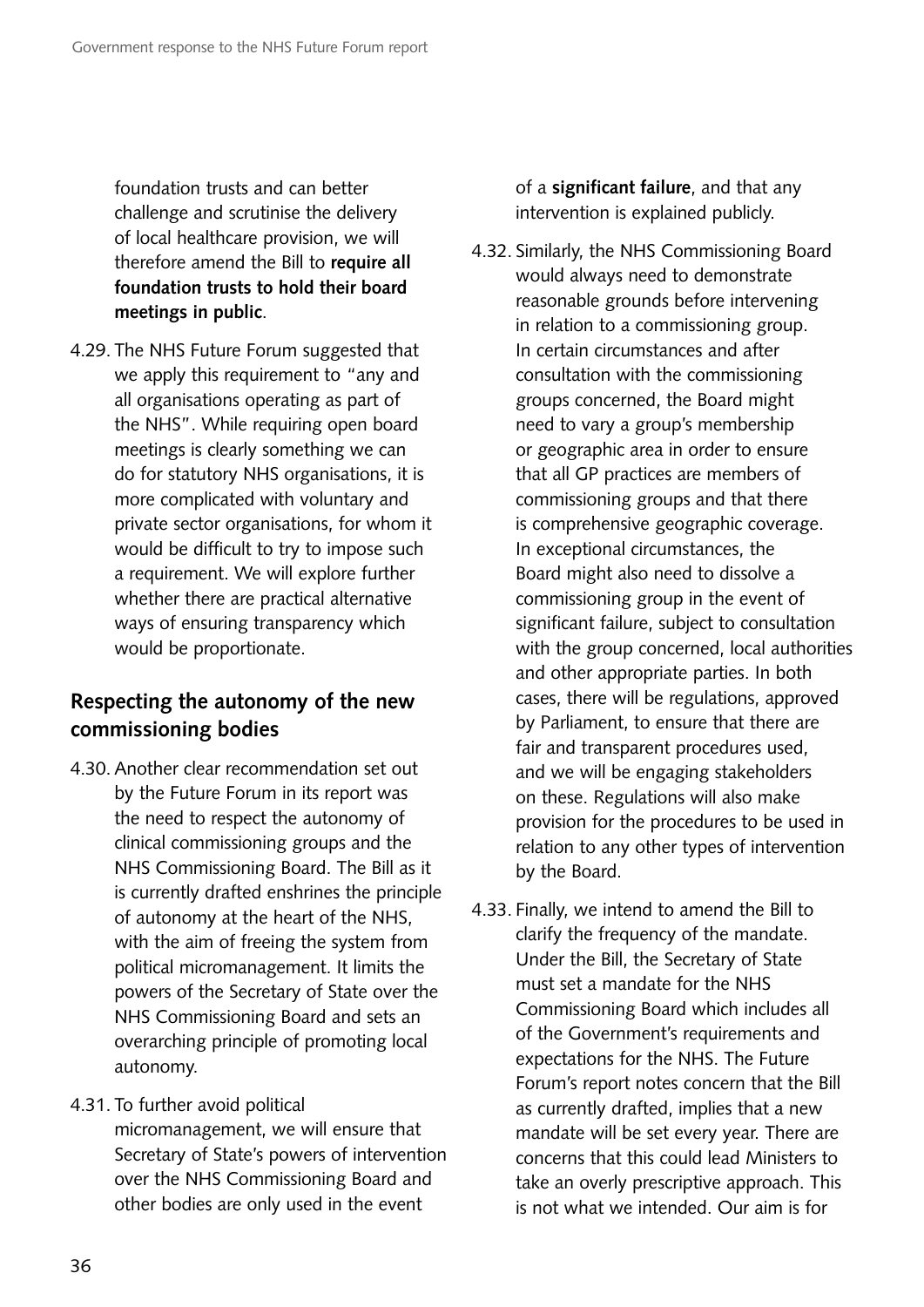the Secretary of State to set the mandate as a whole over a three-year period, with the ability to make any necessary changes to it on an annual basis. This will provide the system with greater stability in the long term. While retaining the Secretary of State's ability to response to changing circumstances, we will therefore amend the Bill to set a clear expectation that the Secretary of State's **mandate to the NHS Commissioning Board is a multi-year document**, to avoid the impression that a new mandate would be set every year.

## **Enhancing the autonomy of public health advice**

- 4.34. We are proposing a new approach to public health, to ensure that preventative services are given the priority they need. This will be led nationally by a new public health service, Public Health England, which will integrate and streamline existing health improvement and protection bodies and functions.
- 4.35. We originally proposed that Public Health England should be a core part of the Department of Health. However, there have been concerns that this could risk undermining the independence of expert advice. We have announced that we intend to establish **Public Health England as an executive agency** of the Department of Health, subject to completing the normal government approval processes for establishing new bodies. This will ensure that expert and scientific advice is independent, while at the same time integrating policy and action to allow a more joined-up approach to health protection and emergency planning.

4.36. We will make further announcements in the government response to the consultation on the Public Health White Paper, and we will continue to work closely with stakeholders on key issues, such as how best to ensure the continued independence of Directors of Public Health and the level of support they will need from Public Health England and other sources.

### **Maximising patient and public involvement**

- 4.37. We proposed to strengthen the collective voice of patients and carers in the system at both a local and national level. Local Involvement Networks (LINks) would evolve to become local HealthWatch, creating a strong local infrastructure, and at a national level we would establish HealthWatch England as an independent patient champion within the Care Quality Commission.
- 4.38. The patient involvement and public accountability workstream of the Future Forum highlights the importance of ensuring that arrangements for patient, carer and public involvement are not only genuine and meaningful but are also built into "all levels of the health and wellbeing system". We agree: our plans are about putting patients and carers right at the heart of the NHS. However, we recognise that people want us to go even further with our proposals to ensure that local communities' views can have a real impact on services.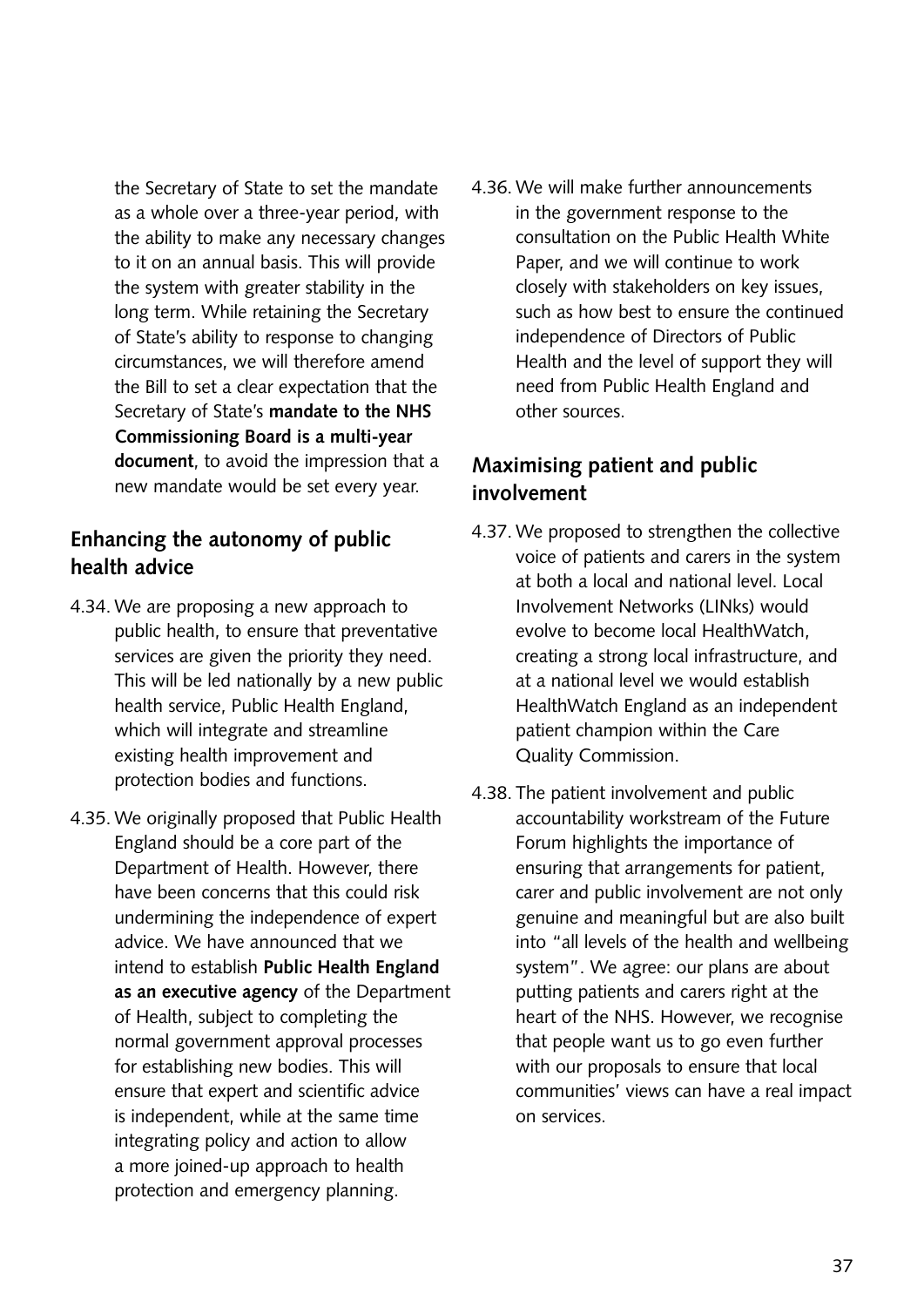- 4.39. We will therefore table amendments to the Bill, which will:
	- introduce a new requirement for the **Care Quality Commission to respond**  to **advice from its HealthWatch England subcommittee**;
	- • require the **Secretary of State** to **consult HealthWatch England** on the **mandate** to the NHS Commissioning Board;
	- place a **new duty on Monitor** to carry out appropriate **public and patient involvement**  in the exercise of its functions;
	- add an explicit requirement that **local HealthWatch** membership is **representative of different users**, including carers.
- 4.40. We will ensure that the NHS Commissioning Board has a national director-level role with responsibility for patient and public engagement.
- 4.41. We will also amend the Bill to strengthen local arrangements:
	- We will give health and wellbeing boards a new duty to involve users and the public.
	- Clinical commissioning groups will have to set out in their annual commissioning plans how they intend to involve patients and the public in their commissioning decisions.
	- Clinical commissioning groups will be required to **consult on their annual commissioning plans** to ensure proper opportunities for public input.
	- Clinical commissioning groups will have to involve the public on **any changes** that affect patient services, not just those with a "significant" impact. This point will also apply to the NHS Commissioning Board.
- The NHS Commissioning Board will assess how effectively clinical commissioning groups have discharged their duty to involve patients and the public as part of their annual assessment.
- Commissioners and providers will have a duty to have due regard to findings from local HealthWatch organisations.
- 4.42. In addition, we will assess how well pathfinder clinical commissioning groups are involving patients and the public. In line with the recommendation made by the patient involvement and public accountability workstream, the NHS Commissioning Board will use this to inform the way they authorise and annually assess clinical commissioning groups.
- 4.43. We have considered carefully the recommendation that local HealthWatch should refer any disputes to HealthWatch England if local resolution is not possible. We agree with the Future Forum that, in line with the Government's localism agenda, there should be local resolution rather than top-down interference, wherever possible. We think this is particularly important for local HealthWatch, as the local champion for the public, and agree that it will be crucial for issues to be resolved locally to avoid undermining effective partnership working. The health and wellbeing board will need local HealthWatch to provide public and patient insight that will inform the assessment of needs and joint health and wellbeing strategy, so we would fully expect any concerns to be addressed in that local forum. This would also avoid creating unnecessary bureaucracy for local solutions. Arbitration would be inconsistent with the role that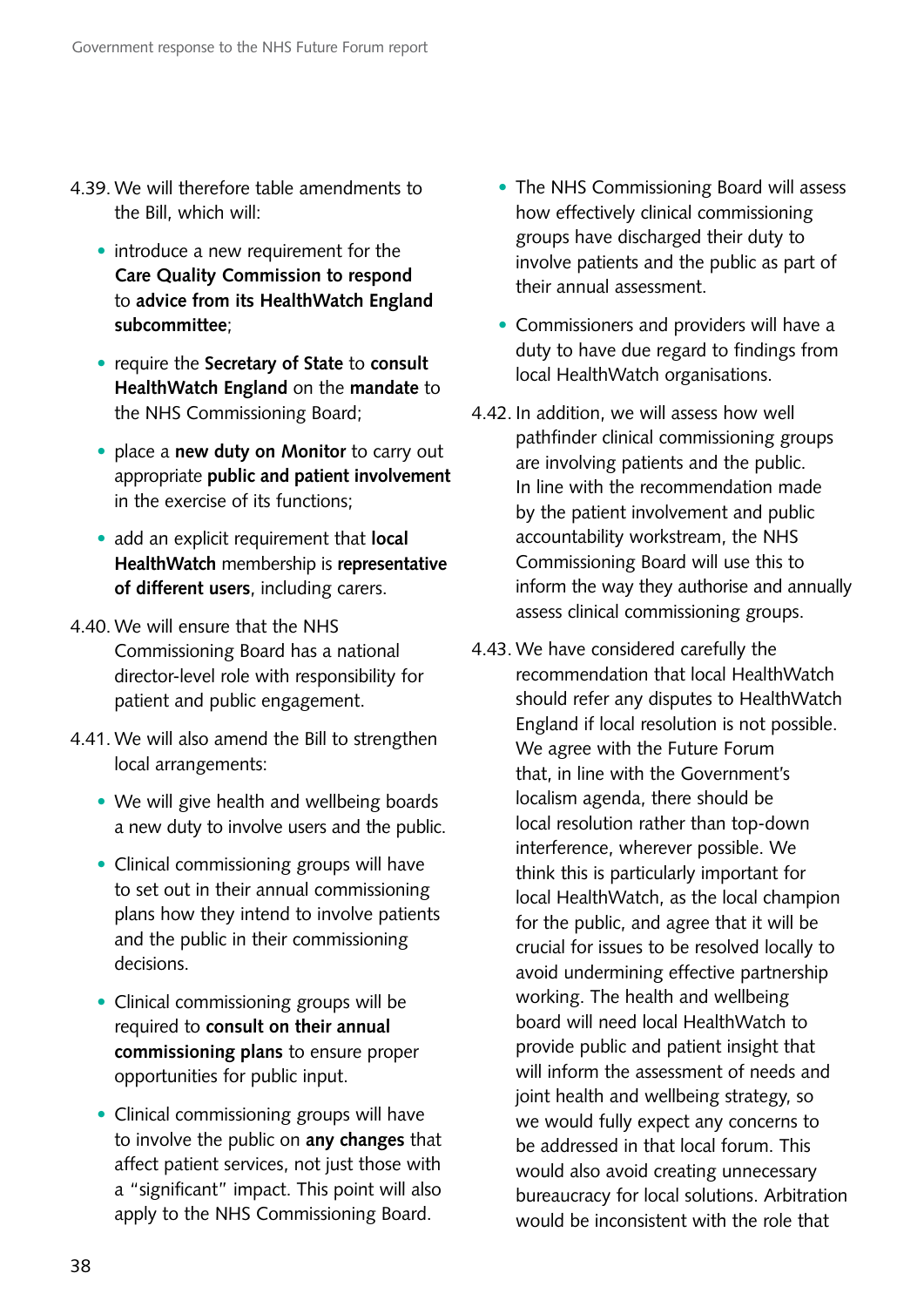HealthWatch England will have as a national consumer champion – as well as its role in providing advice to local HealthWatch and other bodies, including the NHS Commissioning Board and local authorities.

### **No decision about me without me**

- 4.44. As we set out in the White Paper, patient involvement extends beyond collective discussions about service design and care pathways. Our White Paper declaration, 'no decision about me without me' aspires to an NHS where patients are involved fully in their own care, with decisions made in partnership with clinicians, rather than by clinicians alone.
- 4.45. In its report the Future Forum emphasised the importance of shared decision making in its report, and made suggestions for how we could better ensure that it better 'permeate[s] the culture throughout the health and care system'.
- 4.46. We agree with the patient involvement and public accountability workstream of the Future Forum that shared decision making must become the norm and not the exception. As suggested by the Future Forum, we will amend commissioners' duties to involve patients and carers in their own care to **better reflect the principle of 'no decision about me without me'**.

#### **A duty of candour**

4.47. We also heard through the listening exercise the suggestion that we could strengthen transparency of organisations and increase patient confidence by

introducing a **"duty of candour"**: a new **contractual requirement on providers**  to be open and transparent in admitting mistakes. We agree. This will be enacted through contractual mechanisms and therefore does not require amendments to the Bill. We will set out more details about this shortly.

### **Protecting the confidentiality of patient information**

- 4.48. Another theme that emerged from the listening exercise was the importance of safeguarding confidential personal information.
- 4.49. We must make sure that information about patients' health and care history can safely follow them along their pathways, so that the professionals who treat them have all the information they need to know how to provide the right care. At the same time, we need to ensure that information is used appropriately to improve our knowledge about treatment and conditions so that we can improve health services for everybody.
- 4.50. We have already added safeguards to the Bill to keep patient-identifiable information safe and secure. For example, the Bill provides the NHS Commissioning Board with powers to publish guidance on information processing to which all registered providers must have regard. In addition, the Board or the Secretary of State have powers to publish information standards to which any publicly funded body providing health services or adult social care in England must have regard. However, we agree that we have not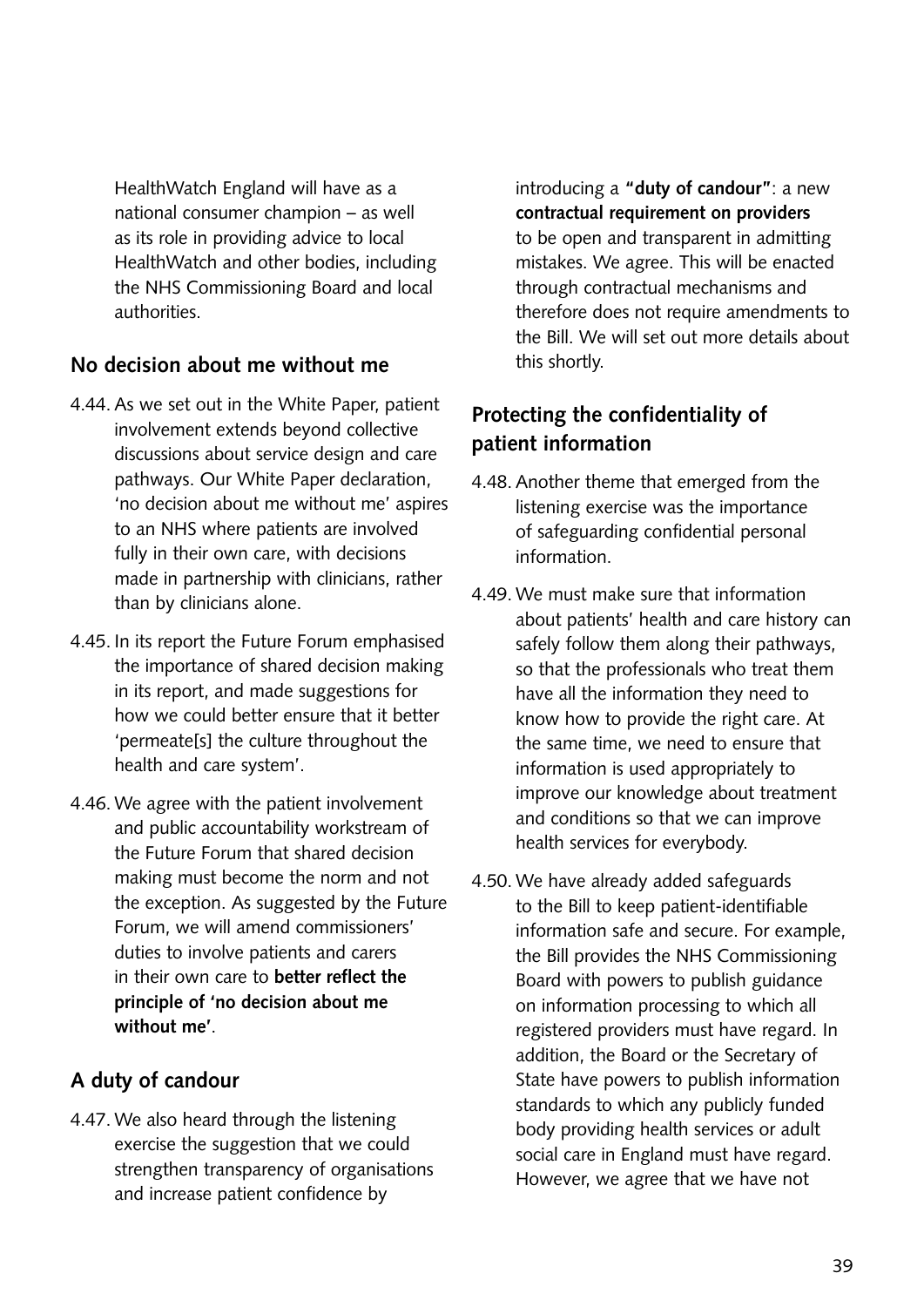done enough to reassure patients that their personal information will be safe or to explain how information will be used and protected.

- 4.51. In response to these concerns, and to ensure patients can be completely confident and clear about how we will use their information we will therefore use our forthcoming information strategy to set out how information will be collected, used and protected to improve our understanding of disease and outcomes while ensuring that patient confidentiality is completely protected.
- 4.52. We also heard concerns, from the BMA in particular, that the provisions in the Bill for the Information Centre are too broad in relation to patient identifiable information. Our intention is neither to undermine the existing legal position and practice, nor give the Information Centre new broad powers that appear to put patient confidentiality at risk. We will therefore **consider further how to amend the Bill to protect patient confidentiality**  in a way that supports our plans to drive quality improvement through greater access to information; and to promote high quality research.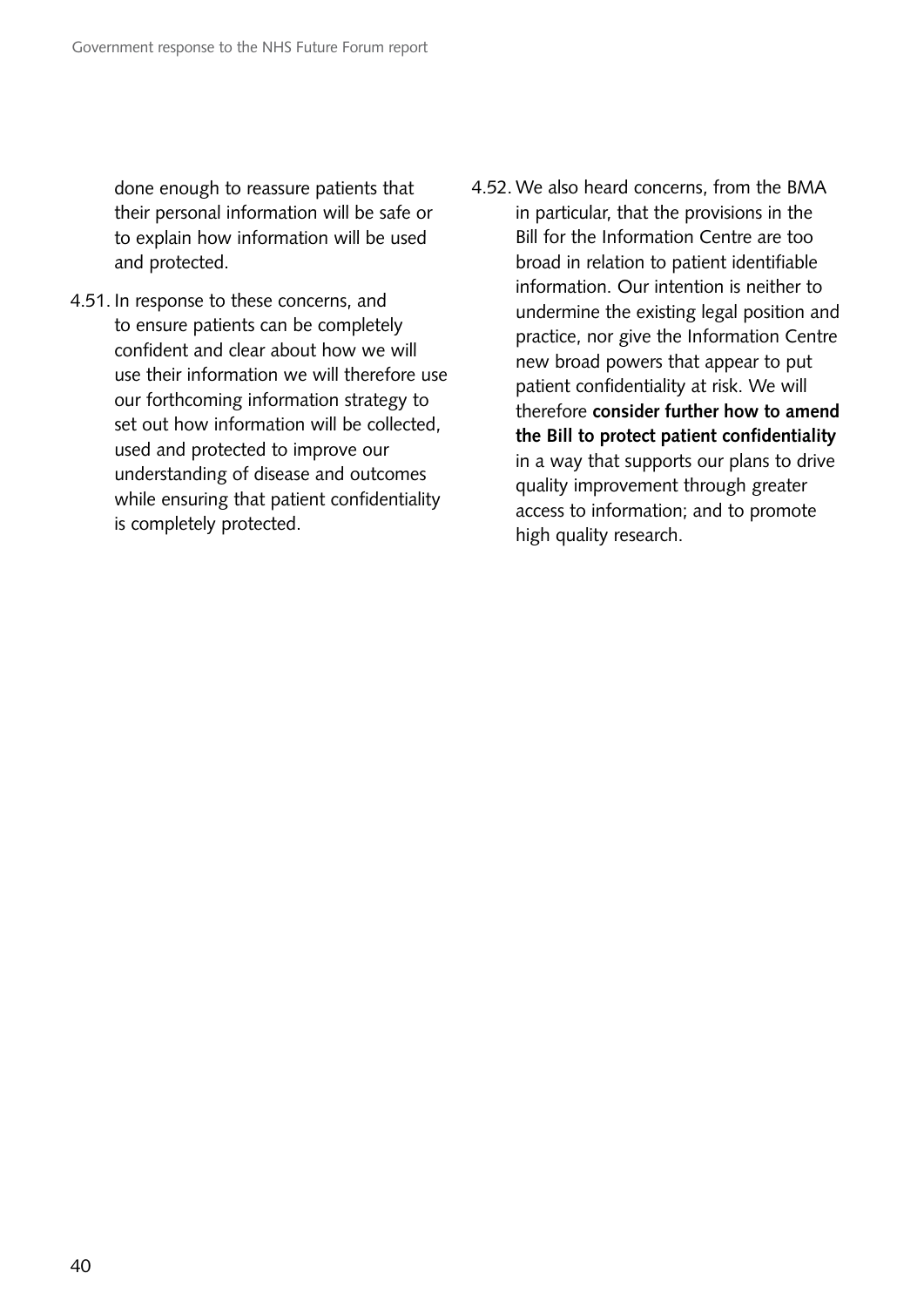## <sup>5</sup>**Choice and competition**

#### **Summary**

Nearly everyone who contributed to the listening exercise felt patients should be given more choice and control over their care. Some felt that the competition that accompanies increased choice brought benefits for patients, while others were concerned about its impact on existing NHS providers and integrated services.

The NHS Future Forum said that, while competition has a role to play, the Government should make its position clearer and guard against the dangers of competition being an end in itself. We have heard this message and will improve our plans as follows:

- the Bill will rule out any deliberate policy to increase or maintain the market share of any particular sector of provider – private, voluntary or public;
- Monitor's core duties will be focused on protecting and promoting patients' interests, not on promoting competition as though it were as an end in itself;
- we will keep the existing rules on co-operation and competition in the NHS;
- there will be additional safeguards against cherry-picking and price competition:
- we will set limits on Monitor's powers to take action against commissioners;
- we will phase in the extension of Any Qualified Provider;
- Monitor will be required to enable integration of services for patients;
- we will strengthen the duties on commissioners to promote integrated services;
- the NHS Commissioning Board will promote innovative ways of demonstrating how care can be made more integrated, including exploring opportunities to move towards single budgets for health and social care;
- as recommended by the Forum, the Secretary of State's mandate to the NHS Commissioning Board will set clear expectations about offering patients choice: a "choice mandate"; and
- we will extend personal health budgets as a priority, subject to evidence from the current pilots.
- 5.1. One of the four key themes of the listening exercise was the role of choice and competition in improving the quality of care. As their report points out, this theme was the most controversial area of the Future Forum's work and prompted very strong views. Those who took part

in the listening exercise, whether patients, members of the public, clinicians or others, felt that it was critical to get this right and many felt the Government needed to be clearer about its intentions for the role of competition in health services.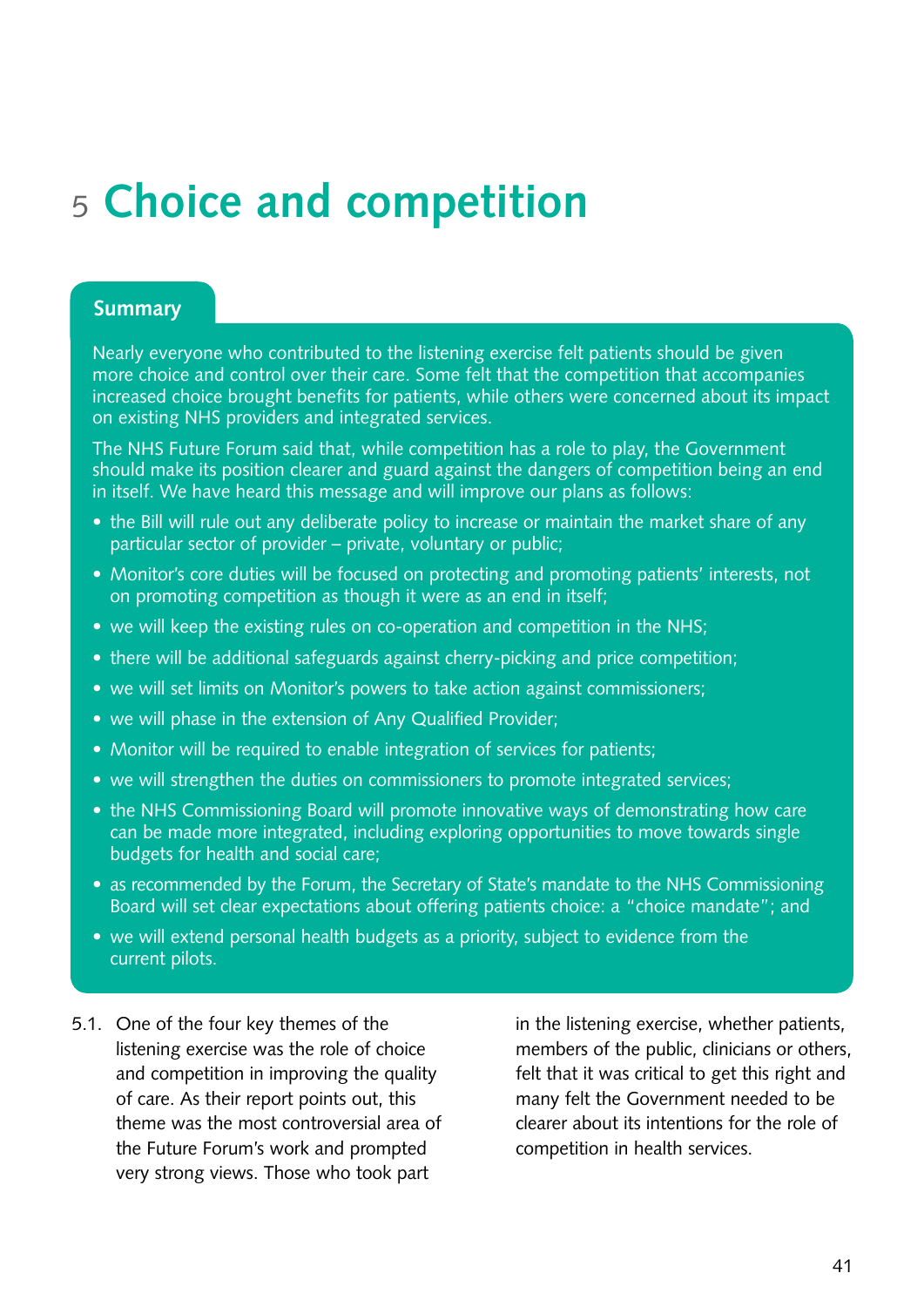- 5.2. It is clear from the NHS Future Forum's summary report and the workstream report led by Sir Stephen Bubb that, while many of those who took part in the listening process recognised the benefits of increased choice for patients, many also expressed fears that, if left unchecked, greater levels of competition could destabilise the NHS. Some saw increased competition as synonymous with privatisation of the NHS. Some expressed concerns about the potential application of EU competition law to the NHS, worried that – combined with Monitor's role to "promote competition" – this could be used to impose tendering, break up integrated packages of care, and destabilise hospital services. Others were clear that competition was one of the tools commissioners could use to improve the quality of services.
- 5.3. The Future Forum rightly points out that the debate on choice and competition has become unhelpfully polarised, giving the impression that there are only two options: a system where there is neither choice nor competition; or full-blown marketisation, with all the excesses that can bring. In the same way, competition has often been interpreted as the opposite of integrated services. However, it is possible to have responsive, joined-up services working in patients' interests and competing for their choice, and this is what we are seeking to achieve.
- 5.4. Nevertheless, the concerns are not just an issue of presentation or communication. We need to ensure concerns are responded to, and that robust safeguards are built in.
- 5.5. And, as the Future Forum has pointed out, we need to avoid the risk of getting the wrong balance between incentivising quality through competition and safeguarding patients' expectations about service continuity and integration. We are therefore bringing forward a substantive package of changes, both legislative and non-legislative, to meet the recommendations of the Future Forum. These changes include:
	- • ruling out any question of **privatisation**;
	- • **using competition in the interests of patients**, not pursuing it as an end in itself;
	- **enabling better integration** of services;
	- • strengthening the role of **patient choice and control**;
	- • safeguarding against **'cherry-picking'**;
	- • taking further measures to **rule out price competition** – so that providers compete on quality, not price; and
	- • **clarifying what happens if providers fail**.
- 5.6. Combined, these changes will put beyond doubt our commitment to maintaining the core values of the NHS: free at the point of use and available to all who need it. They will also mean that competition will be used for one purpose and one purpose alone: as a means of improving the quality and responsiveness of services. Competition is not, and will not be, used as an end in itself, and this Government is not ideologically bound to competition for its own sake. But there are clear benefits to be gained from increased competition and greater patient choice. We are committed to harnessing these and using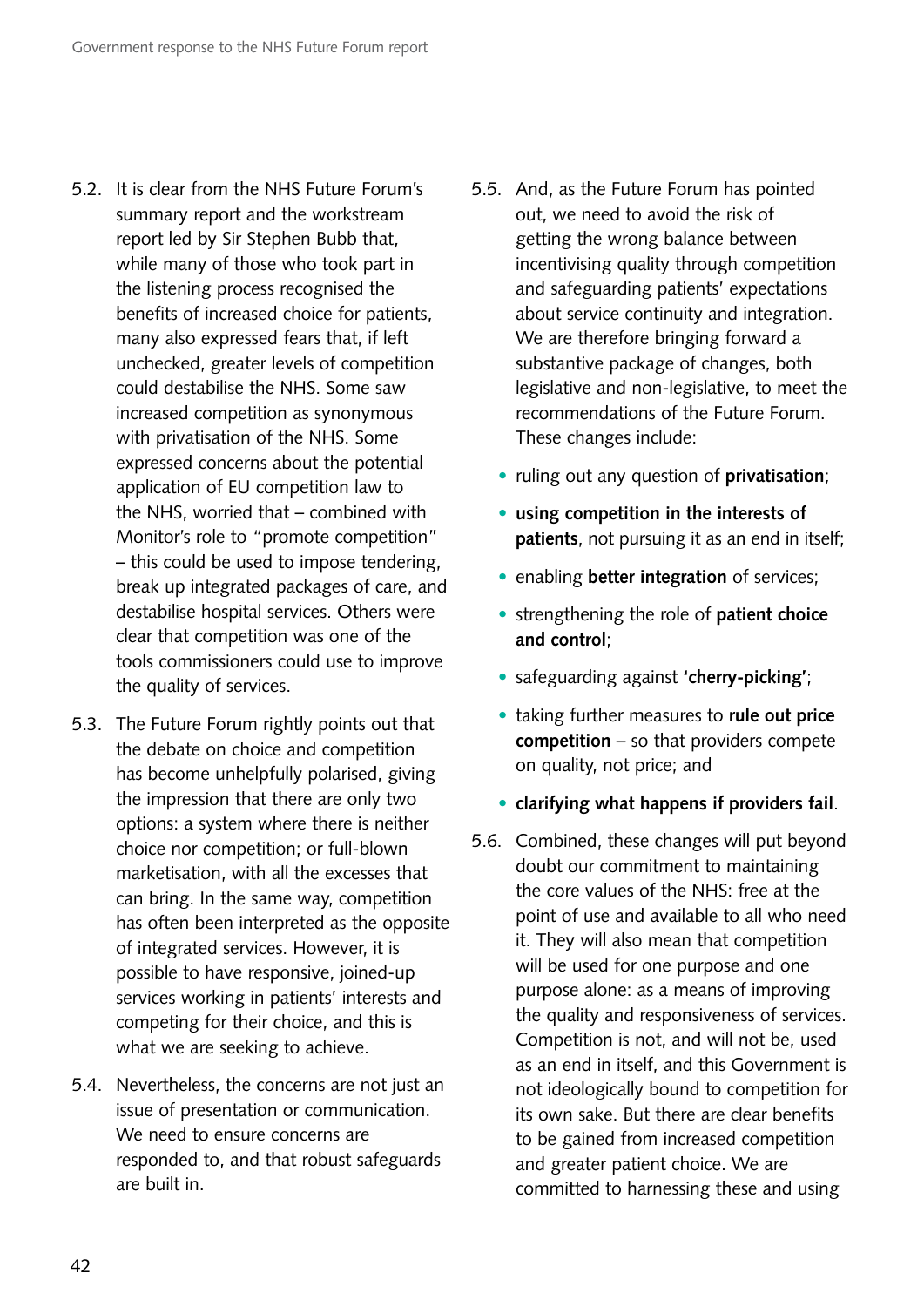them as a driver for improvements in the quality of patient care and to empower patients and carers.

#### **Ruling out privatisation**

- 5.7. It is clear from the Future Forum's report that some people had genuine fears about the Government's long-term intentions for the NHS. Some questioned whether increased competition between NHS, private and voluntary providers could spell the end for the tax-funded, comprehensive service we all rely on. Others opposed on principle the involvement of private companies in the provision of NHS services.
- 5.8. To put our position beyond doubt, we will bring forward a series of amendments to our proposals and to the Health and Social Care Bill.
- 5.9. While the Bill in its current form does nothing to permit the privatisation of NHS services, it equally fails to prevent new functions and powers being used with the aim of increasing the market share of the private – or indeed any other – sector. Therefore, we will **outlaw any policy to increase or maintain the market share of any particular sector of provider**. This will prevent current or future Ministers, the NHS Commissioning Board or Monitor from having a deliberate policy of encouraging the growth of the private sector over existing state providers – or vice versa. What matters is the quality of care, not the ownership model. This change will complement the Government amendment already made to the Bill to prevent Monitor from setting different prices for providers because they are public or private sector.
- 5.10. This means that the Government, Monitor and the NHS Commissioning Board would be acting unlawfully if they exercised their functions with the aim of increasing or maintaining the market share of the private sector over public sector bodies, or vice versa. Instead, they will be required to remain neutral and even-handed.
- 5.11. We have heard concerns about our proposal to lift the cap on the amount of income foundation trusts can earn from treating private patients. Some fear that this could lead to NHS resources being used to cross-subsidise private care. Any cross-subsidy of this kind would breach the fundamental principles of the NHS, as set out in the NHS Constitution, which makes clear that "public funds for healthcare will be devoted solely to the benefit of the people that the NHS serves". To provide assurance and transparency, we will require foundation trusts to produce **separate accounts** for NHS and private-funded services.

## **Ensuring competition works in patients' interests**

- 5.12. The Future Forum's report highlights the potential of greater patient choice to improve services, promote integration and increase citizens' rights. It stresses that competition should be used as one of the tools used to drive choice and efficiency. We will make a number of changes to ensure that competition always works in the interests of patients.
- 5.13. First, some people were fundamentally opposed to any degree of competition and, by implication, would prefer to undo the increases in competition made under the previous Government. Others did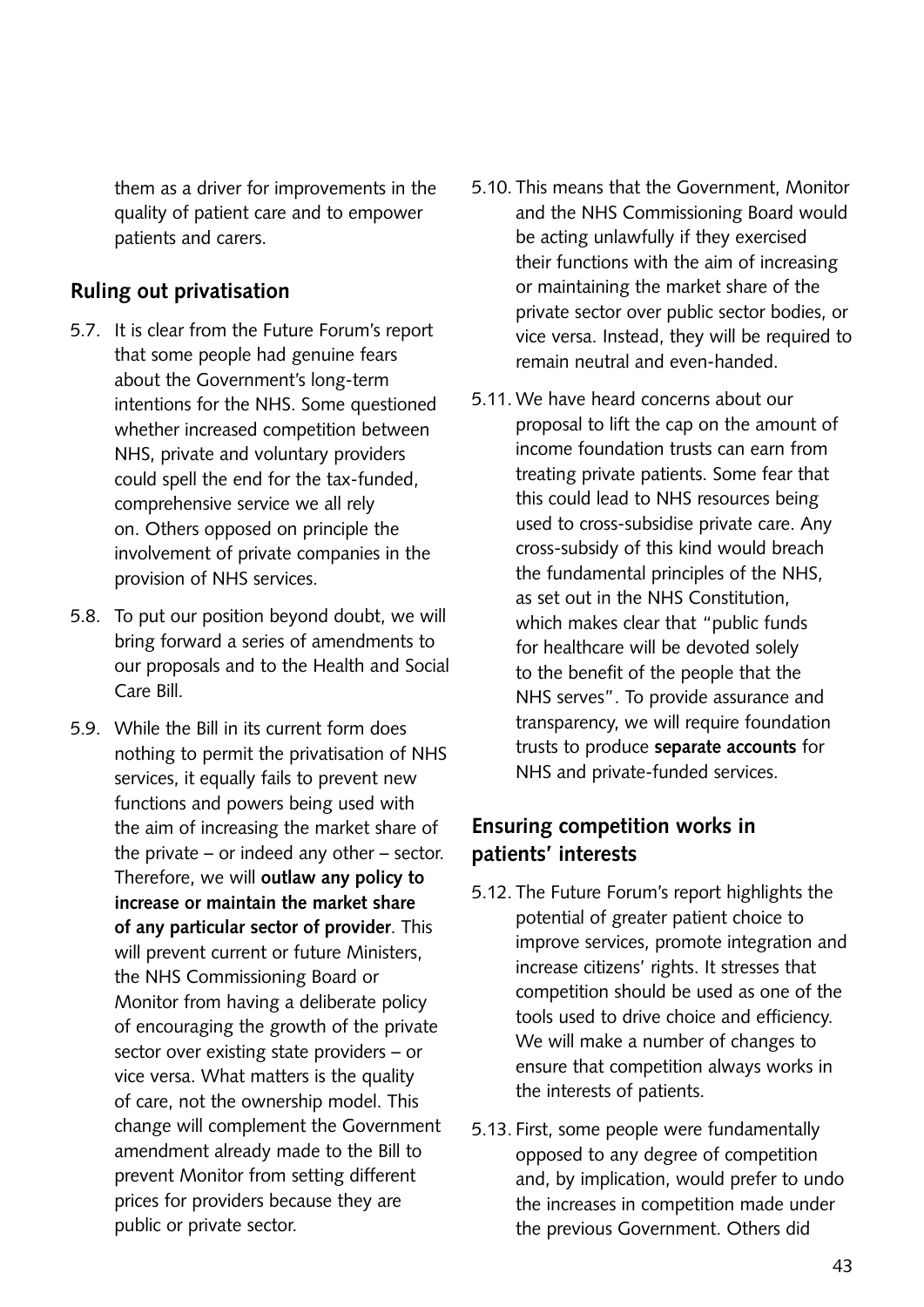not object to competition on ideological grounds, but instead were worried that competition would be put ahead of other important features of a health system, such as collaboration, or above patients' interests. The Bill as it stands has added to these concerns, by giving Monitor a duty of "promoting competition" which many have feared could be seen as putting competition before all other considerations.

- 5.14. We are clear that competition should only ever be seen as a means to an end and not an end in itself. We therefore agree with the Forum that **Monitor's core duties should be re-orientated away from promoting competition** as though it were an end in itself and focused instead on taking action in the interests of patients to tackle anti-competitive behaviour. We will amend the Bill accordingly. In carrying out its functions, Monitor's core duty will be to protect and promote patients' interests, by promoting value for money and quality in the provision of services.
- 5.15. We will remove Monitor's powers to "promote" competition **as if it were an end in itself**. Monitor will be limited to tackling specific abuses and restrictions that act against patients' interests, to ensure a level playing field between providers. For example, Monitor could take action against a provider seeking to frustrate patient choice, or colluding with another provider not to offer patients home-based treatments. As explained below, Monitor will also be required to support the delivery of integrated services for patients where this would improve quality of care for patients or improve efficiency.
- 5.16. Second, we recognise that many people thought we were promoting greater application of competition law in the NHS. To make clear that this is not our intention, we will **maintain the existing competition rules for the NHS** that were introduced by the last Government (the Principles and Rules for Co-operation and Competition), and give them a clearer statutory underpinning. The body that applies them, the Co-operation and Competition Panel will transfer to Monitor and retain its distinct identity. This will provide certainty and continuity for the NHS while ensuring that proper, independent regulation is in place.
- 5.17. We will retain our proposals to give Monitor concurrent powers with the Office of Fair Trading, to ensure that competition rules can be applied by a sector-specific regulator with expertise in healthcare. The Future Forum recommended that this was the best safeguard against competition being applied disproportionately. The Bill does not change EU competition law.
- 5.18. Alongside its role on competition, Monitor will retain its proposed new functions on price-setting and supporting the continuity of vital services in the event of failure, and its function of licensing providers.
- 5.19. Third, in reflecting on the points made during the listening exercise, we agree that we have not to date clearly described **the role of commissioners** in leading the choice and competition agenda. Because much of the Bill is about changing the role of Monitor, some people were understandably concerned that the regulator would have more control over local services than local commissioners.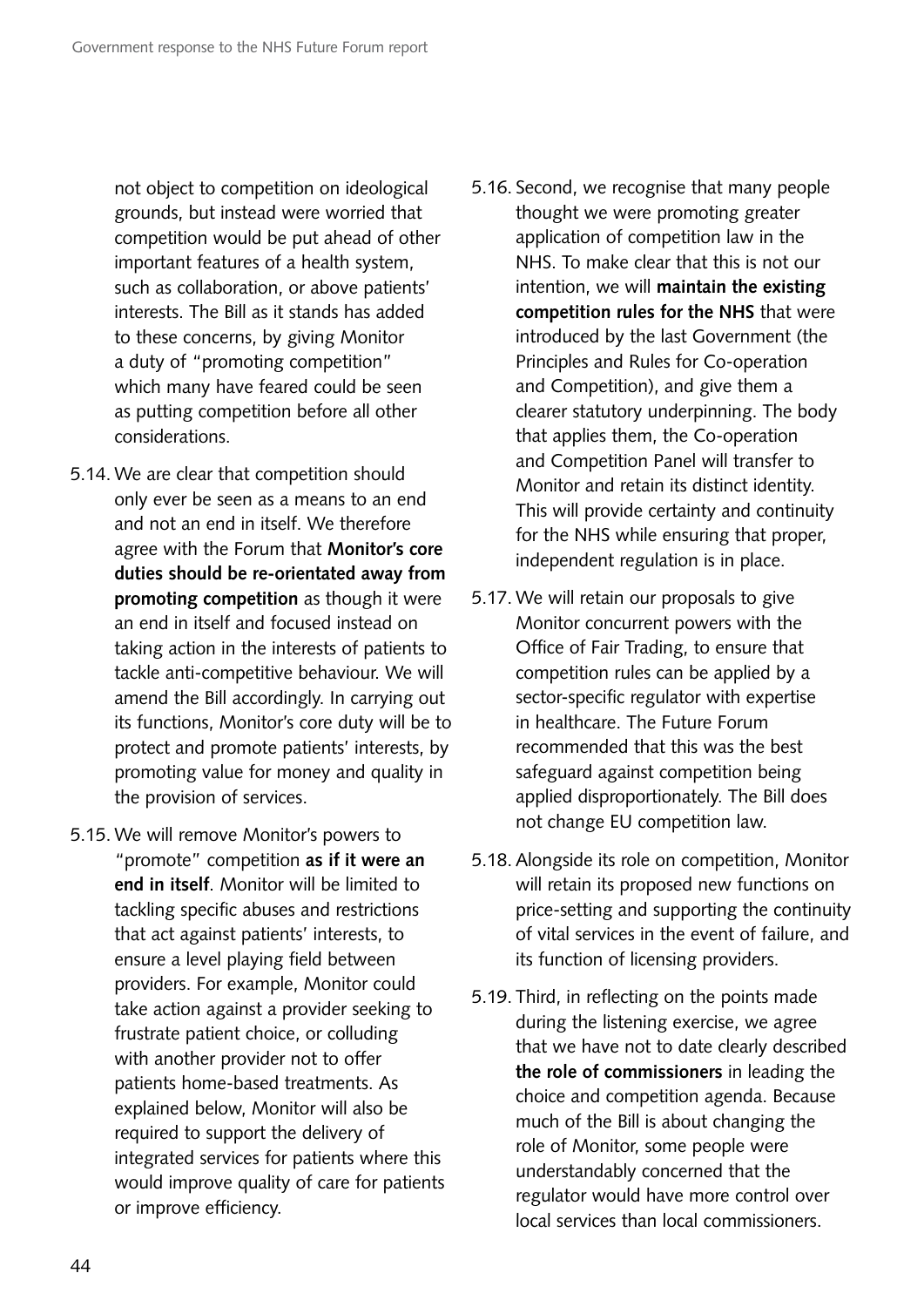But our intention is that the application of choice and competition should be driven by patients' needs and expectations, and may vary across different service areas.

- 5.20. In line with the Future Forum's recommendation, the NHS Commissioning Board, in consultation with Monitor, will set out guidance on how choice and competition should be applied to particular services, guided by the mandate set by Ministers, and following engagement with HealthWatch England. This includes guidance on how services should be bundled or integrated. For example, where it would be in patients' interests, it could be entirely legitimate for a commissioner to procure a whole care pathway from a single provider, as long as the process was fair, open and transparent.
- 5.21. To emphasise this, the regulations under the Bill setting out rules on procurement (which Monitor will enforce) will make clear that it is for commissioners to determine the shape of services, according to patients' preferences and needs. This was something that the Forum's report emphasised.
- 5.22. We will narrow Monitor's powers over anti-competitive purchasing behaviour by the NHS Commissioning Board or clinical commissioning groups, so that these are more proportionate and focus on preventing abuses rather than promoting competition as though it were an end in itself. Monitor will also ensure the application of UK and EU procurement law by commissioners, currently reflected in the Principles and Rules of Cooperation and Competition.
- 5.23. To give commissioners further reassurance, the NHS Commissioning Board will be expected to produce guidance on procurement. Commissioning groups should be at little risk of challenge if they work within the Board's choice offer and follow its guidance.
- 5.24. Fourth, we recognise that the proposed power for Monitor to open up competition by **requiring an existing provider to allow another provider access** to its facilities was potentially too disruptive. We will therefore remove this part of the Bill.
- 5.25. Finally, we will maintain our commitment to extending patients' choice of Any Qualified Provider, but we will do this in a **much more phased way**, and will delay starting until April 2012. Choice of Any Qualified Provider will be limited to services covered by national or local tariff pricing, to ensure competition is based on quality. We will focus on the services where patients say they want more choice, for example starting with selected community services, rather than seeking blanket coverage. There will be some services, such as A&E and critical care, where Any Qualified Provider will never be practicable or in patients' interests.
- 5.26. Taken together, this would create a system where:
	- Parliament would set the legislative framework for competition through the Bill and then secondary legislation;
	- the Secretary of State would set the NHS Commissioning Board's mandate;
	- the NHS Commissioning Board would produce guidance for commissioners,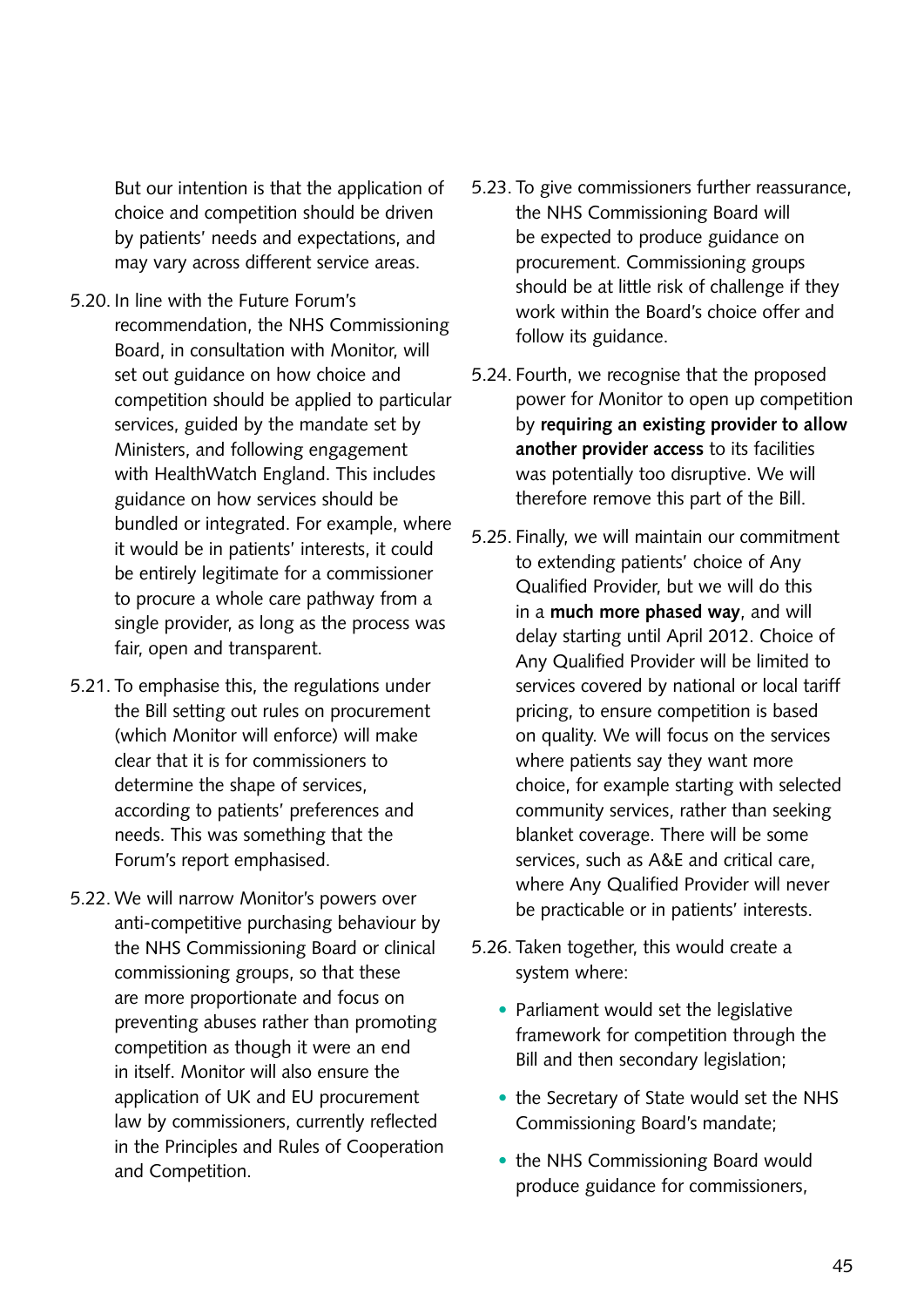based on the mandate. It would consult Monitor on the guidance to ensure consistency with the law, before issuing it;

- Monitor would respond to any anti-competitive commissioning activity
- 5.27. While meeting the concerns of those who queried the extent of Monitor's powers, these changes preserve the core tenet of the Health and Social Care Bill: that properly regulated competition, when used appropriately, has the potential to improve the efficiency, quality and responsiveness of public services, to the benefit of those who use them and the taxpayer. As the Future Forum's report points out, there is a growing body of evidence to support this, and harnessing these benefits remains a core pillar of the Government's ambition for a strengthened NHS better able to meet the demands of the future.

#### **Promoting better integrated services**

- 5.28. Closely linked to people's worries about the degree of competition were widespread concerns that a greater diversity of providers could prevent service integration. Sir Stephen Bubb's report emphasises that the health service now needs to drive integration in a way that has never happened before: in particular, to provide a better service for the growing number of people with long-term conditions. Too often, services have been fragmented and have failed to join up for the people who use them.
- 5.29. The Bill as it stands places a duty on the NHS Commissioning Board to encourage clinical commissioning groups to work closely with local authorities. Some people

have criticised this as giving the impression that partnership working is an end in itself.

- 5.30. We will therefore create a new duty for clinical commissioning groups to **promote integrated services for patients**, both within the NHS and between health, social care and other local services; and we will strengthen the Bill's existing duty on the NHS Commissioning Board to mirror this. As mentioned above, Monitor will be required to support the delivery of integrated services for patients where this would improve quality of care for patients or improve efficiency. In doing so, Monitor will be expected weigh up the overall benefits to patients and taxpayers that could be delivered from integration as against competition, delivering the best trade-off between them.
- 5.31. In line with the Future Forum's recommendation, the NHS Commissioning Board will promote **innovative ways of demonstrating how care can be made more integrated for patients**: for example, by developing tariffs for integrated pathways of care, and exploring opportunities to move towards single budgets for health and social care, in line with the Government's wider proposals on Community Budgets. We will work with organisations such as the King's Fund and the Nuffield Trust to develop these ideas further.
- 5.32. Competition and integration do not need to be in conflict with each other, as the Forum argued persuasively. Indeed, our existing proposals give commissioners greater scope than before to develop integrated packages of care, for example for end-of-life care, from a lead provider where this makes sense.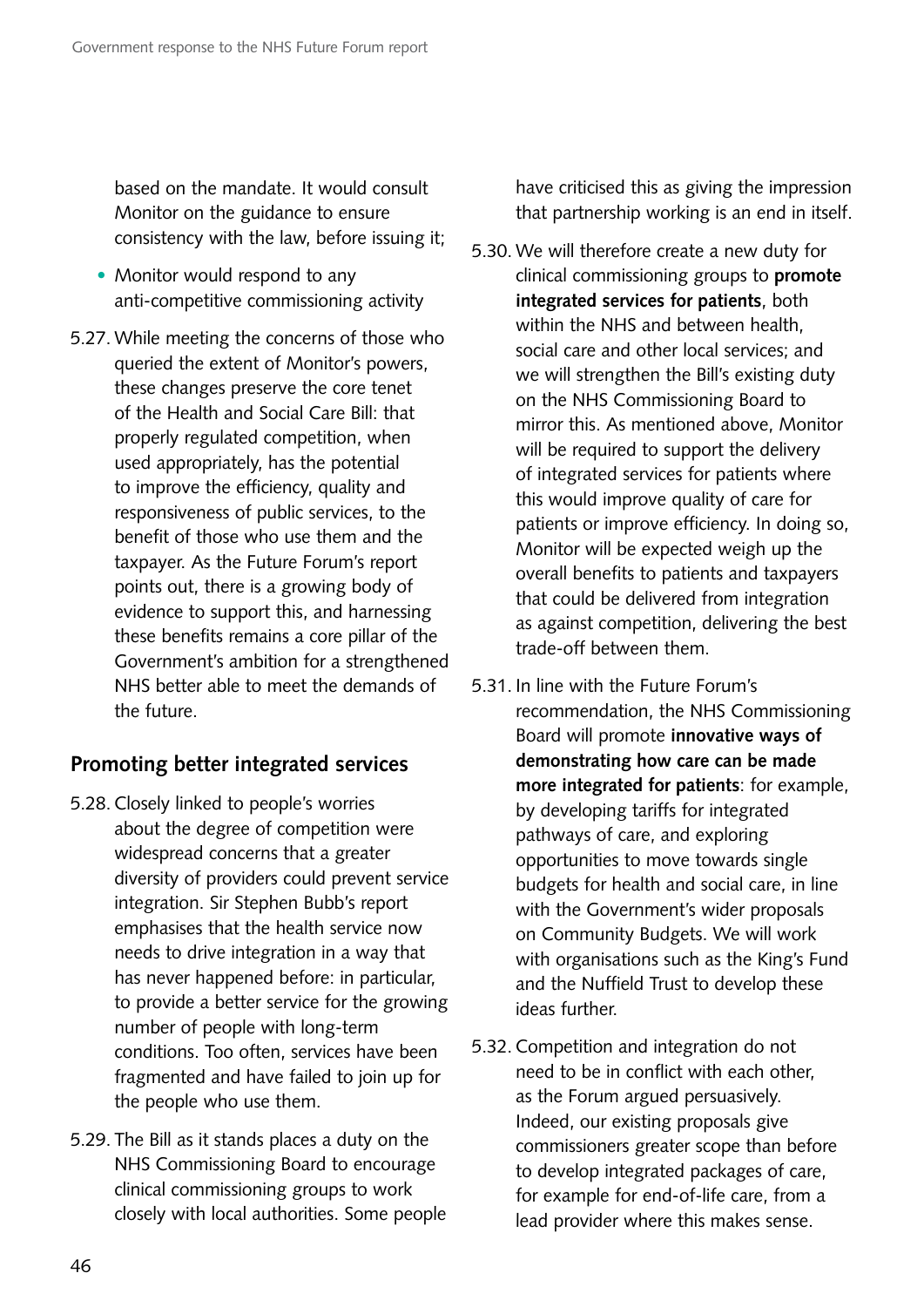And new health and wellbeing boards will promote integration across the NHS, social care and public health. These key components of the Government's original proposals, combined with the package of improvements, will ensure that increased competition supports, rather than detracts from, greater integration of services.

### **Strengthening patient choice**

- 5.33. In line with the Future Forum's recommendations, we remain firmly committed to the presumption of choice as a key part of our vision of an NHS which puts patients first. We recently consulted on proposals for extending patient choice and for improving information and support, key companions of meaningful choice. We will respond to those consultations in the autumn. In our responses, we will set out which services will be prioritised for greater patient choice and how a revolution in the quality of information available to patients will enable them to exercise their ability to choose. In the meantime, and to strengthen our ambition further, we will act on the Future Forum's recommendations:
- 5.34. We will amend the Bill to strengthen and emphasise commissioners' duty to promote choice, in line with the right in the NHS Constitution for patients to make choices about their NHS care and to receive information to support those choices. As recommended by the Future Forum, the Secretary of State's mandate to the NHS Commissioning Board will set clear expectations about offering patients choice: a "choice mandate". In line with

the Forum's proposal, this will **establish the parameters for choice and competition in all parts of the NHS** and will be used by the NHS Commissioning Board to develop its plans to make choice a reality for patients.

- 5.35. There will be clear accountability for this. The Bill requires the Board to publish a business plan at the start of each year setting out how it intends to achieve the objectives set in the mandate, then to report on its performance at the end of the year. The Secretary of State will be required to give a public assessment of how the Board has performed.
- 5.36. Subject to evidence from the current pilots, the mandate to the Board will also make it a priority to **extend personal health budgets**, including integrated personal budgets across health and social care. The Forum's report emphasises how personal budgets can help improve outcomes and join up services for users, especially when they are offered in an integrated way across health and social care. Our ambition is to use the powers in the Bill to introduce over time a right to a personal health budget for patients who would benefit from one, in line with the Forum's recommendation. We will consult further on the details.
- 5.37. As recommended by the Future Forum's report, HealthWatch England will have the power to establish a citizens' panel, or equivalent arrangement, to look at how choice and competition are working, and inform HealthWatch's annual report to Parliament. This does not require any further amendment to the Bill.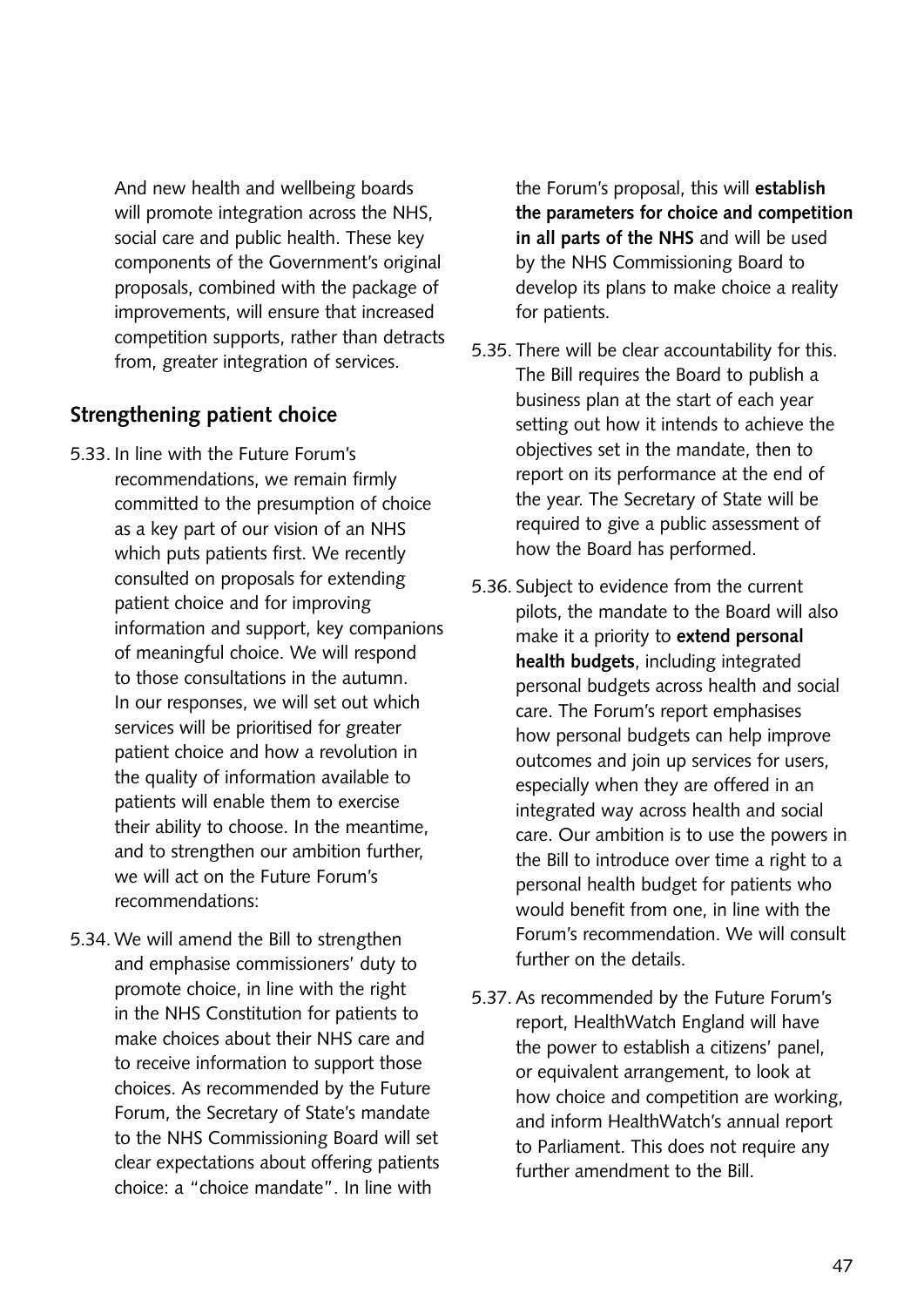- 5.38. Following the Future Forum's recommendation, we will carry out further work on the feasibility of a citizens' 'Right to Challenge' poor quality services and lack of choice.
- 5.39. We agree with the Future Forum that there is potential in promoting the **'right to provide'** – the ability for staff to form social enterprises or mutuals to drive innovation and improve the quality of services. We are committed to removing the barriers to this and will work further with the Future Forum on making this a reality.

## **Safeguarding against cherry-picking and ruling out price competition**

- 5.40. We fully agree with the NHS Future Forum's recommendation that we need to do more to guard against providers competing on price for NHS services and being able to cherry-pick the profitable, "easy" cases, as this could undermine quality, and potentially destabilise services.
- 5.41. The Government's position is unequivocal: competition should be on quality, not price. Ahead of the listening exercise, we took action by placing a new legal duty on the NHS Commissioning Board and Monitor to develop standardised pricing "currencies" for the national tariff. The more services are paid for at a fixed tariff, the less risk of the variations in price we see at the moment under competitive tendering.
- 5.42. However, the Forum recommended that additional precautions could and should be taken to minimise the risk of cherrypicking. We are therefore introducing a **suite of additional safeguards**, including:
	- a specific duty on Monitor in setting the national tariff, to ensure that efficient providers are paid fairly, taking into account the clinical complexity of the cases that they treat;
	- a duty on the NHS Commissioning Board to extend the use of standardised pricing currencies to services not yet covered by national prices;
	- a fixed tariff (national or local) for each service offered under Any Qualified Provider;
	- undertaking a piece of work with the Royal Colleges to identify the procedures most at risk of cherry picking and prioritising work on Payment by Results to ensure that fair prices are set for these procedures from 2013/14 onwards;
	- requiring commissioners to follow "best value" principles when tendering for nontariff services, rather than simply choosing the lowest price;
	- strengthening safeguards to ensure providers are only able to turn away patients on clinical grounds if there are strong and legitimate reasons for doing so. Such grounds should normally be agreed in advance;
	- requiring Monitor to include a standard condition in the licence to ensure transparency in the use of any patient referral or eligibility criteria;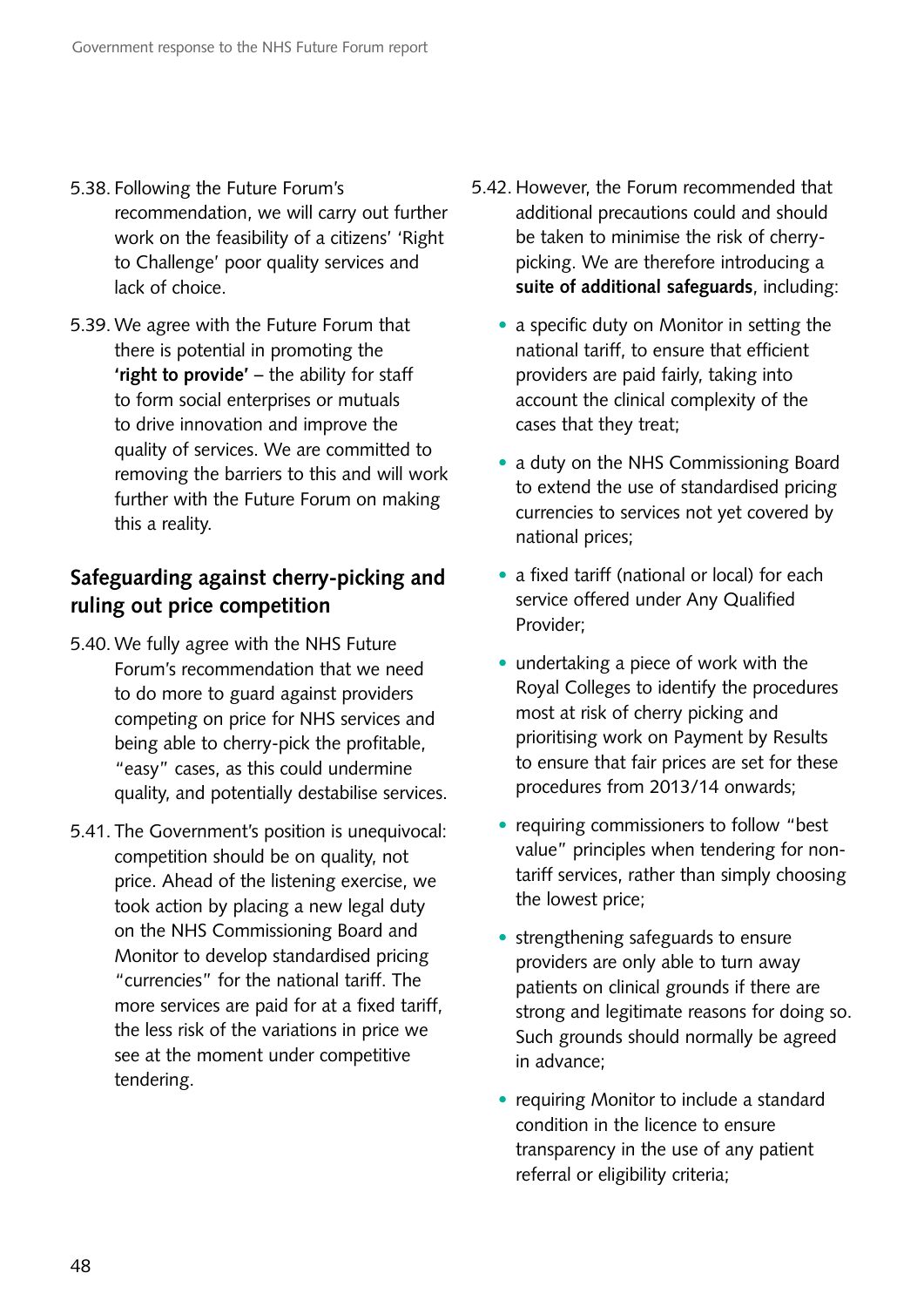- strengthening contractual terms to require providers to accept patients referred to them unless there are genuine and overriding clinical concerns; and
- obliging commissioners to make public any variations to national tariff prices.

## **A fair and robust failure regime**

- 5.43. The listening exercise has demonstrated widespread support for the principles of establishing a transparent failure regime: focused on protecting patients' access to essential services – irrespective of the type of provider – and avoiding bail-outs for poor services at the taxpayer's expense.
- 5.44. These principles are fundamental in getting the right incentives in place. Managers and clinicians expect to be held accountable for the outcomes they achieve and for the system to reward success. This won't work if we penalise successful organisations and simply 'bail-out' overspending. We will have an effective failure regime that ends the culture and practice of hidden bailouts and gets the right incentives into the NHS, whilst protecting essential services.
- 5.45. We have always made clear that regulation is needed to protect patients' interests. The listening exercise has demonstrated support for this principle, particularly, the importance of Monitor being able to intervene in 'distress' to support recovery and prevent failure before it happens. We have heard concerns about the practicality of our proposals for designating which services should be subject to additional regulation, and an overarching concern to ensure democratic legitimacy by maintaining local authority scrutiny rights.
- 5.46. We are responding to these concerns, whilst remaining true to the principles that the Health Select Committee and others have endorsed, and we will be amending the Bill accordingly. We will take an evolutionary approach, building on current legislation. This will mean withdrawing our proposal for commissioners to apply to Monitor to designate in advance which services would be subject to additional regulation. We will also maintain democratic oversight by reinstating local authority scrutiny rights.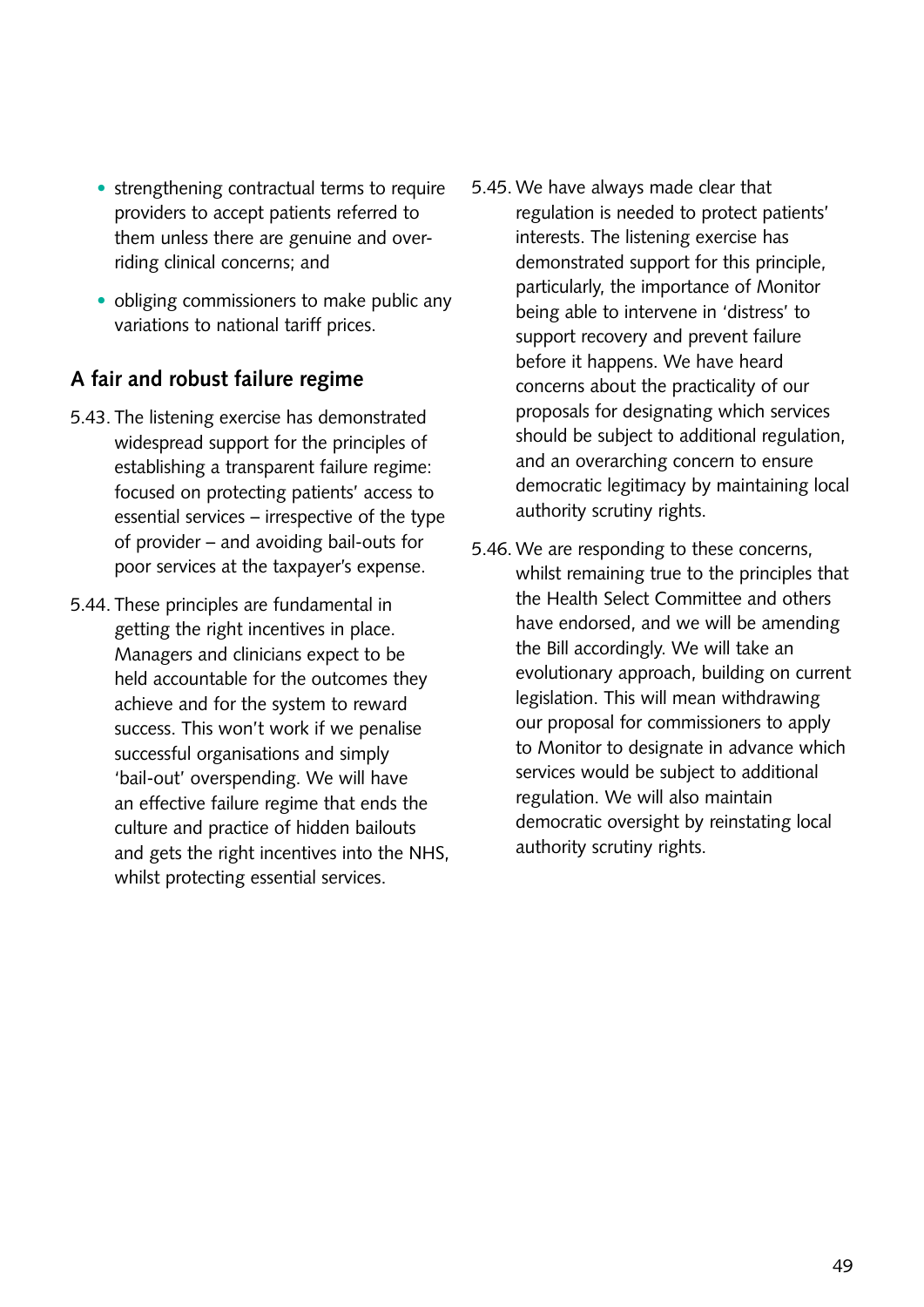# <sup>6</sup>**Developing the healthcare workforce**

#### **Summary**

We have some of the best health and care professionals in the world. They should be supported by a world class education and training system.

The NHS Future Forum highlighted that there was strong support for our proposals to improve arrangements for professional development. But they also said that further work is needed to develop detailed proposals following consultation.

This chapter shows how we will further develop and revise our plans to make sure we get them right. In particular, we will:

- ensure that Health Education England is in place quickly to provide national leadership and strong accountability, a whole workforce and multi-professional approach, with strong relationships with health, care and education partners;
- ensure a safe and robust transition for the education and training system. During transition, deaneries will continue to oversee the training of junior doctors and dentists, and we will give them a clear home within the NHS family;
- put in place a phased transition for provider-led networks to take on their workforce development responsibilities when they can demonstrate their capacity and capability;
- further consider how best to ensure funding for education and training is protected and distributed fairly and transparently, and publish more detail in the autumn; and
- ensure high quality management is valued across the NHS, with a commitment to retaining the best talent across the PCTs and SHAs.
- 6.1. The Forum's report emphasises the critical role that education and training will play in the continued improvement of healthcare services. The Forum found that everyone they spoke to wanted "a world class health care educational system", which is "essential" for world class health care. We agree. We rely on the skills, knowledge and values of frontline professionals, and we too want their training and education to be world class. To reinforce its importance, we will introduce **an explicit duty for the**

**Secretary of State to maintain a system for professional education and training as part of the comprehensive health service**.

6.2. Through the listening exercise and our public consultation, *Liberating the NHS: developing the healthcare workforce*, we have heard broad support for the direction we set out for education and training, which the Forum's report also welcomes. People agree that healthcare employers should have more accountability and responsibility for planning and developing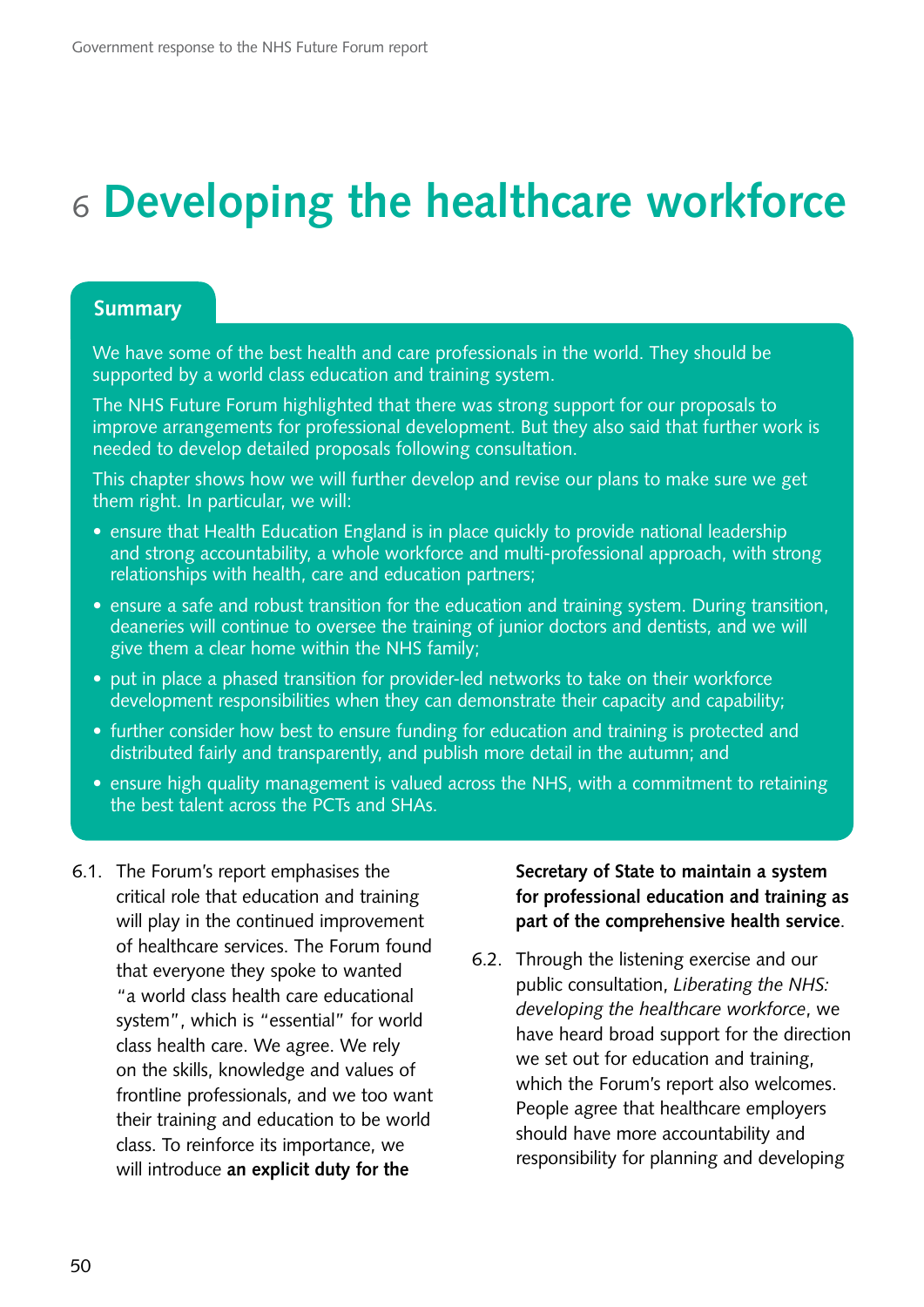their workforce. There should be strong professional leadership working to clear national standards; effective partnership with the education and academic, business and charitable research sectors; protected funding for education and training; and a new national body – Health Education England (HEE) – to provide sector-wide oversight and leadership.

- 6.3. But the Forum highlights that further work is needed to develop detailed plans. In particular, people want to understand more about:
	- how the workforce will develop to meet the needs of patients and communities;
	- multi-professional leadership and accountability within HEE and across the system;
	- maintaining and improving quality;
	- provider-led networks;
	- avoiding the risk of over-regulation;
	- funding for education and training.
- 6.4. We agree that there is much more work to be done to get these important arrangements right, building on the responses to the consultation and the Future Forum's report. Some further detail is set out in this chapter, and also in Chapter 7 considering the transition and timing for change, with more detail to follow as our plans continue to develop.

## **Developing the workforce to meet the needs of patients and communities**

- 6.5. We heard strong support for our aim for education and training to be driven by the needs of patients and communities. The Forum's report, for example, refers to the "strong agreement that education and training needed to change and become more flexible and responsive to reflect changing health demands and new patterns of healthcare". It particularly noted the benefits of a system that is more responsive to the needs of services and employers, whilst being professionally informed and underpinned by strong academic links.
- 6.6. We therefore remain committed to **greater accountability and responsibility for employers to plan and develop their workforce**, held to account by HEE. In particular, healthcare providers should have a greater role in developing the professionals who provide frontline care, securing the right skills and investing in training to improve the quality of services they provide.
- 6.7. We have also heard that there are concerns that some providers will not be able to take this lead role straight away. But employers have reassured us that they are determined to step up and take on more responsibility for planning and developing their workforce, recognising that it is essential to the delivery of high quality care. And there was strong support for creating HEE to support providers in their new role, provide clear national direction and ensure effective commissioning of education for smaller professional groups.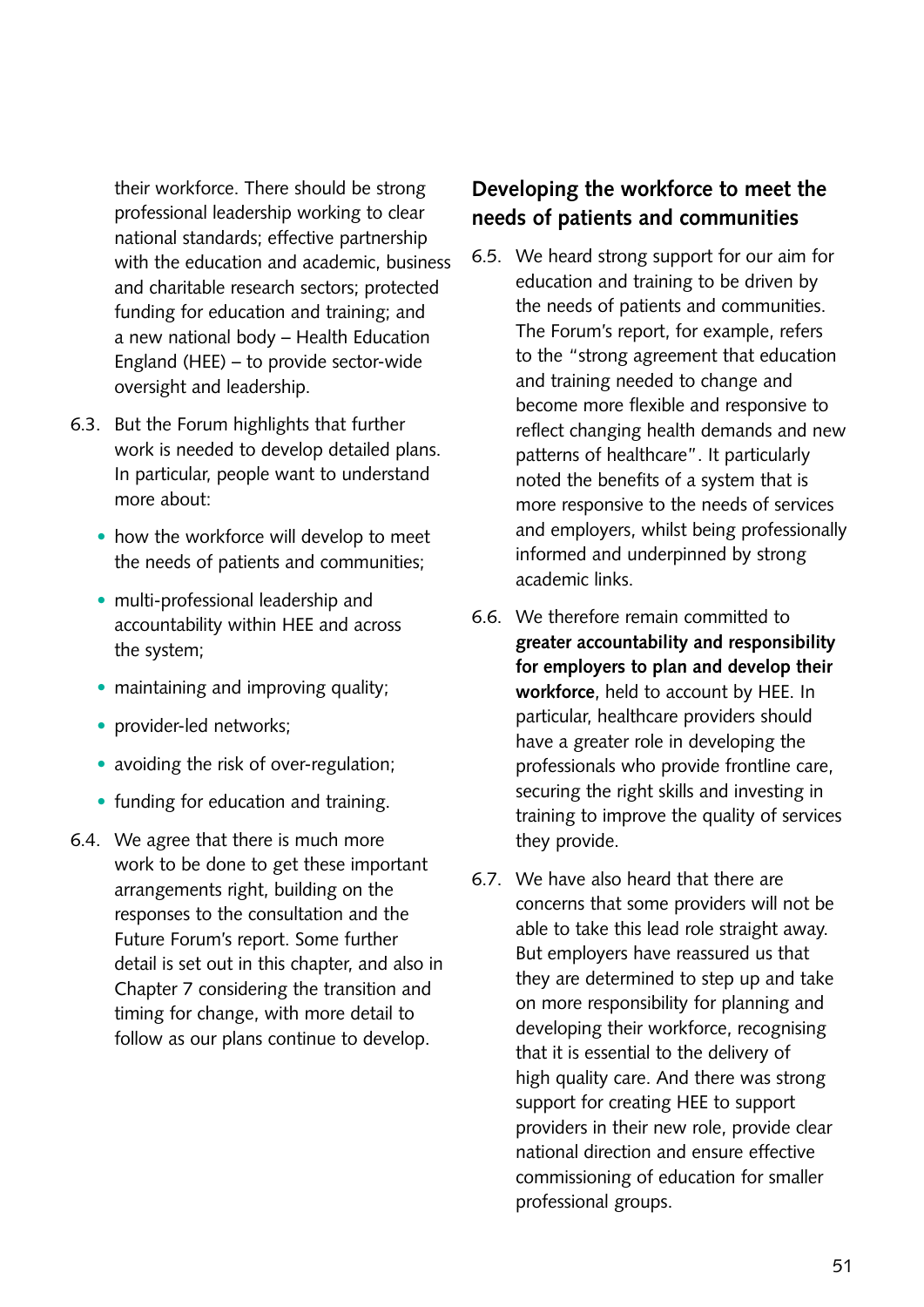6.8. We therefore propose to **ensure that HEE is in place quickly**, following the usual processes for setting up a special health authority, to provide sector-wide leadership and bring together the voices of patients, providers, the professions and staff. We intend to develop and test governance arrangements for HEE that reflect a balance of professionals, services, public and patients and educational expertise. Reflecting the new duty on Secretary of State, HEE would also be required to maintain the system for professional education and training and report to Secretary of State annually on the development of the healthcare workforce.

## **Multi-professional leadership and accountability**

- 6.9. The Forum's report shows that there is "strong approval for a more collaborative multi-professional and multidisciplinary approach to workforce planning and all education, including continuing professional development". We agree that effective plans for workforce development need to reflect a broad range of views from patients and professionals working at all levels and across the NHS, public health and social care. They should be truly integrated across the professions, developing the values and skills that patients depend on from the whole workforce – not only clinical training.
- 6.10. In providing sector-wide and multiprofessional leadership, HEE would draw expertise and support from **strong partnerships across health and care organisations**. HEE would need to work

closely with the NHS Commissioning Board and the regulators, professional bodies and the education sector.

- 6.11. Further, HEE would establish the right relationships to make sure that those in smaller professions and specialties have a strong voice. As the Forum recommends, HEE would establish a framework setting out how education and training will be planned and provided for professions and specialties with a smaller number of practitioners – ensuring a strong input for providers and practitioners delivering small and specialist services.
- 6.12. Recognising, as the Forum's report notes, that education and training for healthcare is developed and regulated in a UK-wide context, HEE would need to build strong links with partners in Scotland, Wales and Northern Ireland to ensure consistency across the UK and better information for staff.

#### **A focus on quality**

- 6.13. The Forum's report makes clear that the quality of education and training is paramount: "Quality governance, the need for excellent quality assurance and management of education and training was considered essential". We agree: high quality education and training is critical for patient care. We accept the Forum's advice to **maintain quality and business continuity through a steady and phased transition** as employers take on greater accountability.
- 6.14. The post-graduate Deans and SHA staff involved in planning and developing the workforce play a vital role in planning,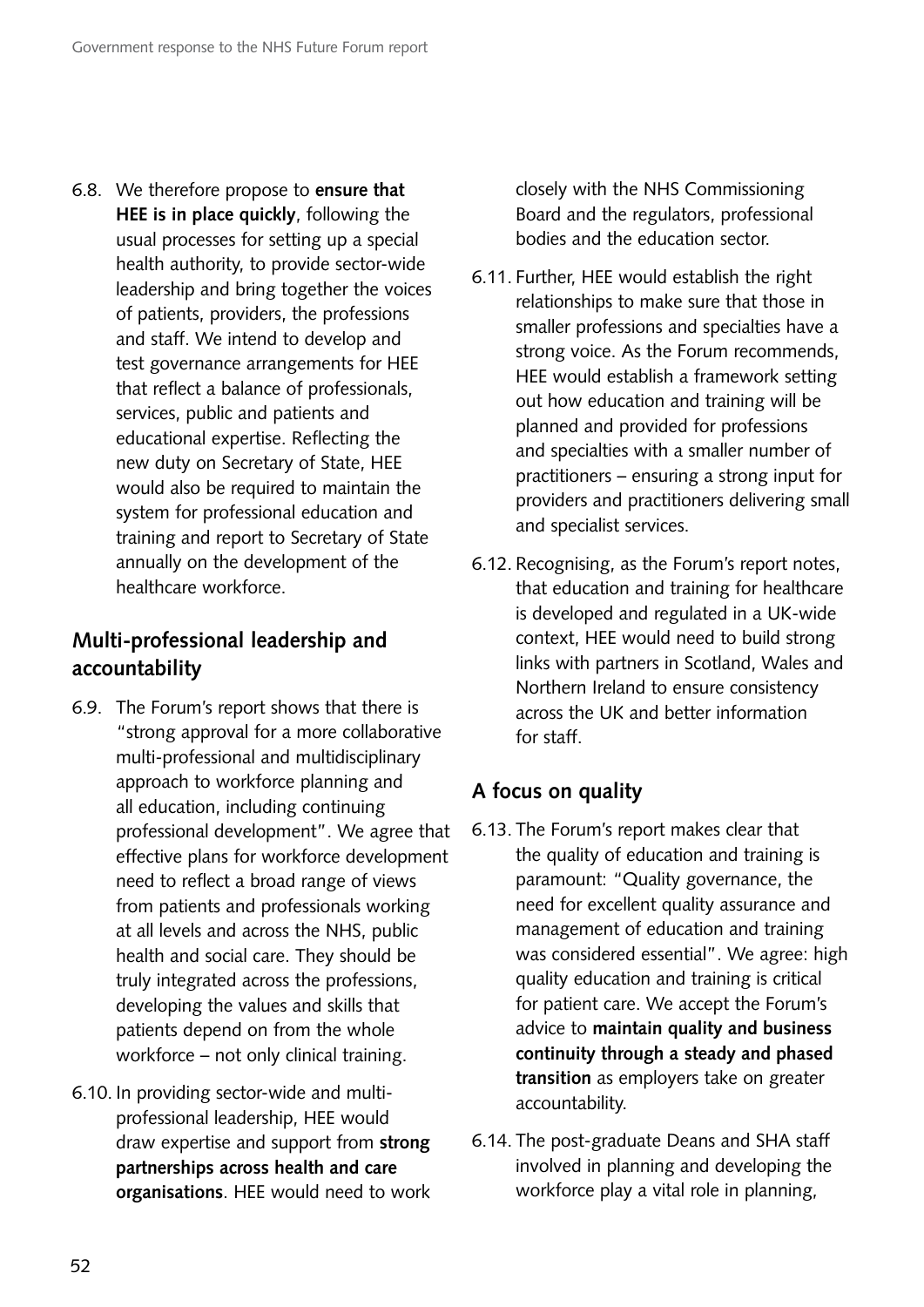commissioning and quality assuring education and training. The Forum's report reflects concerns about how their role will continue following abolition of the SHAs and recommends that we put in place interim arrangements for their functions. We will ensure there are effective arrangements to provide professional, educational leadership for all healthcare professions.

- 6.15. We agree that we have not made our plans clear enough. The **post-graduate Deans and SHA staff involved in planning and developing the workforce will continue to manage and assure education and training**, including the training and recruitment of junior doctors and dentists. Securing continuity for the work they do into the new arrangements will be a key part of safe transition. We will work with the service, deaneries, the proposed HEE and professional bodies to ensure that recruitment to post-graduate medical and dental programmes in 2012 and onwards is managed effectively.
- 6.16. Protecting and improving quality at a national level will also be a key role for the proposed HEE, which will work with the professional regulators, Colleges and other professional bodies and the education sector to **maintain and improve national standards** for content and delivery of education and training.
- 6.17. The Forum notes that people are worried about accountability and potential conflicts of interest in the new framework. We accept their advice to establish HEE quickly, ensuring **clear lines of accountability and strong principles of good governance** throughout the system.
- 6.18. To ensure consistently high quality around the country, we will **develop a national education and training outcomes framework**, setting out the outcomes that HEE would expect providers to meet. These outcomes will be designed to help health and care professionals to meet the clinical outcomes set out in the NHS, public health and social care outcomes frameworks. We will also emphasise the importance of the right investment in education and training to ensure that we develop the right values, behaviours and team-working to provide person-centred care.
- 6.19. An important element of high quality education and training is continuing professional development. As the Forum states, "To deliver the NHS of the future requires all staff, not just professional staff, to have access to continuing professional development". We agree. The NHS Constitution commits all employers supplying NHS funded services to provide staff with personal development and access to appropriate training for their jobs. As the Forum's report recommends, we will consider the way in which continuing professional development is provided, and ways of ensuring greater transparency for the investment in continuing professional development. This includes the **ongoing training and development of managers**, whose skills are essential to improving the quality of frontline services and ensuring that resources are well spent.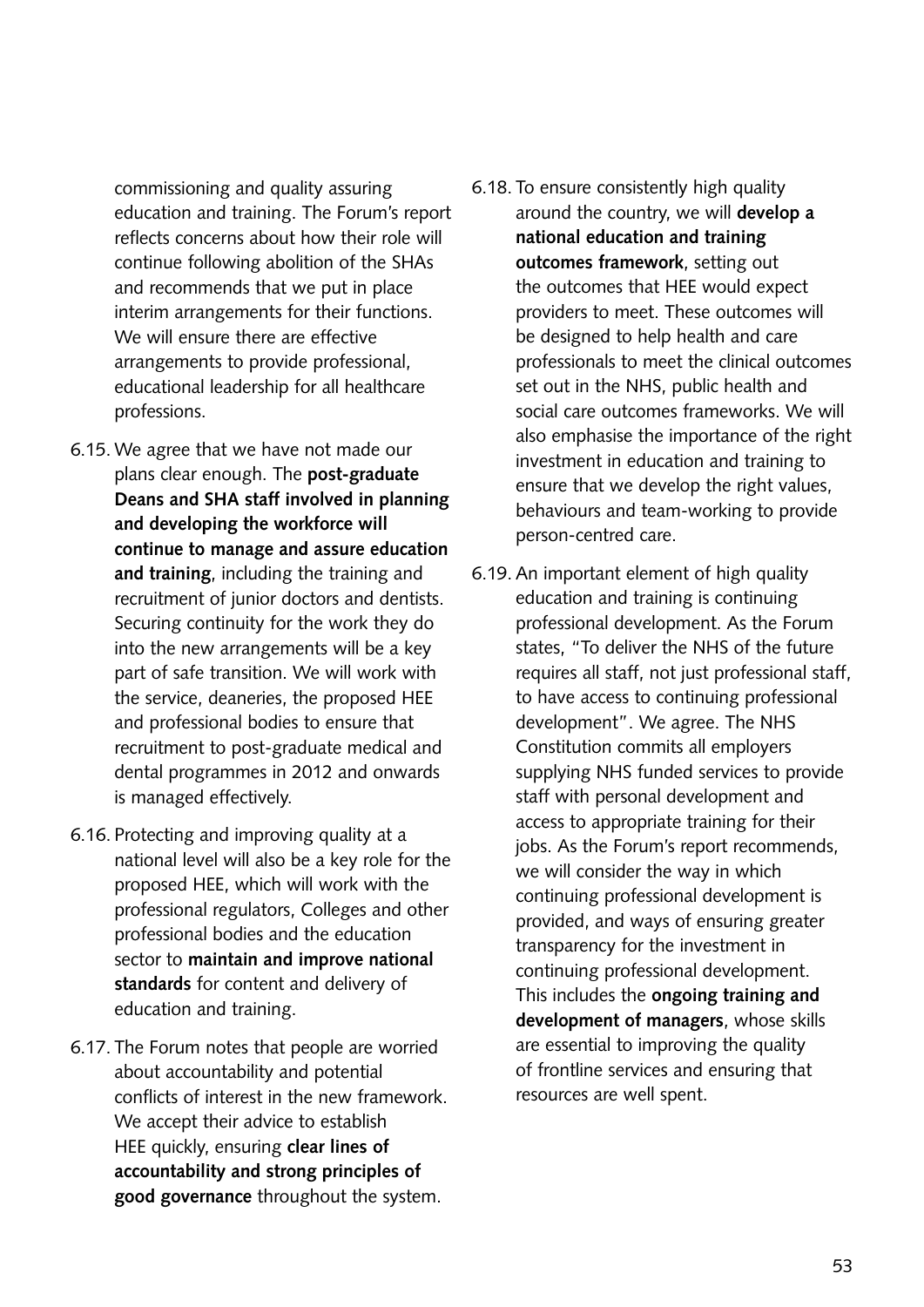## **Joining up through networks**

- 6.20. We have heard from many about the importance of strong partnerships between education and training providers and the wider health sector. We agree: the system needs to join up better, so that plans for the workforce match plans for how health and care services are delivered and improved.
- 6.21. Strong partnerships between healthcare providers, commissioners, universities, researchers and other education providers will be needed to develop high quality plans for education and training. We intend HEE to provide national leadership, but local support and, as the Forum's report recommends, robust mechanisms for jointly developing curricula will be just as important.

### **A phased transition towards provider-led networks**

6.22. In the consultation we proposed to establish networks, led by healthcare providers and bringing together organisations and professionals from across health and care, to plan and develop their workforce. We have heard from the Forum's report that this is the right way forward – but the report also notes that "time is needed to establish these properly". We agree that the sort of networks we want to see – strong and effective partnerships – cannot be created overnight. That is why we have built into our transition plans sufficient **time for local partnerships to grow and embed**. We will work with a range of stakeholders over the coming months to develop arrangements of the

right scale for healthcare employers to work in partnership locally on planning and developing the workforce and to commission effectively and efficiently. SHAs will now be able to support their development through to April 2013.

6.23. The **transition will be phased** so that provider-led partnerships can take on their responsibilities as they are able to demonstrate their capacity and capability. HEE will develop and put in place **a rigorous authorisation process**.

#### **A core part of the NHS**

6.24. The Forum's report also considers the position of provider-led networks as a part of the NHS. They note that "education is core NHS business" – and we completely agree. That is why we will ensure that the **networks will be required to have regard to the NHS Constitution and NHS values**  and that their name and constitution reflect how central they are to the NHS.

#### **Regulation**

6.25. The Forum's report refers to the risk of too many regulatory bodies, requirements and inspections, and recommends that regulators work together to ensure that the burden of regulation is kept to a minimum. There needs to be strong regulation to safeguard quality and patient safety that is effective but does not prevent professionals and providers improving their services for patients. We have asked the Law Commission to review how the legislative framework for professional regulation might be simplified, and to consult widely.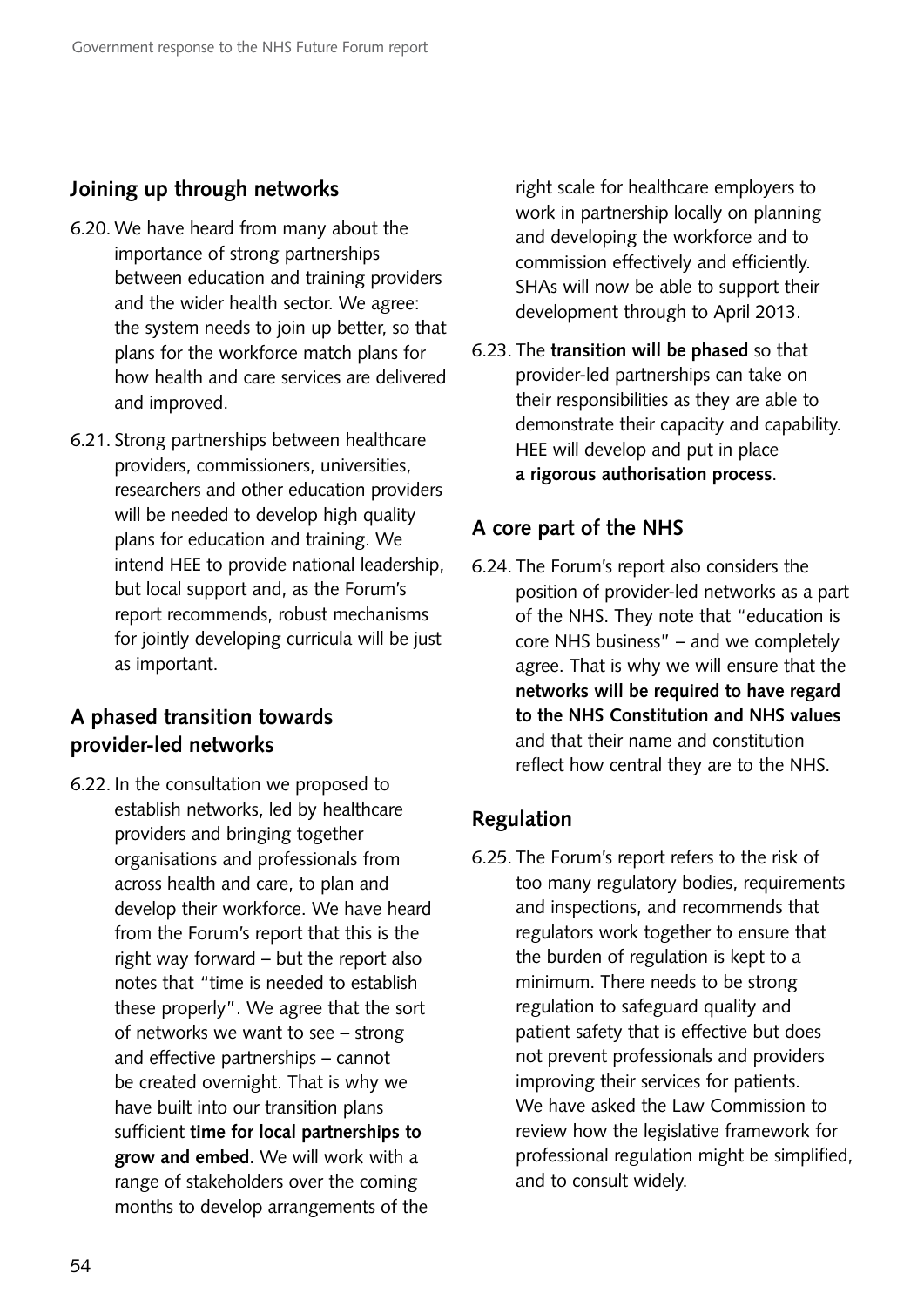### **Funding**

- 6.26. Many have called for **education and training funding to be protected**. We agree, so we will establish transparent systems to make sure that organisations in receipt of education and training money are held to account for using it for the education and training of the NHS workforce.
- 6.27. We expect overall investment in education and training to continue to reflect the requirements of the NHS workforce. We will look to employers to maintain appropriate levels of investment in the education, training and continuing professional and personal development that they fund directly. We will explore ways to provide **greater transparency about the overall level of investment**  across the system, including for continuing professional development.
- 6.28. The Forum and others welcome our proposals to bring **fairness and transparency to how resources are distributed** for professional education and training, so that funding follows the student and trainee as they move throughout the system. In designing the new system we will keep a sharp focus on running costs to improve efficiency.
- 6.29. We have set out **broad proposals for ensuring all providers contribute** to the costs of education and training. However, it is vital that any changes to the funding of education and training are introduced in a careful, phased way that does not create instability. The Forum recommends more work on this, and we agree. We will therefore take the time to develop our proposals, working with our health and care partners and through further consultation, and we will **publish more detail this autumn**.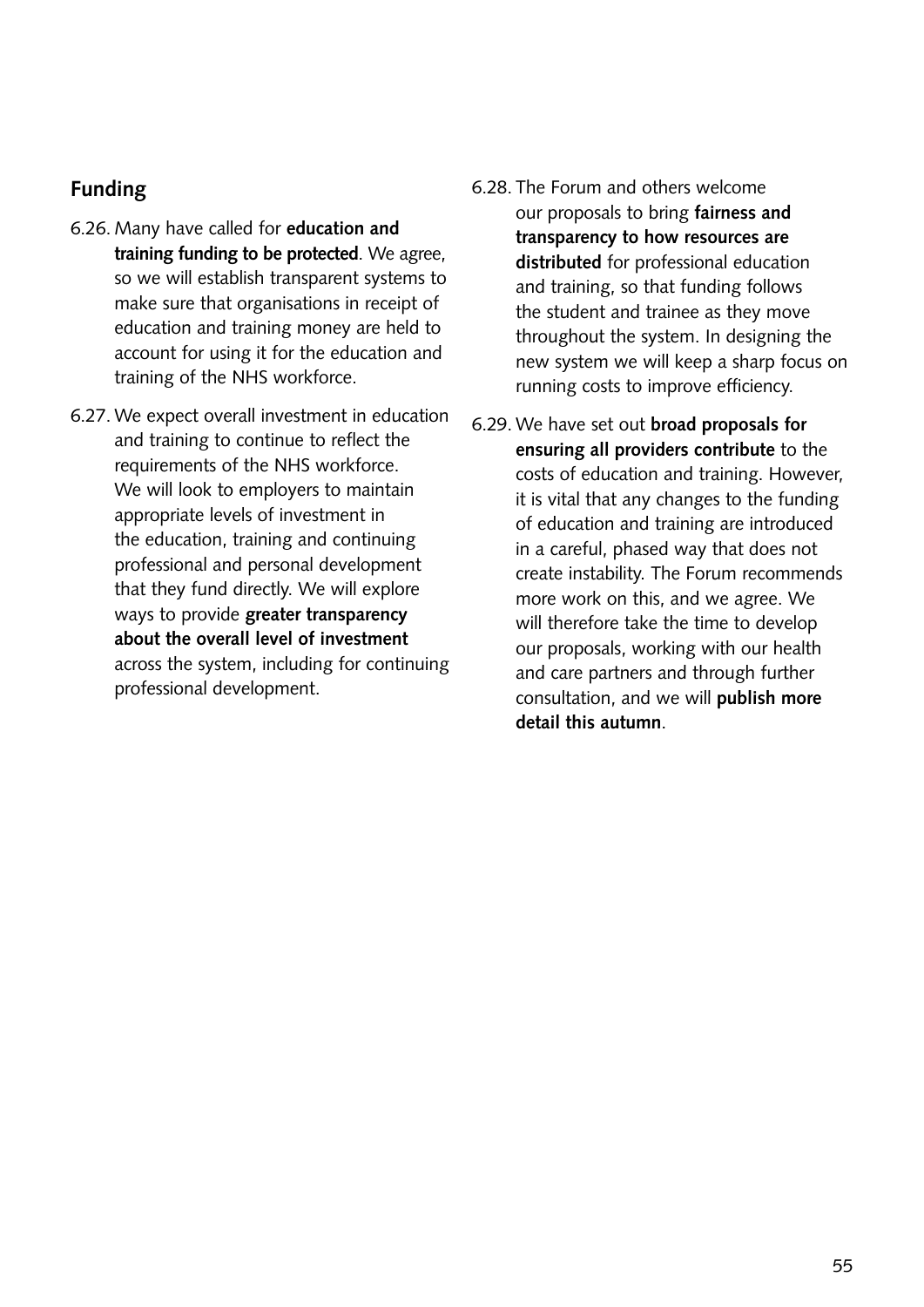# <sup>7</sup>**The timetable for change**

#### **Summary**

The NHS Future Forum emphasised the need to get the pace of change right, in the best interests of quality and safety. We aim to strike a balance between maintaining momentum and allowing more time to recognise that some organisations may not be ready to take on their full responsibilities on the current timetable. We will make a number of changes to our proposals:

- Primary Care Trusts will cease to exist in April 2013. However, clinical commissioning groups will not be authorised to take on any part of the commissioning budget in their local area until they are ready and willing to do so;
- by April 2013, GP practices will be members of either an authorised clinical commissioning group, or a 'shadow' commissioning group, i.e. one that is legally established but operating only in shadow form;
- where a commissioning group is ready and willing, it will be able to take on commissioning responsibility earlier. Where a group is not yet ready, the local arms of the NHS Commissioning Board will commission on its behalf;
- the NHS Commissioning Board will be established by October 2012 to start to authorise clinical commissioning groups, but will only take on its full responsibilities from April 2013;
- choice of Any Qualified Provider will be phased in gradually from April 2012;
- our expectation is that the remaining NHS trusts will be authorised as foundation trusts by April 2014. But if any trust is not ready by then, it will continue to work towards foundation trust status under new management arrangements. We will further extend, to 2016, the transitional period where Monitor retains specific oversight powers over foundation trusts; and
- we will ensure a safe and robust transition for the education and training system, and will set out further details in the autumn.
- 7.1. One of the main themes that emerged from all four of the NHS Future Forum's workstreams was the pace of change.
- 7.2. As the Forum pointed out, some people felt that the changes were proceeding too quickly, with others concerned that the pace of change was not fast enough. The Forum recommended further changes to phase the transition, in order

to strike the right balance. Their report supports the case for a single, integrated transition programme, so that changes can be aligned across the different interconnected parts of the NHS, public health and local government. And the current financial challenge makes it more important to maintain overall momentum: there is no delay in the need to find efficiency savings.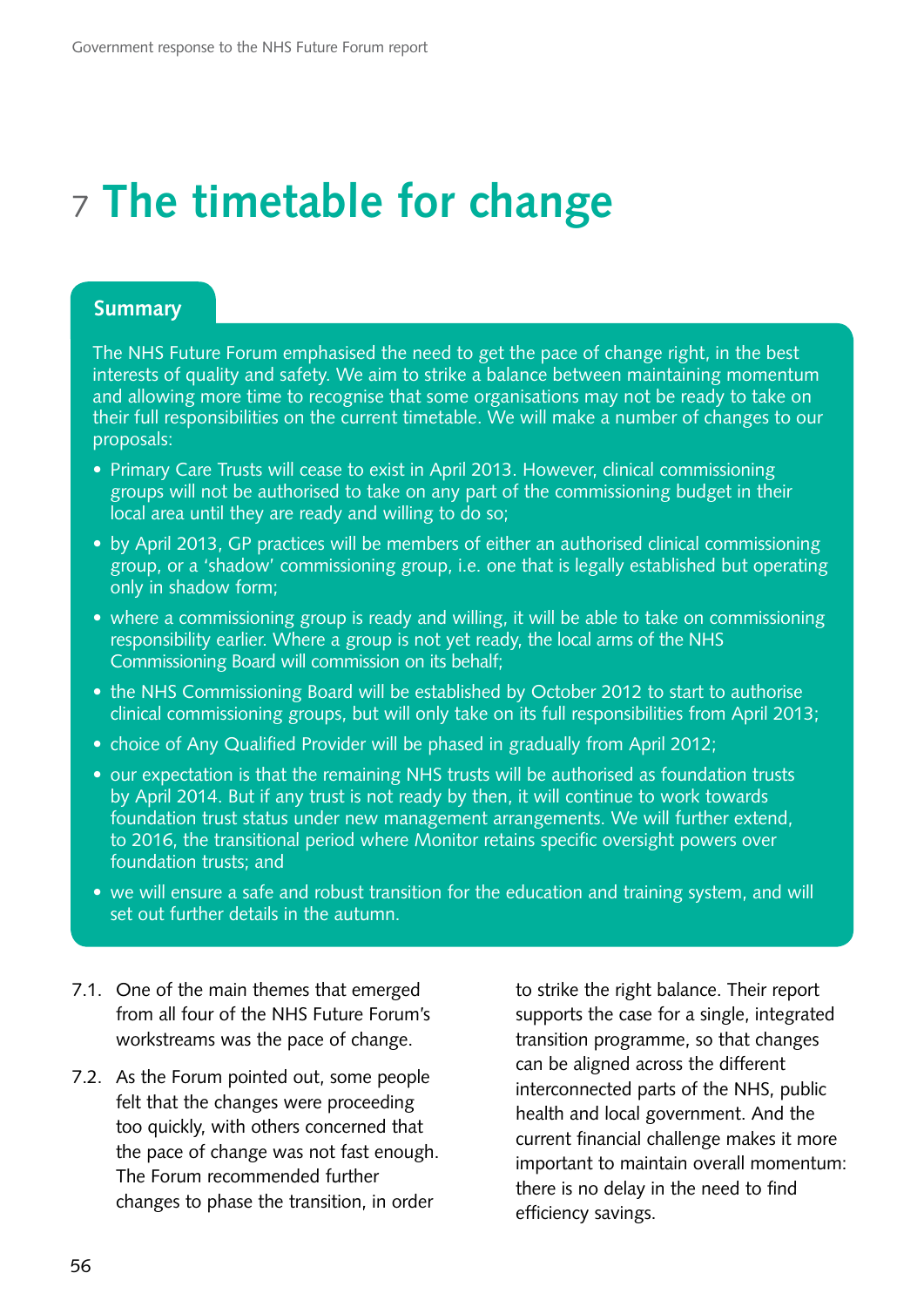7.3. But, drawing on concerns they heard, we accept the need for **more flexibility**, to recognise that some organisations may not be ready to take on their full responsibilities, or perform at full capability, on the current timetable – while allowing those who are ready to make faster progress, in line with the current pathfinder programme.

### **A phased introduction of clinical commissioning groups**

- 7.4. The greatest concerns were about the timetable for moving to the new system of commissioning. We have heard concerns that some commissioning groups will not be ready to take on all their responsibilities from 2013 – or in some cases may not be ready at all. On the other hand, we have heard and seen examples of areas where it is likely that emerging commissioning groups would in practice be ready to commission services before this date. Therefore we will change our approach, in line with the Future Forum's suggestion of following the principle of "earned autonomy" during the transition. Although these are significant changes, they can be made within the framework of the Bill as it stands, without further amendments, through the NHS Commissioning Board's existing powers of authorisation.
- 7.5. Subject to the passage of the Bill, our plans are now as follows. As we originally proposed, Primary Care Trusts will cease to exist in April 2013. However, clinical commissioning groups will not be authorised to take on any part of the commissioning budget in their local area **until they are ready and willing** to do so.

Where groups are ready and willing, they will be able to **take on commissioning responsibility earlier** through delegated budgets and delegated decision-making, building on the current arrangements for 'pathfinders'.

- 7.6. By April 2013, GP practices will be members of either an authorised clinical commissioning group, or a 'shadow' commissioning group, i.e. one that is legally established but operating only in shadow form, with the NHS Commissioning Board commissioning on its behalf. This is required so that there is clarity about how different clinical commissioning groups cover the whole country without gaps. It will always be clear to patients and the public which GP practices are members of which local group.
- 7.7. Whilst all GP practices will be a part of a commissioning group from April 2013, whether shadow or authorised, no individual GP will need to get involved in the work of a commissioning group if they don't want to. All GP practices will be expected to work collaboratively to improve the quality of primary care and support the objectives of their commissioning group. This builds on the existing role that GPs play in commissioning, for instance through the day-to-day decisions they take in relation to referrals and prescribing.
- 7.8. Clinical commissioning groups that are ready and willing by April 2013 could be authorised to take on full budgetary responsibility. Some will only be authorised in part. Others will only be established in shadow form. This will be determined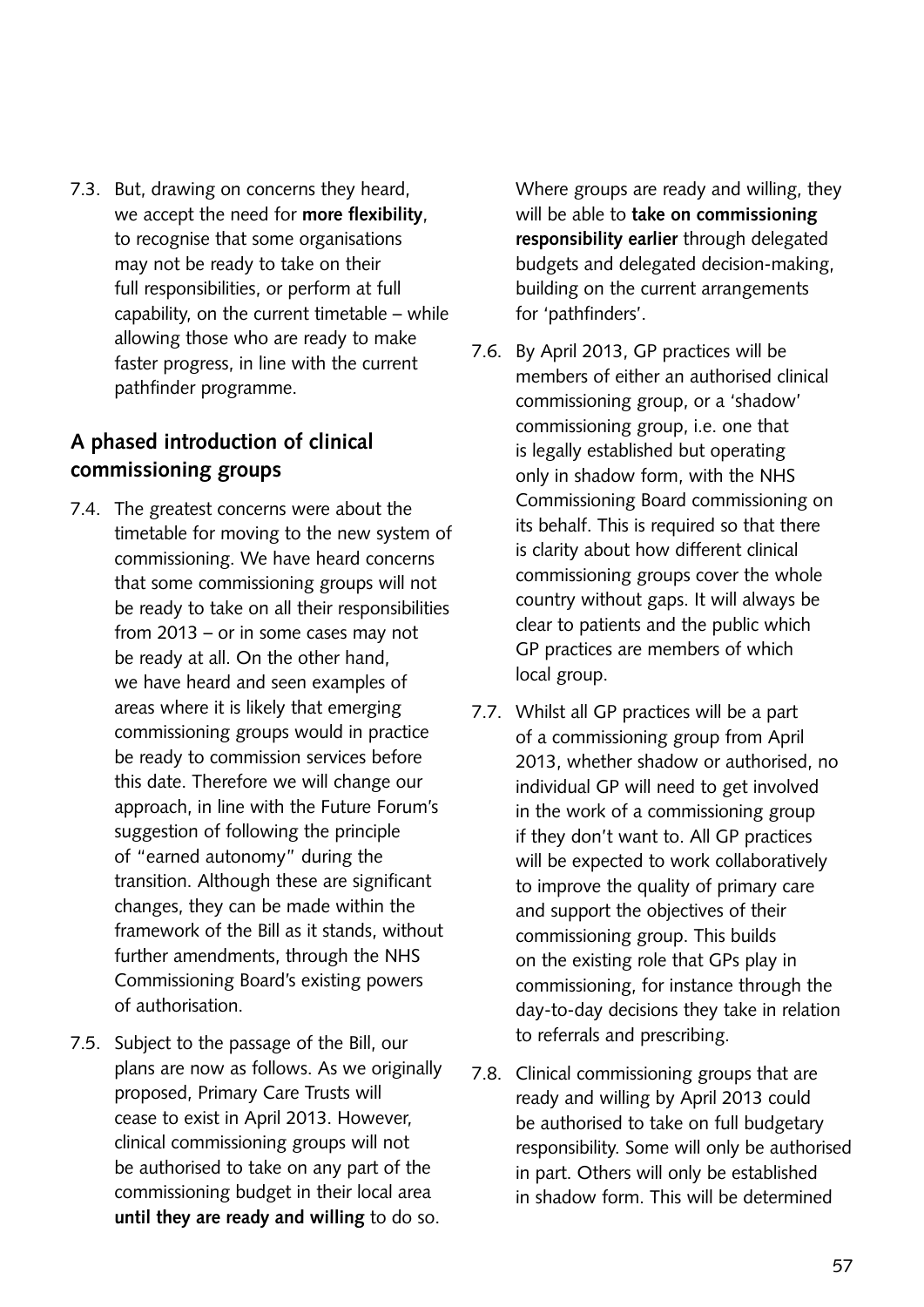through a robust process of authorisation, run by the NHS Commissioning Board, with input from emerging health and wellbeing boards and local clinicians.

- 7.9. Where a clinical commissioning group is not able to take on some or all aspects of commissioning, the local arms of the NHS Commissioning Board will commission on its behalf, and in this role will be subject to the same duties of transparency and engagement. **All groups will have the right to take on full responsibility, once they have demonstrated they are ready**. The NHS Commissioning Board will work with the GP practices and other stakeholders in these areas to develop fully operational commissioning groups and hand over commissioning responsibility to them as they become ready, so that we move, over time, to avoid a two-tier system of commissioning in the NHS.
- 7.10. The PCT "cluster" arrangements will be reflected in the local arrangements of the NHS Commissioning Board. Those local arrangements will be established before PCTs are abolished.

## **A more flexible timetable**

- 7.11. Again subject to legislation, we have also decided to take a more flexible approach in a number of other areas:
- 7.12. First, as recommended by the Future Forum, we propose to establish the **NHS Commissioning Board** as soon as possible, to ensure focused leadership for improving quality and safety as well as meeting the financial challenge during the transition. The Board would be set up in shadow form as a special health authority in October 2011, following the usual

processes for setting up a special health authority. It will be established formally as an independent statutory body by October 2012 to start to authorise clinical commissioning groups and carry out preparatory functions, but will only take on its full responsibilities from April 2013. This will create a smoother transition.

- 7.13. The ten **Strategic Health Authorities** will remain in place as statutory bodies until April 2013, but we will form them into a smaller number of clusters later this year for management purposes, as we have done with PCTs. They will support the transitional work both of the Board and of the NHS Trust Development Authority, which would operate in shadow form during 2012-13 before being fully operational in 2013-14.
- 7.14. Sir David Nicholson will retain his current role as NHS Chief Executive for the whole of 2012-13, alongside his role as chief executive-designate of the NHS Commissioning Board. This will help ensure that all parts of the system are fully aligned during the shift to the new structures.
- 7.15. As mentioned in Chapter 5, rather than being introduced in a "big bang", as many feared, we will extend the **choice of Any Qualified Provider** in a much more phased way and will delay starting until April 2012. We will focus on the services where patients say they want more choice.
- 7.16. The Future Forum recommended that **HealthWatch** England should be established as soon as possible in order to provide focused leadership for putting patients at the heart of local reforms. We intend to establish HealthWatch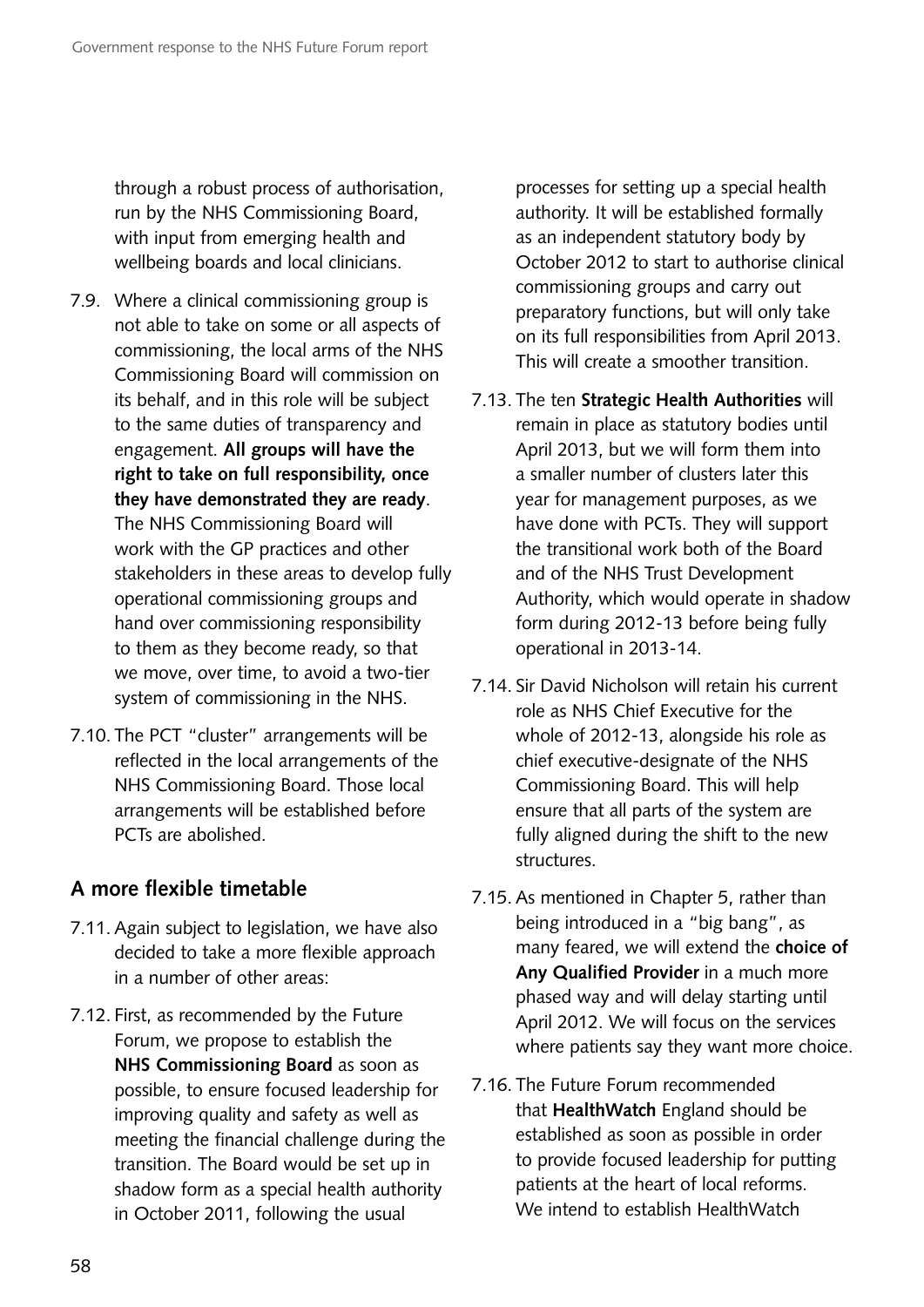England and local HealthWatch from October 2012. This will allow local HealthWatch the opportunity to play a full role in clinical commissioning groups and health and wellbeing boards when they are set up. Local Authorities and local HealthWatch will take formal responsibility for commissioning NHS complaints advocacy from April 2013.

- 7.17. We strongly expect that the majority of remaining NHS trusts will be authorised as **foundation trusts** by April 2014. The NHS Trust Development Authority will support this process and maintain the momentum, which will be essential for overall delivery. It will not be an option to stay as an NHS trust, but there will no longer be a blanket deadline in the Bill for abolishing NHS trusts as legal entities. All NHS trusts will be required to become foundation trusts as soon as clinically feasible, with an agreed deadline for every trust. The stringent tests set by Monitor will remain, and Monitor will continue to obtain assurance from the Care Quality Commission as part of the authorisation process.
- 7.18. To enable time for foundation trusts' governors to build capability in holding their boards to account, we will further extend, to 2016, the transitional period where **Monitor retains specific oversight powers** over foundation trusts. Monitor's oversight will last until two years after a foundation trust is authorised, if that is later. To provide continuity during a challenging period, and in recognition of concerns about the readiness of foundation trusts' governors, these powers will initially apply to all foundation trusts, and they will be reviewed in 2016.
- 7.19. As outlined in Chapter 6, we will ensure a safe and robust transition for the **education and training system**. In line with the Future Forum's recommendation, we will establish Health Education England quickly, ready for it to be fully operational from April 2013. We will set out further details in the autumn.
- 7.20. We believe these changes will significantly reduce the risks around implementation. They will allow greater flexibility for those organisations than need it, while maintaining overall momentum.
- 7.21. As Chapter 6 highlights, good management is essential in improving the quality of frontline services and ensuring that money is well spent. We will take steps to boost the quality of management and leadership: for example, by retaining the best talent from PCTs and SHAs in the new system, and through a commitment to the ongoing training and development of managers.
- 7.22. We have asked the NHS Future Forum to continue to advise the Government on how the transition can be managed successfully.
- 7.23. Sir David Nicholson is writing separately to the NHS with a more detailed update on the timetable for transition.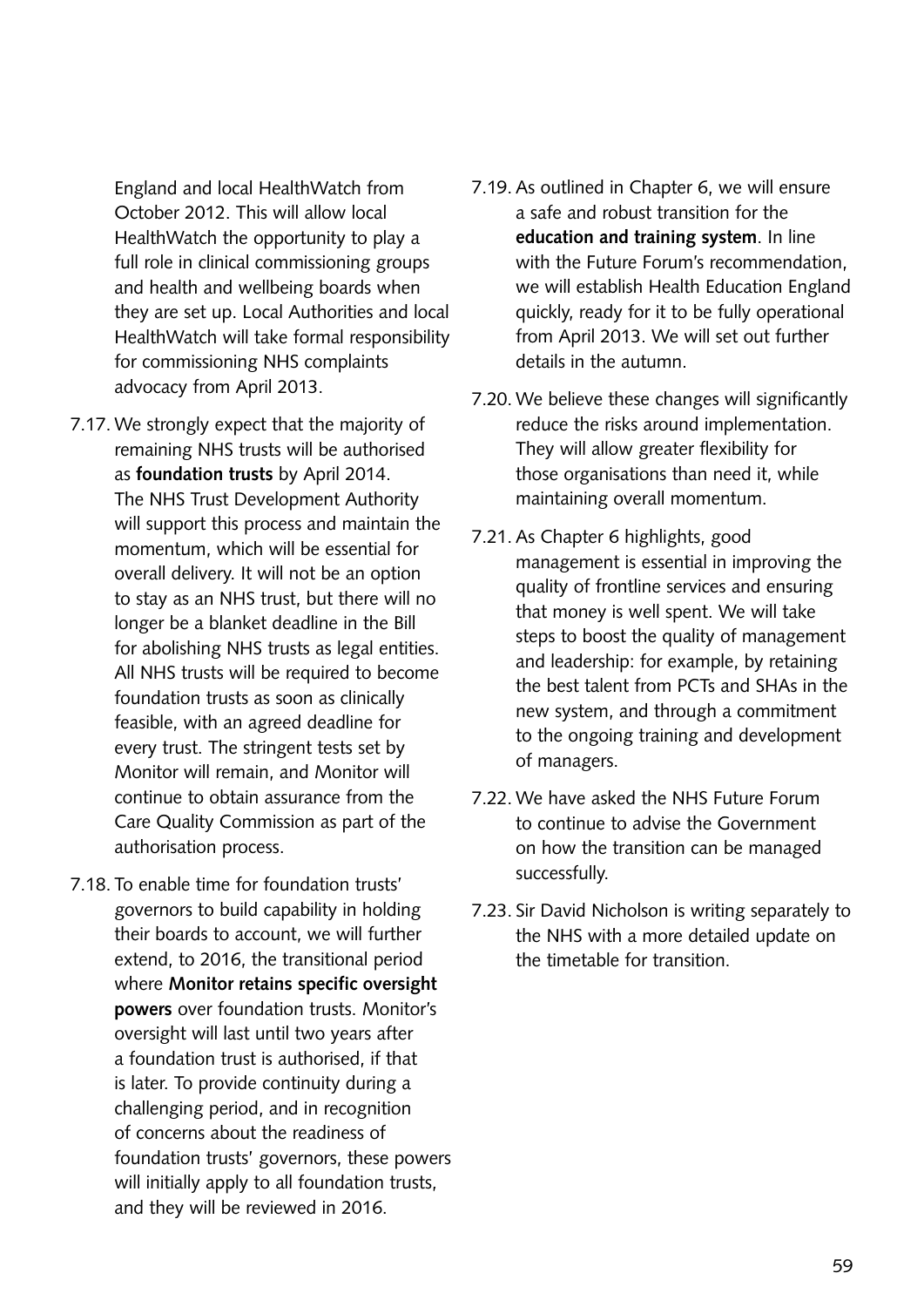## **Timetable for change**

| <b>Planned date</b> | <b>Commitment</b>                                                                                                                                                                                                                 |  |
|---------------------|-----------------------------------------------------------------------------------------------------------------------------------------------------------------------------------------------------------------------------------|--|
| October 2011        | • NHS Commissioning Board established in shadow form as a special health<br>authority                                                                                                                                             |  |
| During 2012         | • Health Education England and the NHS Trust Development Authority are<br>established as special health authorities, but in shadow form, without full<br>functions                                                                |  |
| April 2012          | • The next step in extending the choice of Any Qualified Provider, which will be<br>phased in gradually                                                                                                                           |  |
| By October<br>2012  | • NHS Commissioning Board is established as an independent statutory body,<br>but initially only carries out limited functions - in particular, establishing and<br>authorising clinical commissioning groups                     |  |
| October 2012        | • Monitor starts to take on its new regulatory functions                                                                                                                                                                          |  |
|                     | • HealthWatch England and local HealthWatch are established                                                                                                                                                                       |  |
| 1April 2013         | • SHAs and PCTs are abolished and the NHS Commissioning Board takes on its<br>full functions                                                                                                                                      |  |
|                     | • Health Education England takes over SHAs' responsibilities for education<br>and training                                                                                                                                        |  |
|                     | • The NHS Trust Development Authority takes over SHAs' responsibilities for<br>the foundation trust pipeline and for the overall governance of NHS trusts                                                                         |  |
|                     | • Public Health England is established                                                                                                                                                                                            |  |
|                     | • A full system of clinical commissioning groups is established. But the<br>NHS Commissioning Board will only authorise groups to take on their<br>responsibilities when they are ready                                           |  |
| April 2014          | Our expectation is that the remaining NHS trusts will be authorised as<br>foundation trusts by April 2014. But if any trust is not ready, it will continue<br>to work towards FT status under new management arrangements         |  |
| April 2016          | Monitor's transitional powers of oversight over foundation trusts will be<br>reviewed (except for newly authorised FTs, where Monitor's oversight will<br>continue until two years after the authorisation date if that is later) |  |